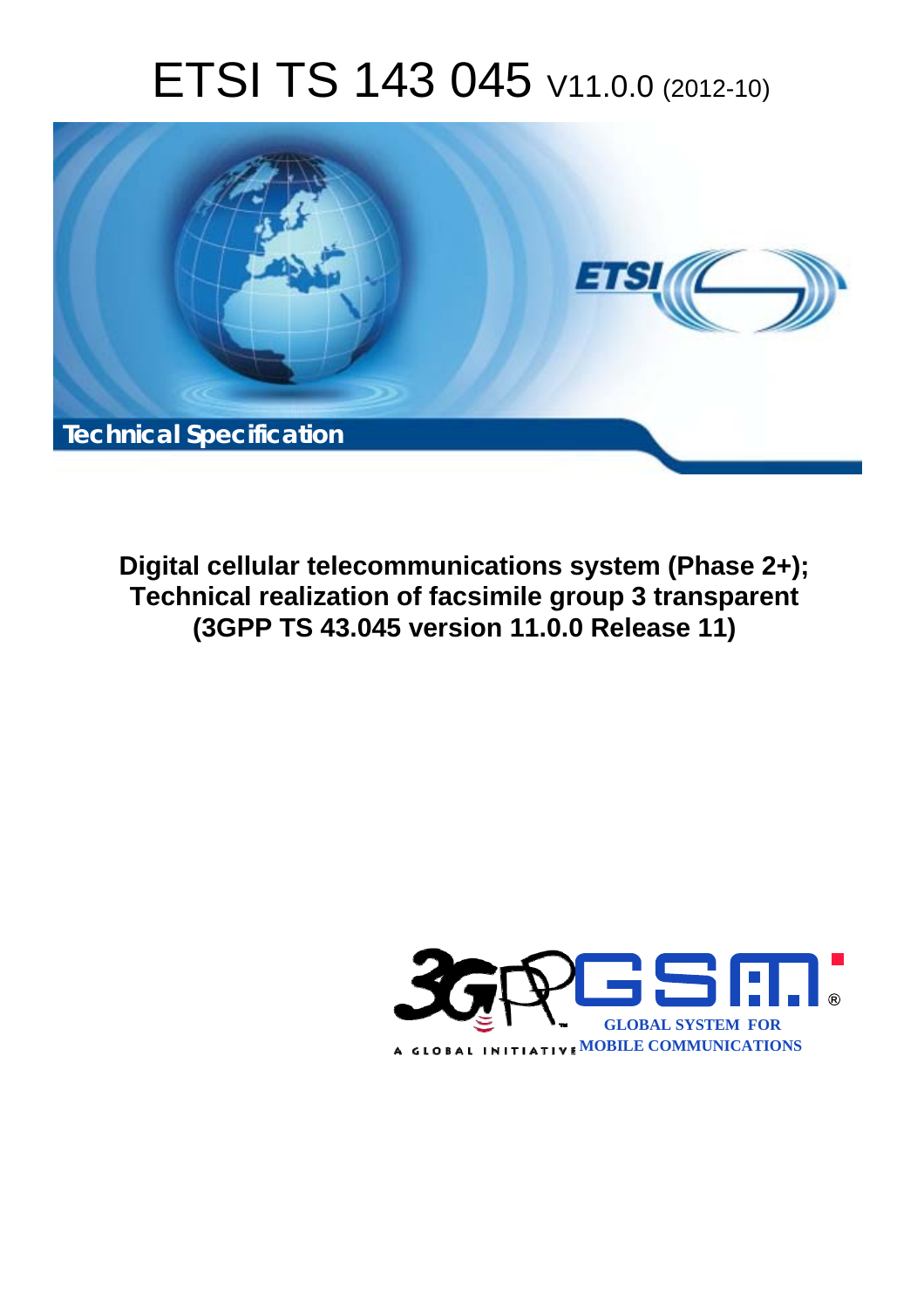Reference RTS/TSGC-0343045vb00

> Keywords GSM

#### *ETSI*

#### 650 Route des Lucioles F-06921 Sophia Antipolis Cedex - FRANCE

Tel.: +33 4 92 94 42 00 Fax: +33 4 93 65 47 16

Siret N° 348 623 562 00017 - NAF 742 C Association à but non lucratif enregistrée à la Sous-Préfecture de Grasse (06) N° 7803/88

#### *Important notice*

Individual copies of the present document can be downloaded from: [http://www.etsi.org](http://www.etsi.org/)

The present document may be made available in more than one electronic version or in print. In any case of existing or perceived difference in contents between such versions, the reference version is the Portable Document Format (PDF). In case of dispute, the reference shall be the printing on ETSI printers of the PDF version kept on a specific network drive within ETSI Secretariat.

Users of the present document should be aware that the document may be subject to revision or change of status. Information on the current status of this and other ETSI documents is available at <http://portal.etsi.org/tb/status/status.asp>

If you find errors in the present document, please send your comment to one of the following services: [http://portal.etsi.org/chaircor/ETSI\\_support.asp](http://portal.etsi.org/chaircor/ETSI_support.asp)

#### *Copyright Notification*

No part may be reproduced except as authorized by written permission. The copyright and the foregoing restriction extend to reproduction in all media.

> © European Telecommunications Standards Institute 2012. All rights reserved.

DECT<sup>™</sup>, PLUGTESTS<sup>™</sup>, UMTS<sup>™</sup> and the ETSI logo are Trade Marks of ETSI registered for the benefit of its Members. **3GPP**TM and **LTE**™ are Trade Marks of ETSI registered for the benefit of its Members and of the 3GPP Organizational Partners.

**GSM**® and the GSM logo are Trade Marks registered and owned by the GSM Association.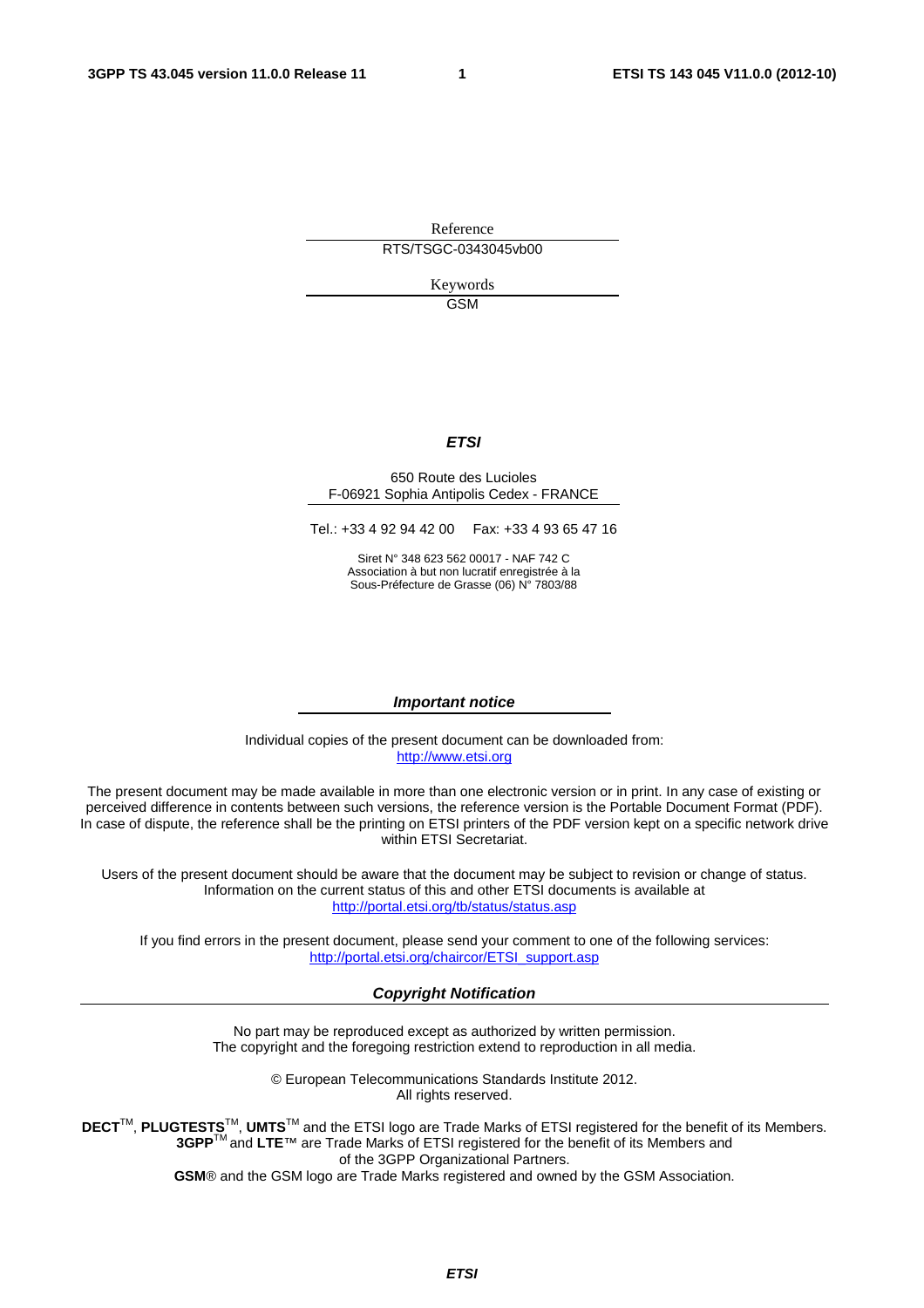# Intellectual Property Rights

IPRs essential or potentially essential to the present document may have been declared to ETSI. The information pertaining to these essential IPRs, if any, is publicly available for **ETSI members and non-members**, and can be found in ETSI SR 000 314: *"Intellectual Property Rights (IPRs); Essential, or potentially Essential, IPRs notified to ETSI in respect of ETSI standards"*, which is available from the ETSI Secretariat. Latest updates are available on the ETSI Web server ([http://ipr.etsi.org\)](http://webapp.etsi.org/IPR/home.asp).

Pursuant to the ETSI IPR Policy, no investigation, including IPR searches, has been carried out by ETSI. No guarantee can be given as to the existence of other IPRs not referenced in ETSI SR 000 314 (or the updates on the ETSI Web server) which are, or may be, or may become, essential to the present document.

### Foreword

This Technical Specification (TS) has been produced by ETSI 3rd Generation Partnership Project (3GPP).

The present document may refer to technical specifications or reports using their 3GPP identities, UMTS identities or GSM identities. These should be interpreted as being references to the corresponding ETSI deliverables.

The cross reference between GSM, UMTS, 3GPP and ETSI identities can be found under [http://webapp.etsi.org/key/queryform.asp.](http://webapp.etsi.org/key/queryform.asp)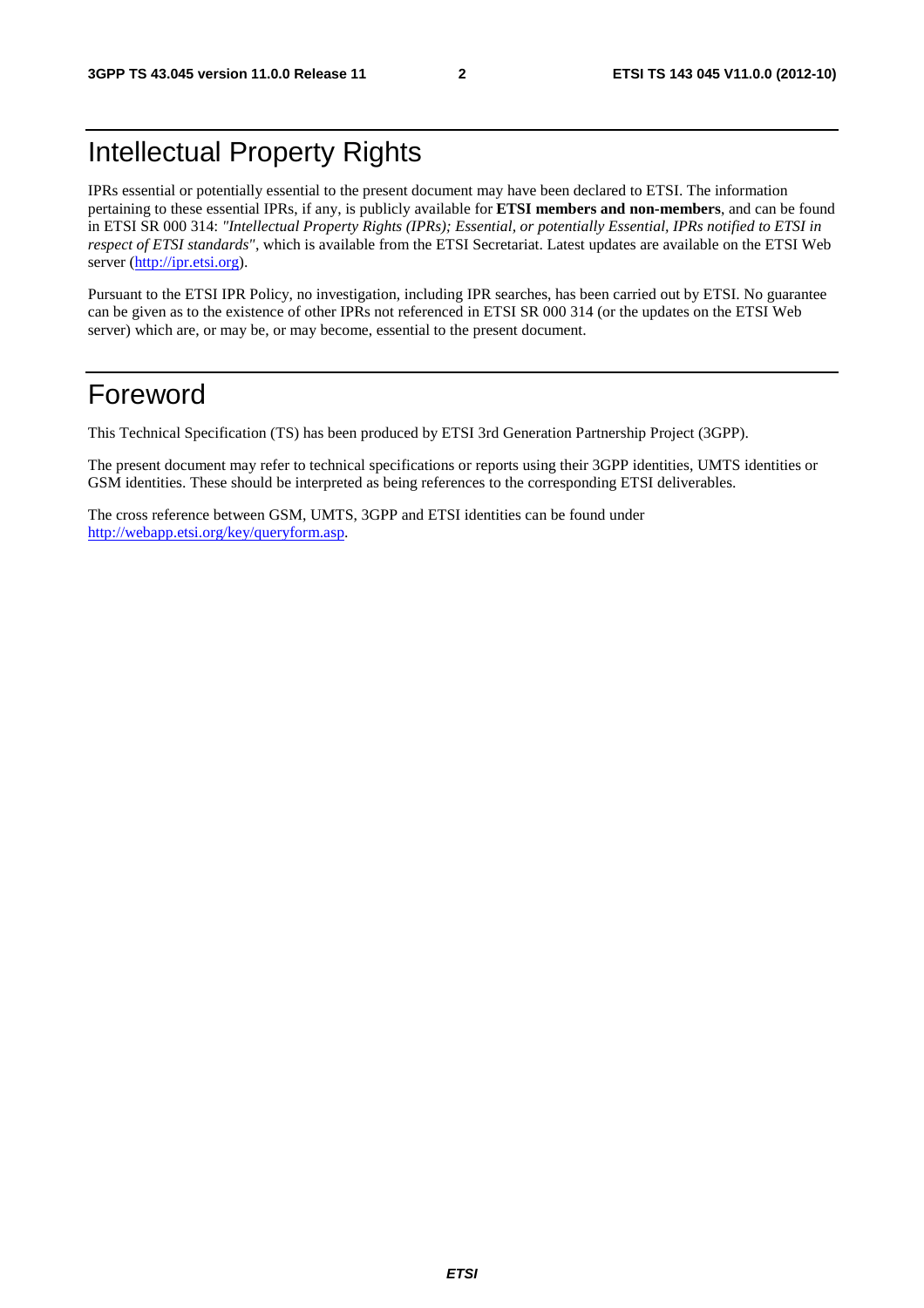$\mathbf{3}$ 

# Contents

| $\boldsymbol{0}$ |  |
|------------------|--|
| 0.1              |  |
| 0.2              |  |
| 1                |  |
| $\overline{2}$   |  |
| 3                |  |
| 3.1              |  |
| 3.2              |  |
|                  |  |
| 4                |  |
| 4.1<br>4.2       |  |
| 4.2.1            |  |
| 4.2.1.1          |  |
| 4.2.2            |  |
| 4.2.3            |  |
| 4.2.3.1          |  |
| 4.2.3.2          |  |
| 4.2.3.3          |  |
| 4.2.3.4          |  |
| 4.2.3.5          |  |
| 4.2.4            |  |
| 4.3              |  |
| 4.3.1            |  |
| 4.3.2            |  |
| 5                |  |
| 5.1              |  |
| 5.2              |  |
| 5.2.1            |  |
| 5.2.2            |  |
| 5.2.2.1          |  |
| 5.2.3            |  |
| 5.2.3.1          |  |
| 5.2.3.2          |  |
| 5.2.3.3          |  |
| 5.2.3.4          |  |
| 5.2.3.5          |  |
| 5.2.4            |  |
| 5.2.5            |  |
| 5.2.6            |  |
| 5.2.7            |  |
| 5.3<br>5.3.1     |  |
| 5.3.2            |  |
| 5.3.3            |  |
|                  |  |
| 6                |  |
| 6.1              |  |
| 6.2              |  |
| 6.2.1            |  |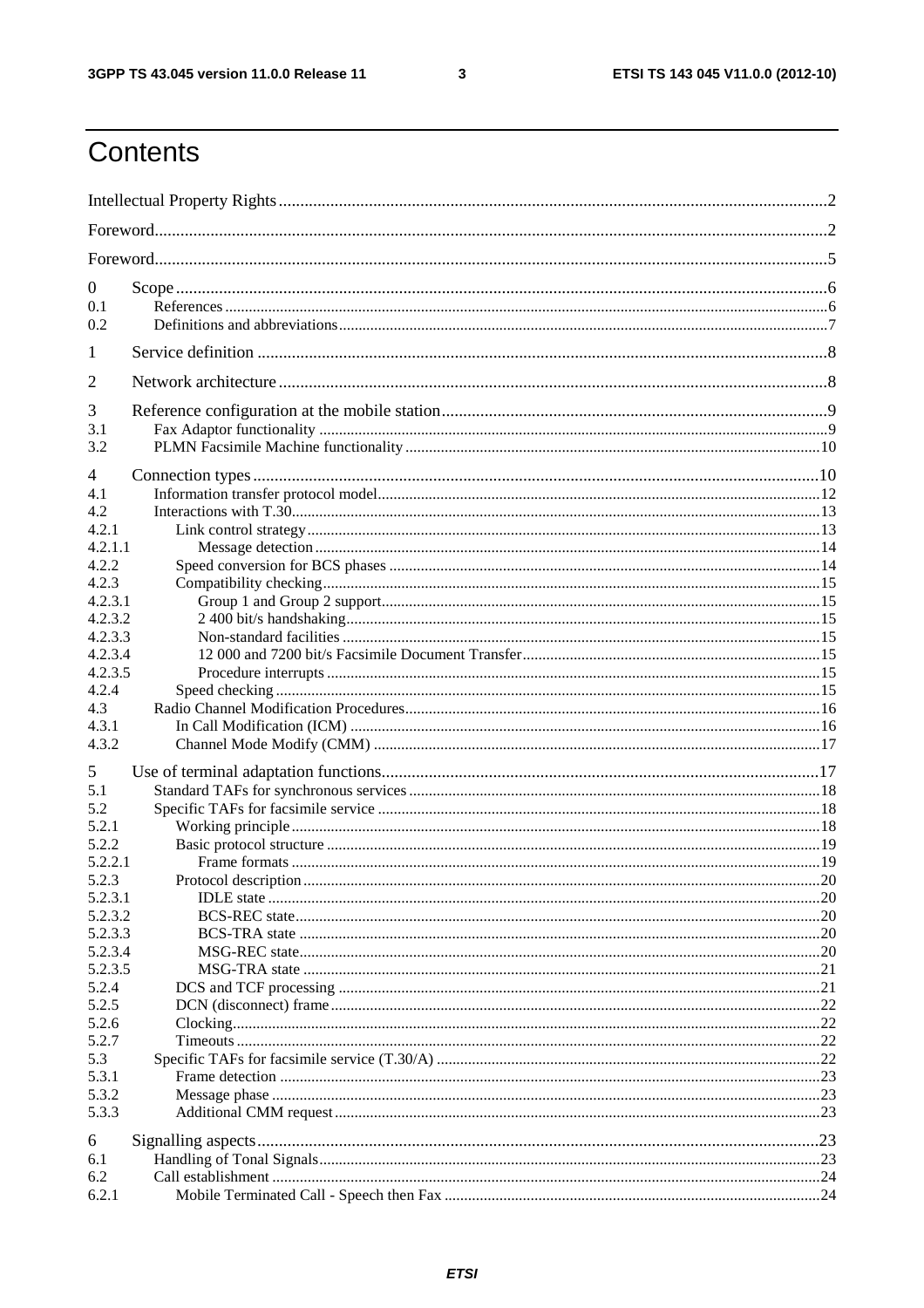$\overline{\mathbf{4}}$ 

| 6.2.2           |                                 |  |  |  |  |
|-----------------|---------------------------------|--|--|--|--|
| 6.2.3           |                                 |  |  |  |  |
| 6.2.4           |                                 |  |  |  |  |
| 6.2.5           |                                 |  |  |  |  |
| 6.3             |                                 |  |  |  |  |
| $7\overline{ }$ |                                 |  |  |  |  |
| 7.1             |                                 |  |  |  |  |
| 7.2             |                                 |  |  |  |  |
|                 | <b>Annex I</b> (informative):   |  |  |  |  |
|                 | <b>Annex II (informative):</b>  |  |  |  |  |
|                 | <b>Annex III (informative):</b> |  |  |  |  |
|                 |                                 |  |  |  |  |
|                 |                                 |  |  |  |  |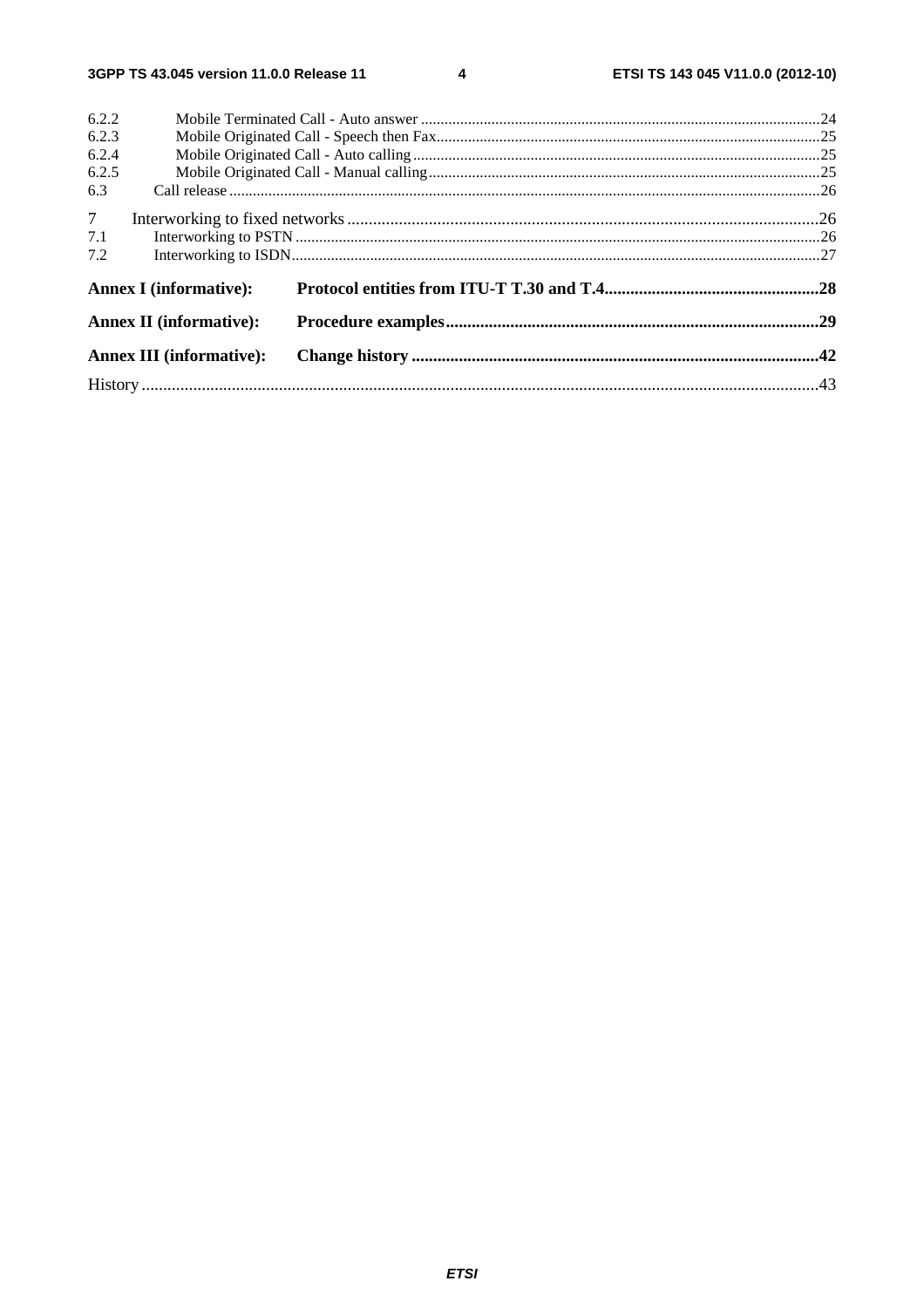### Foreword

This Technical Specification has been produced by the 3<sup>rd</sup> Generation Partnership Project (3GPP).

The contents of the present document are subject to continuing work within the TSG and may change following formal TSG approval. Should the TSG modify the contents of the present document, it will be re-released by the TSG with an identifying change of release date and an increase in version number as follows:

Version x.y.z

where:

- x the first digit:
	- 1 presented to TSG for information;
	- 2 presented to TSG for approval;
	- 3 or greater indicates TSG approved document under change control.
- y the second digit is incremented for all changes of substance, i.e. technical enhancements, corrections, updates, etc.
- z the third digit is incremented when editorial only changes have been incorporated in the document.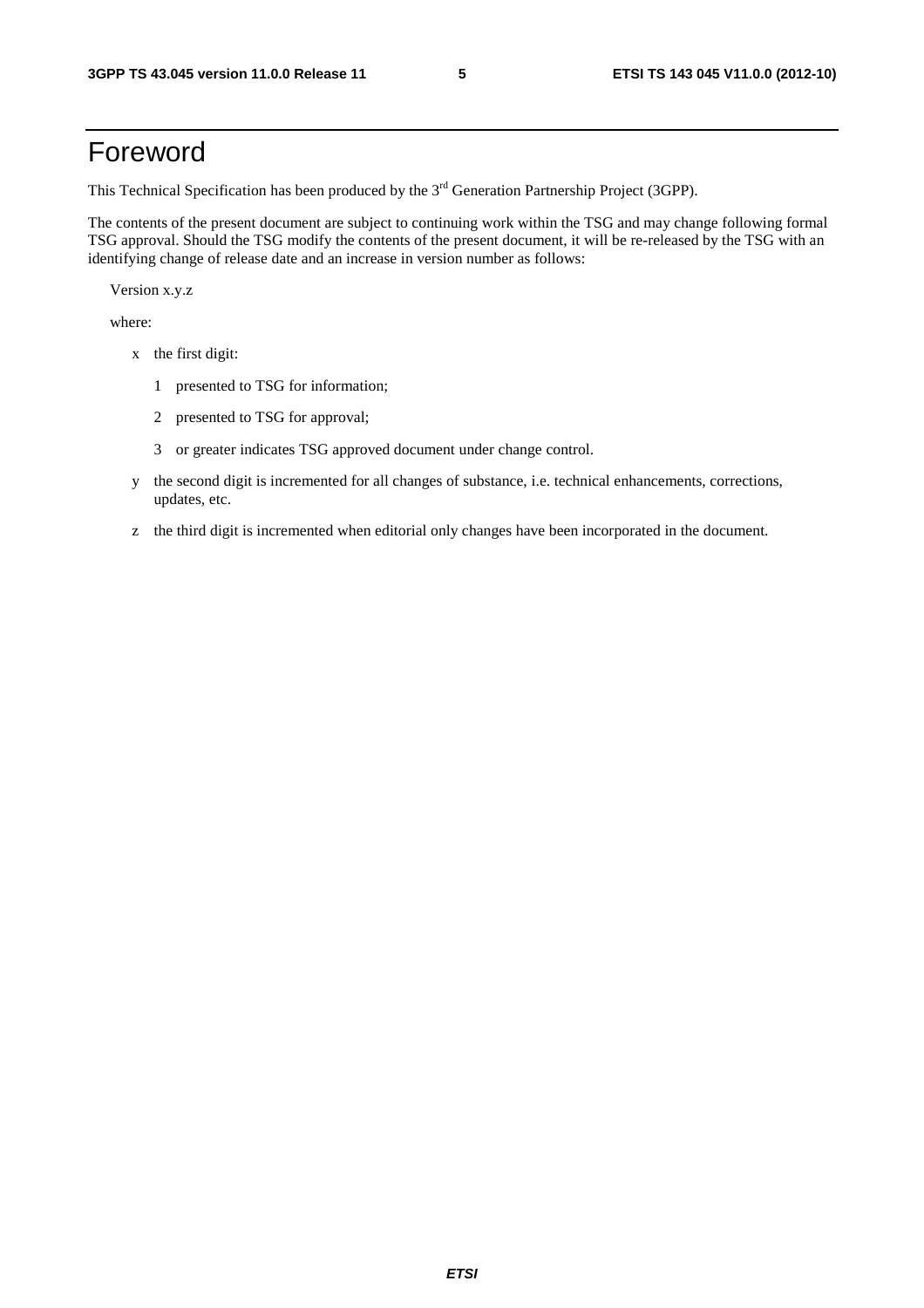### 0 Scope

The present document deals with the procedures allowing the technical realization of the Group 3 facsimile Service within the A/Gb mode PLMN using transparent Network support, according to the definition of Teleservice 61 and 62 specified in the 3GPP TS 22.003 [2].

### 0.1 References

The following documents contain provisions which, through reference in this text, constitute provisions of the present document.

- References are either specific (identified by date of publication, edition number, version number, etc.) or non-specific.
- For a specific reference, subsequent revisions do not apply.
- For a non-specific reference, the latest version applies. In the case of a reference to a 3GPP document (including a GSM document), a non-specific reference implicitly refers to the latest version of that document in the same Release as the present document.
- [1] Void.
- [2] 3GPP TS 22.003: " Teleservices supported by a GSM Public Land Mobile Network (PLMN)".
- [3] 3GPP TS 22.034: 'High Speed Circuit Switched Data (HSCSD) Stage1'.
- [4] 3GPP TS 43.010: " GSM Public Land Mobile Network (PLMN) connection types".
- [5] 3GPP TS 23.034: " High Speed Circuit Switched Data (HSCSD) Stage2.
- [6] 3GPP TS 04.02: " GSM Public Land Mobile Network (PLMN) access reference configuration".
- [7] 3GPP TS 04.08: " Mobile radio interface layer 3 specification".
- [8] 3GPP TS 44.021: " Rate adaption on the Mobile Station Base Station System (MS BSS) interface".
- [9] 3GPP TS 27.001: " General on Terminal Adaptation Functions (TAF) for Mobile Stations (MS)".
- [10] 3GPP TS 27.003: " Terminal Adaptation Functions (TAF) for services using synchronous bearer capabilities".
- [11] 3GPP TS 29.007: " General requirements on interworking between the Public Land Mobile Network (PLMN) and the Integrated Services Digital Network (ISDN) or Public Switched Telephone Network (PSTN)".
- [12] ITU-T Recommendation T.35: "Procedure for the allocation of ITU-T members' codes".
- [13] ITU-T Recommendation F.160 Fascicle II.5: "General operational provision for the international public facsimile".
- [14] ITU-T Recommendation T.4 Fascicle VII.3: "Standardization of group 3 facsimile apparatus for document transmission".
- [15] ITU-T Recommendation T.30 Fascicle VII.3: "Procedures for document facsimile transmission in the general switched telephone network".
- [16] ITU-T Recommendation V.21 Fascicle VIII.l: "300 bits per second duplex modem standardized for use in the general switched telephone network".
- [17] ITU-T Recommendation V.24 Fascicle VIII.l: "List of definitions for interchange circuits between data terminal equipment (DTE) and data circuit-terminating equipment (DCE)".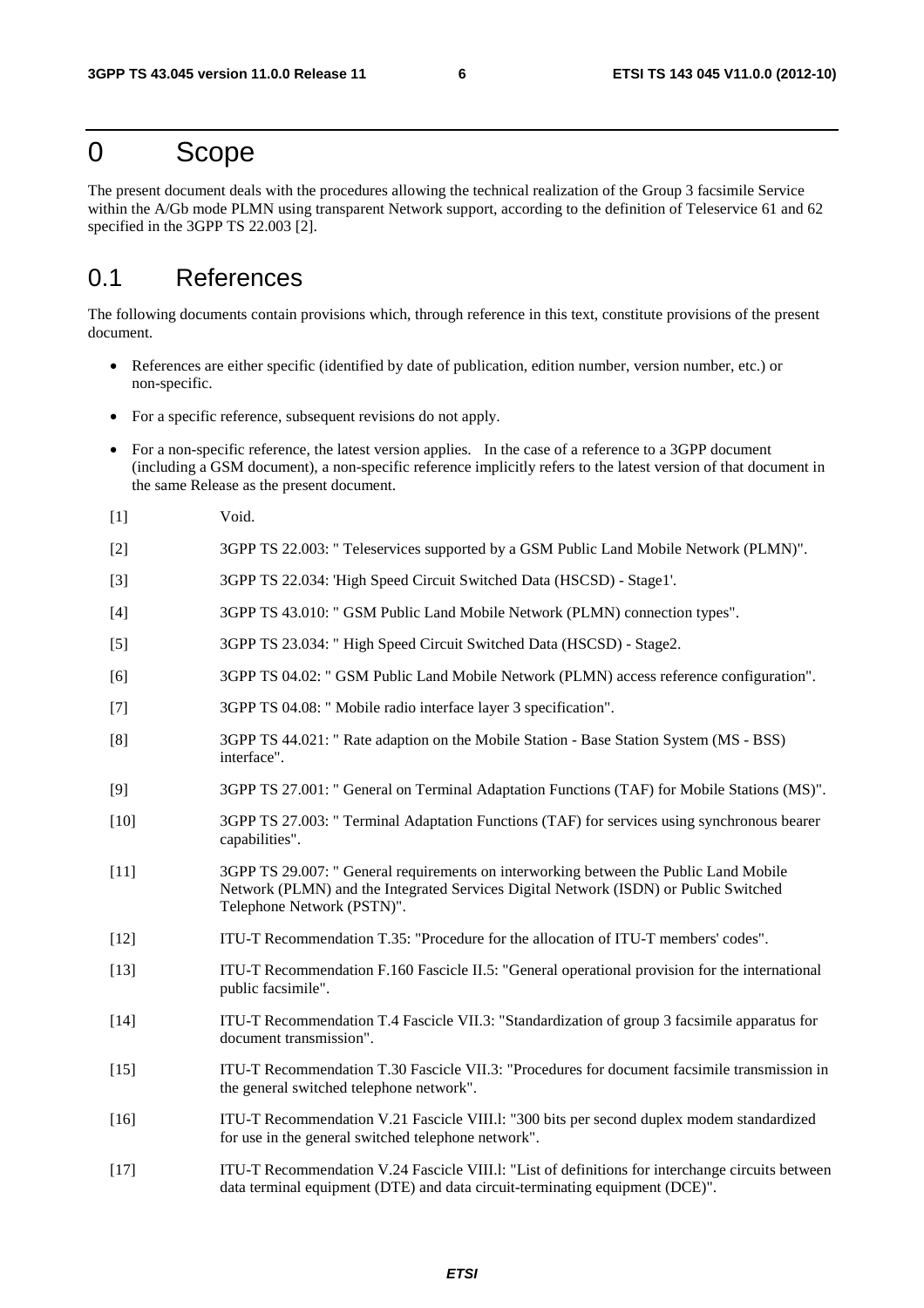| $[18]$             | ITU-T Recommendation V.25bis Fascicle VIII.1: "Automatic calling and/or answering equipment<br>on the general switched telephone network (GSTN) using the 100-series interchange circuits".                      |
|--------------------|------------------------------------------------------------------------------------------------------------------------------------------------------------------------------------------------------------------|
| $[19]$             | ITU-T Recommendation V.27ter Fascicle VIII.1: "4 800/2 400 bits per second modem<br>standardized for use in the general switched telephone network".                                                             |
| $\lceil 20 \rceil$ | ITU-T Recommendation V.29 Fascicle VIII.1: "9 600 bits per second modem standardized for use<br>on point-to-point 4-wire leased telephone-type circuits".                                                        |
| [21]               | ITU-T Recommendation V.33 Fascicle VIII.1: "14 400 bits per second modem standardized for use<br>on point-to-point 4-wire leased telephone-type circuits".                                                       |
| [22]               | ITU-T Recommendation X.300 Fascicle VIII.6: "General principles for interworking between<br>public networks, and between public networks and other networks for the provision of data<br>transmission services". |
| [23]               | ITU-T Recommendation V.17: "A 2-wire modem for facsimile applications with rates up to 14<br>$400 \text{ bit/s}$ ".                                                                                              |

[24] 3GPP TS 21.905: " Vocabulary for 3GPP Specifications "

### 0.2 Definitions and abbreviations

In addition to those below, abbreviations used in the present document are listed in 3GPP TR 21.905 [1].

| <b>BCS</b>    | Binary Coded Signalling phase of Facsimile transmission as per ITU-T T.30 |
|---------------|---------------------------------------------------------------------------|
| CT105         | Interchange Circuit 105 as per ITU-T V.24                                 |
| CT106         | Interchange Circuit 106 as per ITU-T V.24                                 |
| CT107         | Interchange Circuit 107 as per ITU-T V.24                                 |
| CT108.2       | Interchange Circuit 108/2 as per ITU-T V.24                               |
| CT109         | Interchange Circuit 109 as per ITU-T V.24                                 |
| CT114         | Interchange Circuit 114 as per ITU-T V.24                                 |
| CT115         | Interchange Circuit 115 as per ITU-T V.24                                 |
| FA/MT         | The Fax Adaptor specifically located at MT side                           |
| <b>FA/IWF</b> | The Fax Adaptor specifically located at IWF side                          |
| MSG           | Message phase of Facsimile transmission as per ITU-T T.30                 |

All protocol entities from ITU-T Facsimile Recommendations (T.4 and T.30) apply; in the present document they are referenced to in the same way as in the above ITU-T Recommendations (see also annex I to the present document).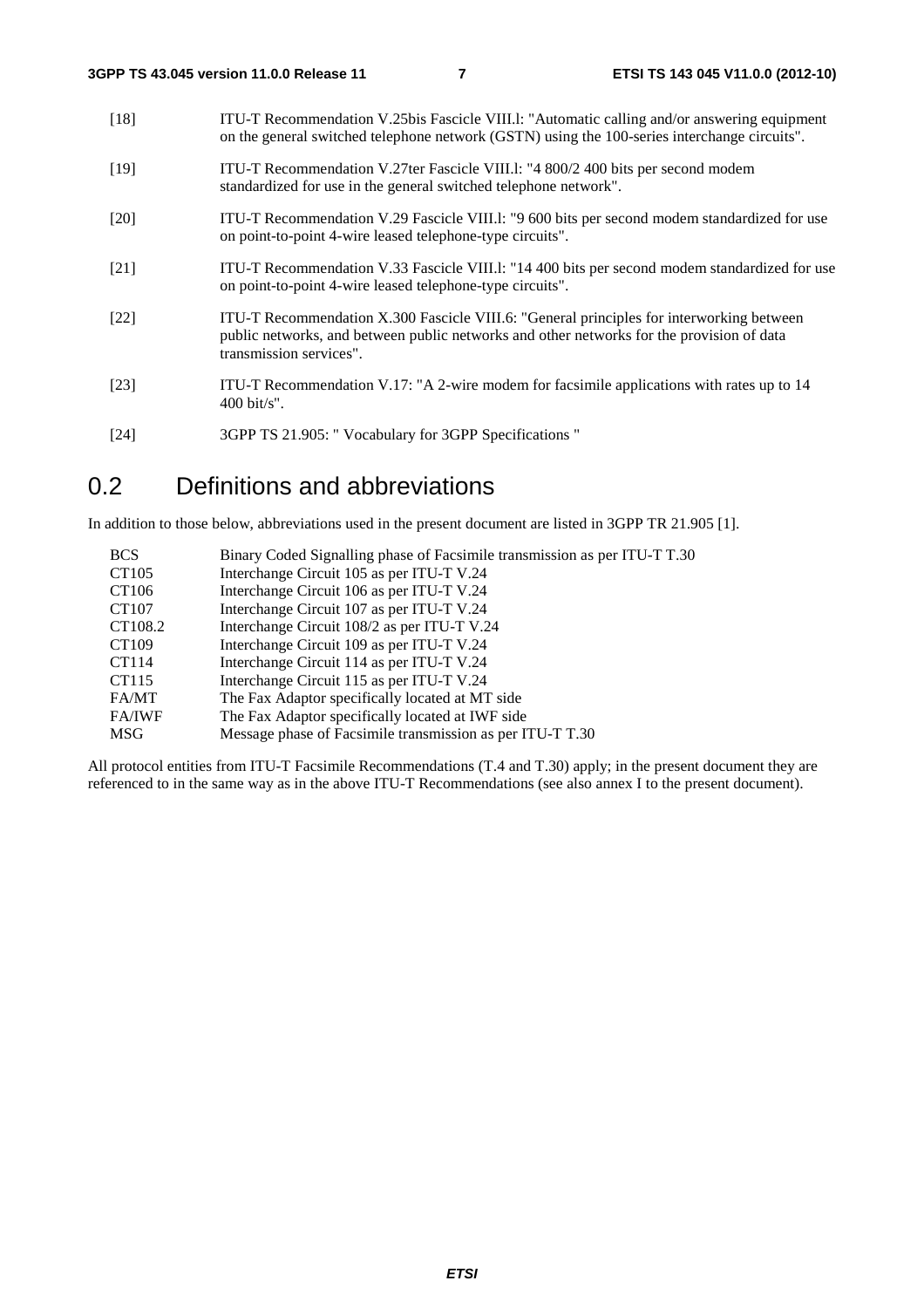# 1 Service definition

The fixed network Group 3 Facsimile service, as basically defined in ITU-T Recommendation F.160, is an international telematic service for ISO A4 document transmission between two facsimile stations.

The service specification is comprised of two parts: the control protocol described in ITU-T Recommendation T.30, and the document transmission coding described in ITU-T Recommendation T.4.

The facsimile Teleservice is intended to allow facsimile connections between group 3 apparatus using:

- a PLMN as a stand alone facility, for mobile to mobile communication;
- a PLMN to gain access to fixed networks PSTN and ISDN, for mobile to/from land communication.

For this Teleservice, the document coding is as ITU-T Recommendation T.4 with no modifications. The protocol used is ITU-T Recommendation T.30 modified within the PLMN as detailed in the present document.

The interworking between different networks is based on ITU-T Recommendation X.300.

The particular features of this Teleservice are:

- it uses point-point communication;
- the information transfer capability is dual "Speech"/"Group 3 Facsimile" for Teleservice 61 and "Group 3 Facsimile" only for Teleservice 62;
- both mobile originated and terminated calls are supported;
- the information transfer mode is circuit, duplex, synchronous and symmetric;
- different end-to-end transfer rates are used within the same call to take advantage of the better radio path error rate;
- use of a standard synchronous terminal adaptation function (as per 3GPP TS 27.003) within the MS.

# 2 Network architecture

The network architecture applicable to this Teleservice is shown in figure 1/43.045, below.



**Figure 1/43.045: Network architecture** 

This shows the case of mobile to fixed network interworking. For mobile to mobile calls, there would effectively be a loop back within the PLMN, using two IWFs.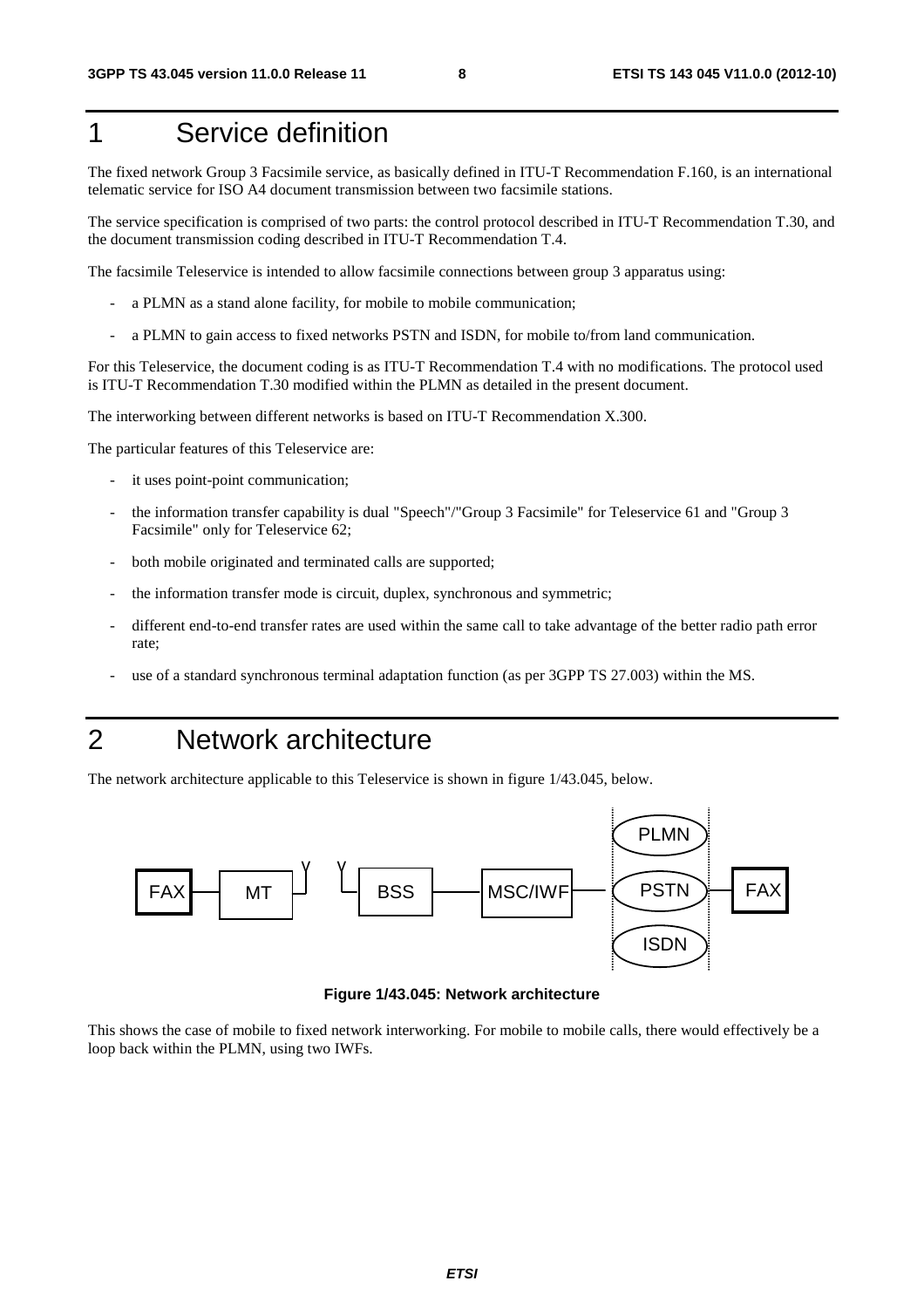# 3 Reference configuration at the mobile station

The mobile reference configurations described in this clause are defined as per 3GPP TS 24.002.



**Figure 2/43.045: Reference configurations** 

The Teleservice definition in 3GPP TS 22.003 regards the group 3 facsimile terminal as a 2-wire analogue terminated equipment. In order to connect this to the MT2 a separate "Fax Adaptor" device is necessary.

This configuration, shown in figure 2a/43.045, has to be considered as the standard configuration, so that all the existing Group 3 facsimile apparatus can be connected to the PLMN.

An alternative realization would be to combine a standard group 3 facsimile machine and the Fax Adaptor into a specially developed "PLMN facsimile machine", directly providing a digital output. Although such a device must appear to the MT2 as identical to the Fax Adaptor (i.e. with an identical interface and protocol), it would allow for a significantly smaller and simpler facsimile machine. This configuration is shown in figure 2d/43.045 and is regarded as a desirable alternative.

In addition of course, it is always possible to realize an MT0, as per figure 2f/43.045, where both the facsimile and mobile termination functions are considered to be part of one integrated unit.

The remaining configurations concern the use of an S interface and are considered as optional configurations. Their use is for further study.

The particular terminal adaptation functions used are those detailed in 3GPP TS 27.003 and the interface to the MT2 used is synchronous V.24 with an option for support of V.25bis procedures for autocalling and autoanswering.

### 3.1 Fax Adaptor functionality

The Fax Adaptor block, figure 3/43.045, is intended to specifically complement the Group 3 facsimile apparatus in order to be able to communicate over a PLMN.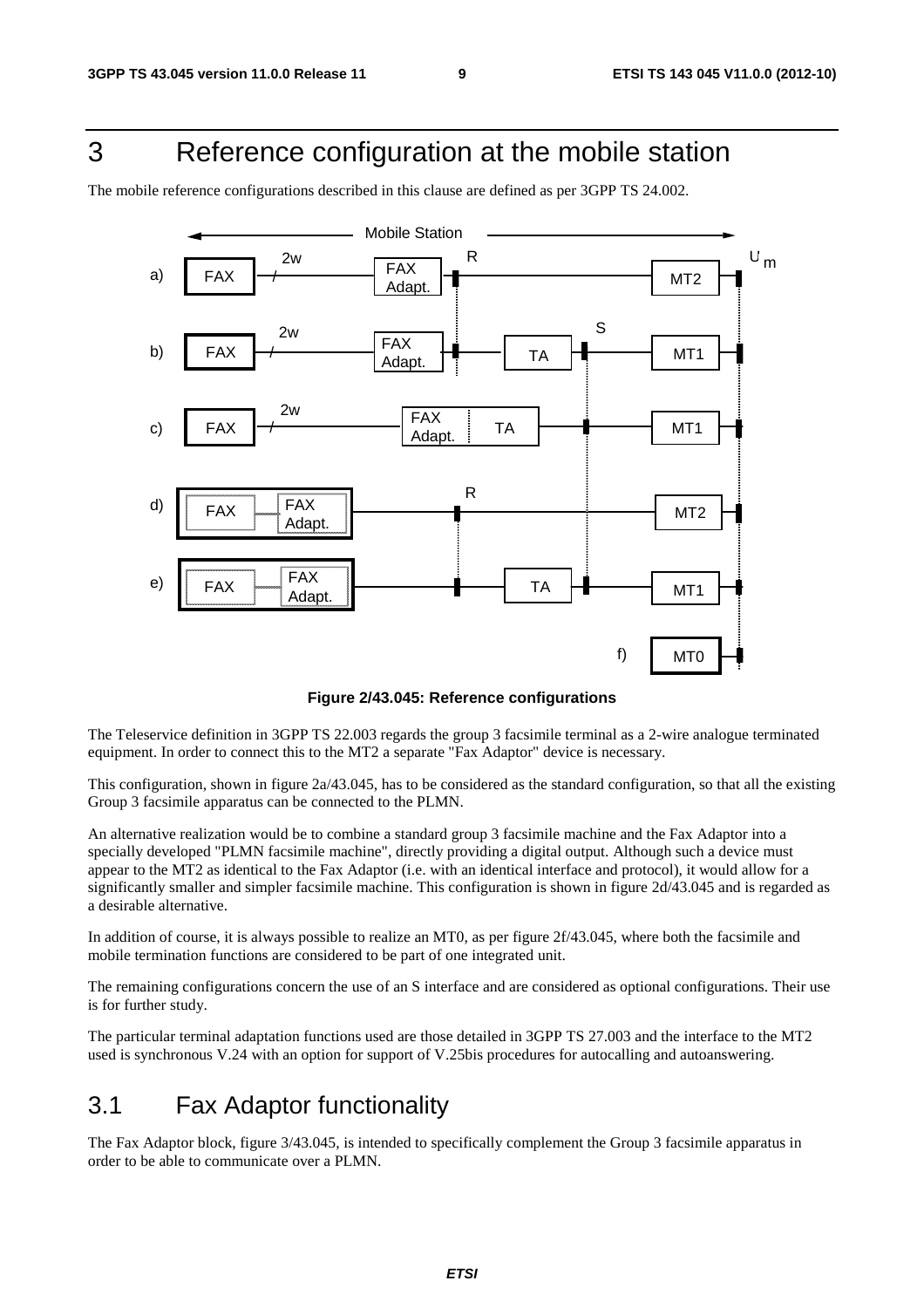

**Figure 3/43.045: Fax Adaptor scheme** 

Whether it has to be a function internal to the PLMN, or an external accessory associated with the Group 3 apparatus, is beyond the scope of the present document, and in any case, does not affect at all the working of the procedure as here described.

It can be functionally partitioned in two sections:

- an analogue section, dealing with:
	- the modulation and demodulation processes according to ITU-T Recommendation V.21, V.27ter, V.29 and V.17 as explained in T.4 and T.30;
	- handling of the signalling on the 2-wire path to the facsimile machine, including autocalling and autoanswer functions where necessary (see clause 6).
- a digital section, dealing with:
	- monitoring and where necessary, manipulation of the T.30 protocol as detailed in the rest of the present document;
	- overall control of the adaptor;
	- connection over the synchronous V.24 interface to the MT as described in 3GPP TS 27.003;
	- where necessary, autocalling and autoanswering functions according to V.25bis.

In the following this specification will reference the Fax Adaptor functionality, considering the most general case where it operates as a full-featured (see figure 3/43.045) separate block (see figure 2a/43.045), as this reference configuration is implicitly or explicitly exhaustive of all service related technical aspects.

### 3.2 PLMN Facsimile Machine functionality

The special PLMN facsimile machine shown in the MS configuration of figure 2d/43.045 has a similar functionality to the digital part of the Fax Adaptor, but without any of the analogue portions.

It appears over the V.24 interface as identical to the Fax Adaptor, i.e. the MT2 needs to have no knowledge of the particular configuration used.

When necessary this reference configuration, will be explicitly referenced to in the following; otherwise all technical aspects relevant to the configuration implicitly apply.

### 4 Connection types

Table 1/43.045 shows the connection elements attributes applicable to this Teleservice (note), adapted from 3GPP TS 43.010.

NOTE: Teleservice 61 includes both speech and data connection types, but Teleservice 62 only the data connection type.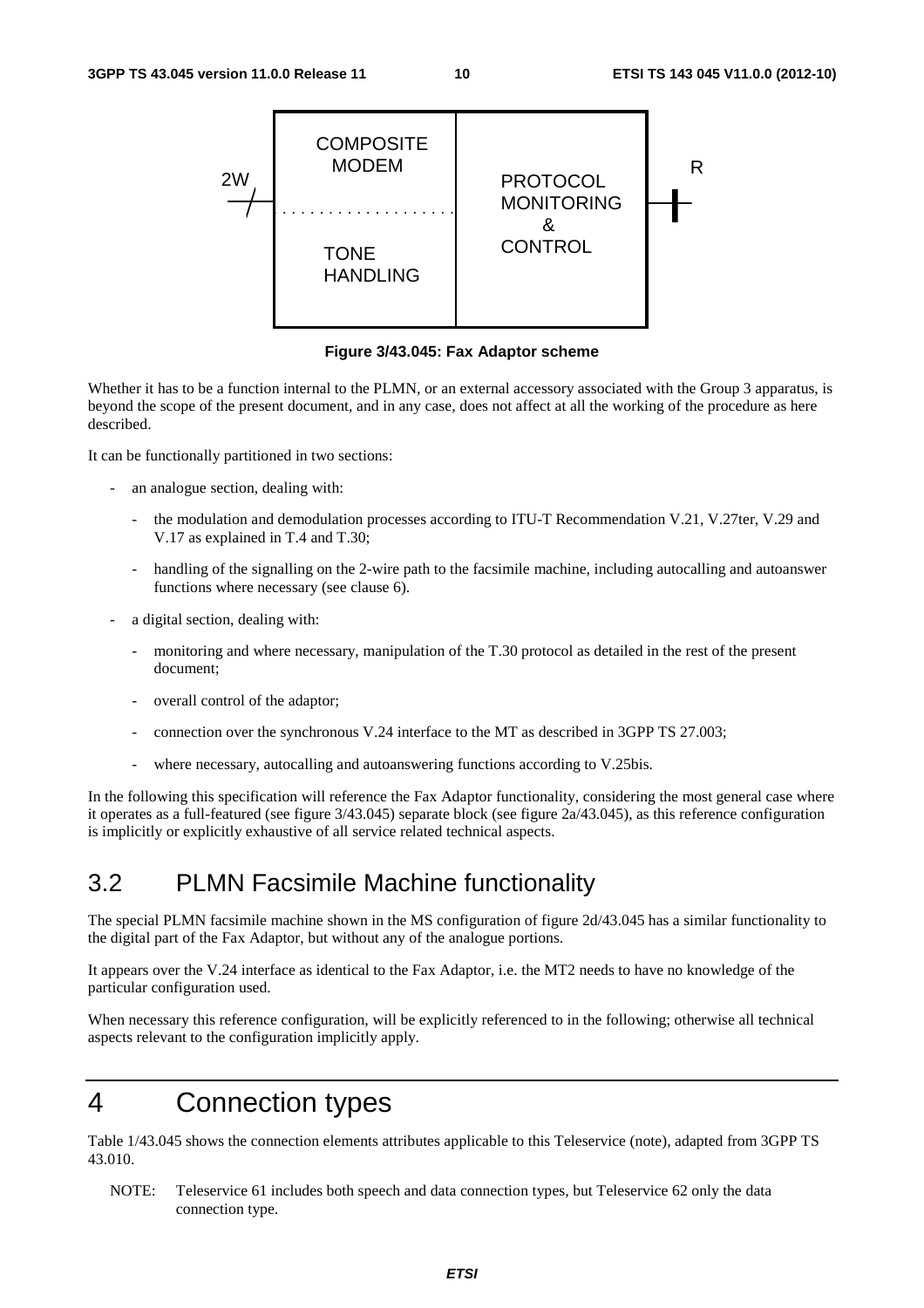| <b>Protocol type</b><br>of Figure 6 of TS<br>3GPP TS 43,010 | <b>Access to TAF</b><br>of the Mobile<br><b>Station</b> | Radio interface<br>connection element | Intermediate<br>rate<br>RA1 to RA2 | <b>BS-MSC/IWF</b><br>connection<br>element |
|-------------------------------------------------------------|---------------------------------------------------------|---------------------------------------|------------------------------------|--------------------------------------------|
| Model 6: Speech                                             |                                                         | Speech/GSM                            |                                    | ITU-T                                      |
|                                                             |                                                         |                                       |                                    | A-law                                      |
| Model 5:                                                    | C/D/S UDI                                               | C/D/S UDI                             | C/D/S UDI                          | C/D/S UDI                                  |
| Facsimile                                                   | $-14.4$ kbit/s                                          | - 14.5 kbit/s                         | $-16$ kbit/s                       | $-64$ kbit/s                               |
| Group 3                                                     | $-9.6$ kbit/s                                           | - 12.0 kbit/s                         | $-16$ kbit/s                       | $-64$ kbit/s                               |
|                                                             | $-4.8$ kbit/s                                           | $-6.0$ kbit/s                         | 8 kbit/s                           | $-64$ kbit/s                               |
|                                                             | $-2.4$ kbit/s                                           | $-3.6$ kbit/s                         | 8 kbit/s                           | $-64$ kbit/s                               |
|                                                             | (note)                                                  |                                       |                                    |                                            |
| Model 5b                                                    | C/D/S UDI                                               | C/D/S UDI                             | C/D/S UDI                          | C/D/S UDI                                  |
| Facsimile                                                   | $-14.4$ kbit/s                                          | 14.5 or 2X12 kbit/s                   | 16 or 2X16 kbit/s                  | $-64$ kbit/s                               |
| Group 3                                                     | $9.6$ kbit/s                                            | or 2X6 kbit/s<br>12.                  | 16 or 2X8 kbits                    | $-64$ kbit/s                               |
|                                                             | 4.8 kbit/s                                              | 6 kbit/s                              | 8 kbit/s                           | $-64$ kbit/s                               |
|                                                             | 2.4 kbit/s<br>$\overline{\phantom{a}}$                  | 6 kbits                               | 8 kbit/s                           | $-64$ kbit/s                               |

#### **Table 1/43.045: Elements of connection types**

NOTE: The highest Access Rate actually supported in this teleservice will be consistent with the highest Access Rate of the Transparent Bearer Service provided by the Network Operator.

 $C =$  Circuit switched  $S =$  Synchronous

 $D = Full-duplex$   $UDI = Unrestricted Digital Information$ 

#### **Table 1a/43.045**

| Fax modem rates | No. of substreams | Radio i/f rate | <b>Intermediate Rate</b> | <b>Padding Scheme</b> |
|-----------------|-------------------|----------------|--------------------------|-----------------------|
| 14.4 kbit/s     |                   | $14.5$ kbit/s  | 16 kbit/s                |                       |
|                 |                   | 12 kbit/s      | 16 kbit/s                |                       |
| 12.0 kbit/s     |                   | $14.5$ kbit/s  | 16 kbit/s                | $FA(5D + S)$          |
|                 |                   | 12 kbit/s      | 16 kbit/s                | $FA(5D + S)$          |
| 9.6 kbit/s      |                   | 12 kbit/s      | 16 kbit/s                |                       |
|                 | 2                 | 6 kbit/s       | 8 kbit/s                 |                       |
| $7.2$ kbit/s    |                   | 12 kbit/s      | 16 kbit/s                | $FA(3D + S)$          |
|                 |                   | 6 kbit/s       | 8 kbit/s                 | $FA(3D + S)$          |
| 4.8 kbit/s      |                   | 6 kbit/s       | 8 kbit/s                 |                       |
| $2.4$ kbit/s    |                   | 6 kbit/s       | 8 kbit/s                 |                       |

 $FA =$  Padding is performed in the  $FA$ 

 $(nD + mS)$  means that m SYNC frames will be added every n"th DATA frame

The MS must support the combinations in table 1a/43.045, restricted to what has been negotiated between the MS and the network.

All transitions from one combination in table 1a/43.045 to another combination in the same table, must be supported by the MS, as long as the fax modem rate is kept constant or the transition of fax modem rate is performed in steps of 2,4 kbit/s.

The figure 4/43.045 shows the scheme of a typical PLMN connection for this Teleservice, considering respectively R and S access at Network Termination.

To grant full support to the ITU-T Recommendation T.30, requiring different transmission speeds, the following strategy shall be implemented:

- PLMN provides for four Access Rates only, that is 14 400 bits/s, 9600 bit/s, 4800 bit/s, 2400 bit/s;
- radio channel modification procedures are used for switching between Speech phase and facsimile phase, as well as to select the suitable Access Rate (14 400,9600/4800/2400 bit/s) within the facsimile phase, as resulting from the preliminary end-to-end negotiation between the terminals;
- to transport Binary Coded Signalling (BCS) requiring a synchronous 300 bit/s bit-rate, speed conversion will be used at both the PLMN ends.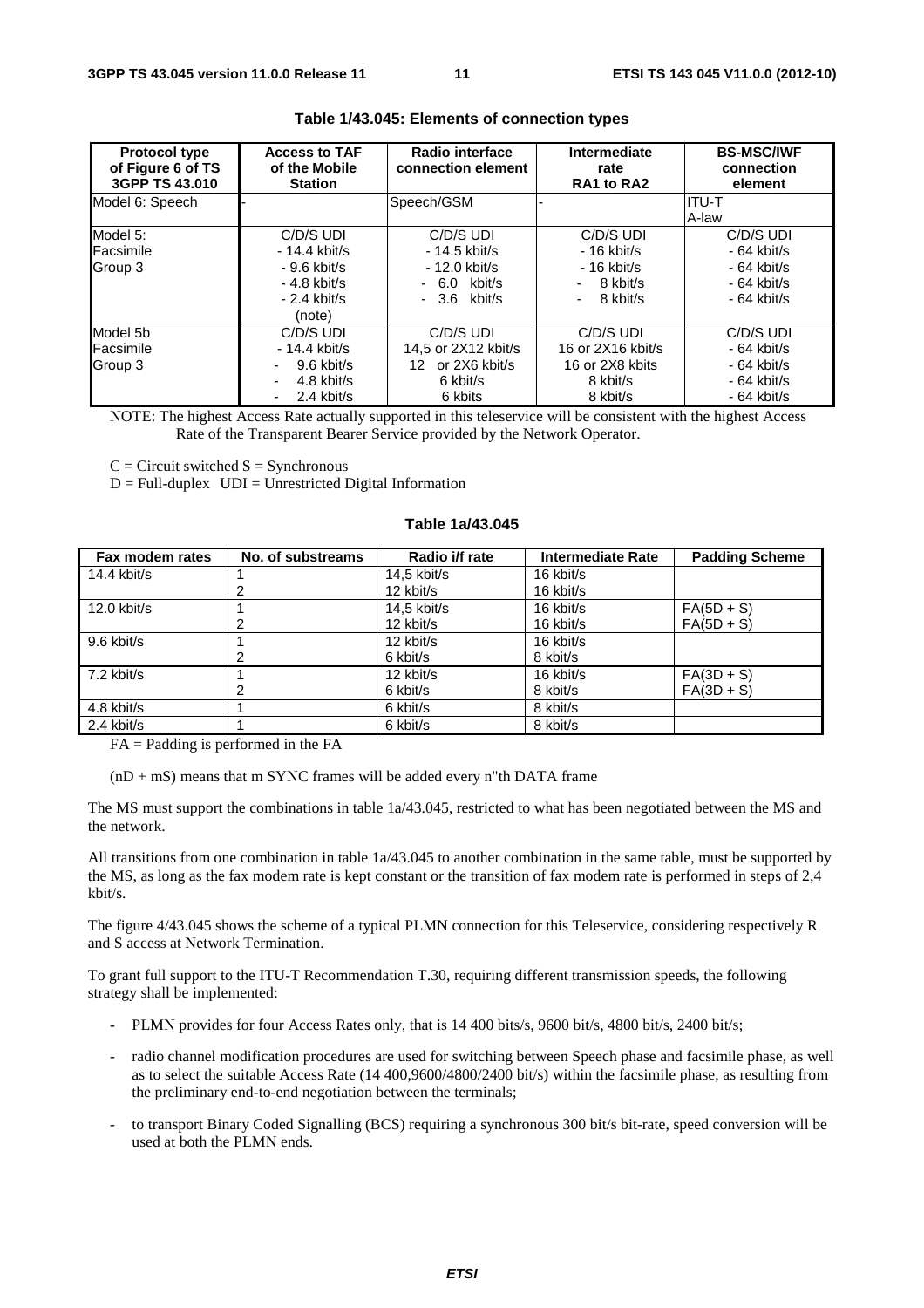

**Figure 4b/43.045: Optional Teleservice connection (F.F.S)** 

### 4.1 Information transfer protocol model

The Figure 5/43.045 depicts the conceptual protocol model for this Teleservice, deduced from model 5 and 5b of Figure 6/43.010.

The main point to be underlined is that all the protocol modules specific for this Teleservice are confined in the Fax Adaptation functions at both the MT and IWF ends. Note that model 5b of figure 6/43.010 details the placing of the splitting and combiner function for multislot configurations.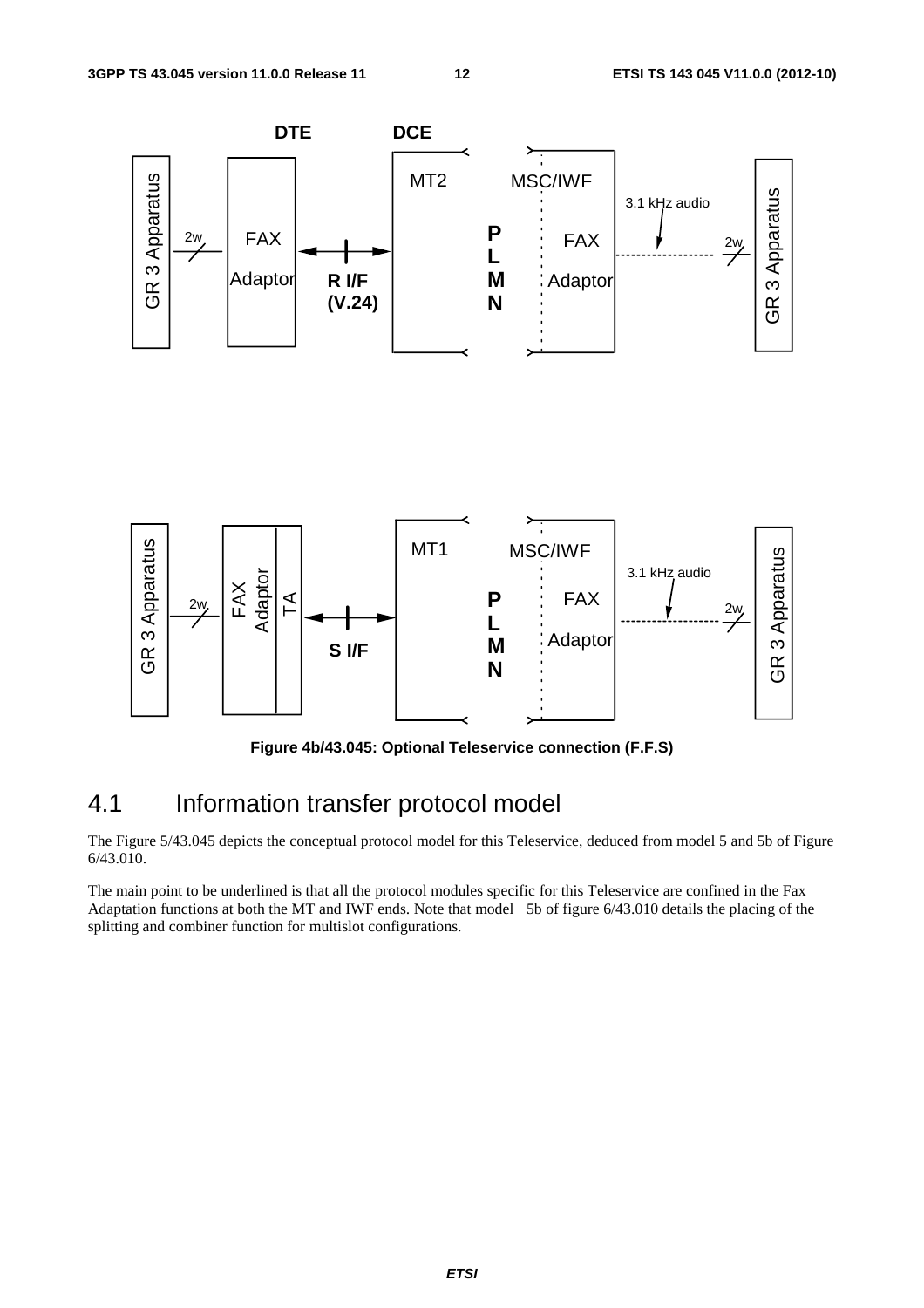

**Figure 5/43.045: Information transfer protocol model** 

### 4.2 Interactions with T.30

The philosophy of this specification is to allow the T.30 protocol to pass transparently wherever possible, through the Fax Adaptors at both ends of the PLMN channel. Manipulations are only made to the protocol where necessary to overcome problems resulting from the differences between the PSTN and the PLMN system. Basically, these problems fall into four categories:

- supporting facsimile on a digital connection type;
- bit errors during transfer of BCS frames:
- the need to change speed to reduce the impact of bit errors during transfer of Fax encoded Messages;
- inability to support some features of T.30.

#### 4.2.1 Link control strategy

Though the T.30 procedure is plain half-duplex, between the FAs at both the PLMN ends a full-duplex mode connection will be established. Information transfer is structured in fixed length blocks, carrying either data received from the local modem, or idle synchronization patterns.

Establishment, maintenance and release of the data circuit is performed autonomously by each FA, by properly handling the physical interface to its local modem.

Due to the rigid timeout constrains in T.30 protocol procedure, which will be actually concatenated to the procedure defined here for the PLMN connection part, a strictly forwardonly approach is adopted for data link control; that is no retransmission means are explicitly introduced to recover corrupted information blocks.

Although in the majority of cases the T.30 protocol can take care of lost frames and easily recover, there are some particularly critical points where two consecutive segments in the procedure, without any interposed acknowledgement, require different transmission speeds (BCS speed/Message speed).

In these cases, to grant that a correct change-over from one modem type to another takes place at both the PLMN ends, some additional protection is necessary in the PLMN environment. This protection, actually at the beginning and at the end of the Fax page transmission, is given by means of a confirmation mechanism, whereby the originating FA waits while transmitting a fixed pattern until an explicit acknowledgement is received from the terminating FA. In these cases an interruption of the normal T.30 information flow may eventually result.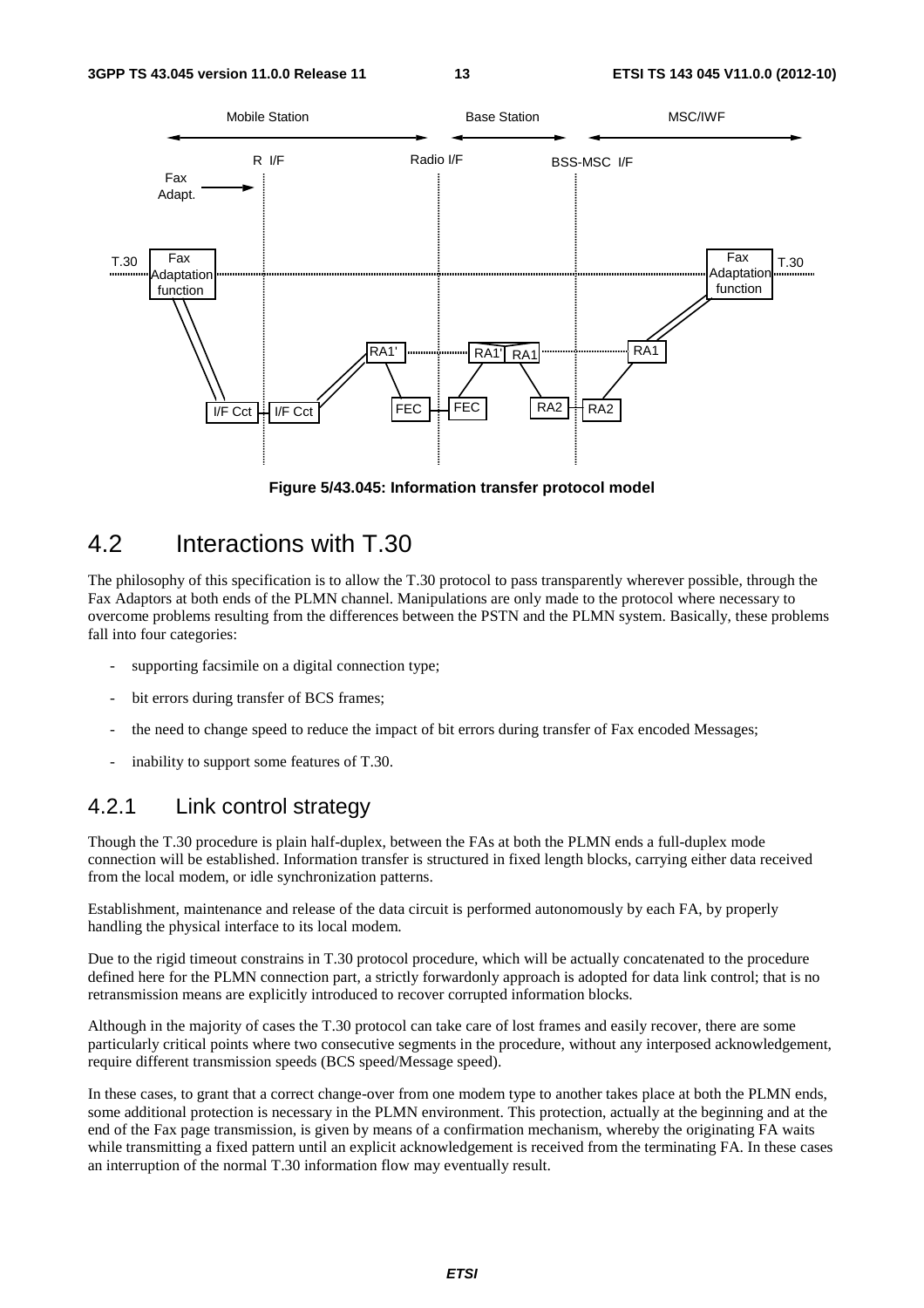Aiming at minimizing any possible delay in the end-to-end transmission between the two facsimile apparatuses, the FAs will pass on information without error control of the message integrity (note). To this regard, however, it is worth underlining that an essential requirement in this procedure is the detection of some key messages exchanged between the terminals, carrying basic control information. Hence, in parallel to the primary information passing process, a continuous monitoring of the information flowing across the FA is necessary, to detect these messages, fully checked in their logical integrity.

NOTE: All V.21 modems in the FAs shall use the faster response time provided by ITU-T Rec. V.21 (see table 2/V.21) for OFF to ON transition of CT109 and CT106.

In addition, as detailed below, some fields in some frames may need to be changed.

#### 4.2.1.1 Message detection

While in BCS, the following frames have to be detected:

- DIS/DTC, to monitor all operational parameters proposed to the sender terminal by the receiver terminal;
- DCS, to realize (see table  $2/T.30$ ) the actual message transmission speed accepted by the sender terminal and the relevant message transfer direction;
- NSF, to inhibit Non-Standard Facilities, if explicitly required by the user Fax Adaptor configuration;
- DCN, to initiate the Call release procedure.

During the Message phase (C phase of T.30) a single bit pattern has to be detected, the EOL character, a unique codeword that can never be found within a valid line of Fax coded Data (see ITU-T Recommendation T.4, subclause 4.1.2), and therefore used to control the buffer level in each FA, as detailed in the following subclause 5.2.6.

#### 4.2.2 Speed conversion for BCS phases

Given the signalling load caused by the Channel Mode Modify procedure, rather than changing the radio channel speed to 300 bit/s to carry the BCS frames, a speed conversion mechanism is exploited at both the PLMN ends, allowing to maintain the Channel rate of the Message phase (14 400/9600/4800/2400 bit/s) during BCS phases.

A speed conversion factor can be defined as:

Fax Message speed (14 400 or 9600 or 4800 or 2400 bit/s)

Standard BCS speed (300 bit/s)

which will assume the value 8 or 16 or 32 or 48, depending on the actual Message speed negotiated between the terminals.

On the basis of the above speed conversion factor, in the originating FA up-conversion to Message speed will be performed according to the repetition algorithm specified in subclause 5.2.3.2.

In the terminating FA, down-conversion to the BCS speed will require a decimation algorithm (see subclause 5.2.3.3); this algorithm is assumed implementation dependent, and hence its actual definition is beyond the scope of the present document.

As the actual Access Rate over the GSM-TCH may change throughout the Call, speed conversion factor needs to be updated in both FAs.

The FA/IWF will update this value upon successful completion of a CMM procedure (see subclause 4.3.2).

The FA/MT which does not have direct access to the PLMN signalling channel (except for MT0 configuration), shall estimate the actual Access Rate established over the GSM-TCH from the effective Access Rate of the MT data interface (or any other means in case of MT0); this check shall be performed whenever a BCS frame is sent towards the Radio path after which a change for GSM-TCH Access Rate may be expected (e.g., DIS and DCS frames for Normal Fax mode, PPR and CTC frames for Error Correction Mode).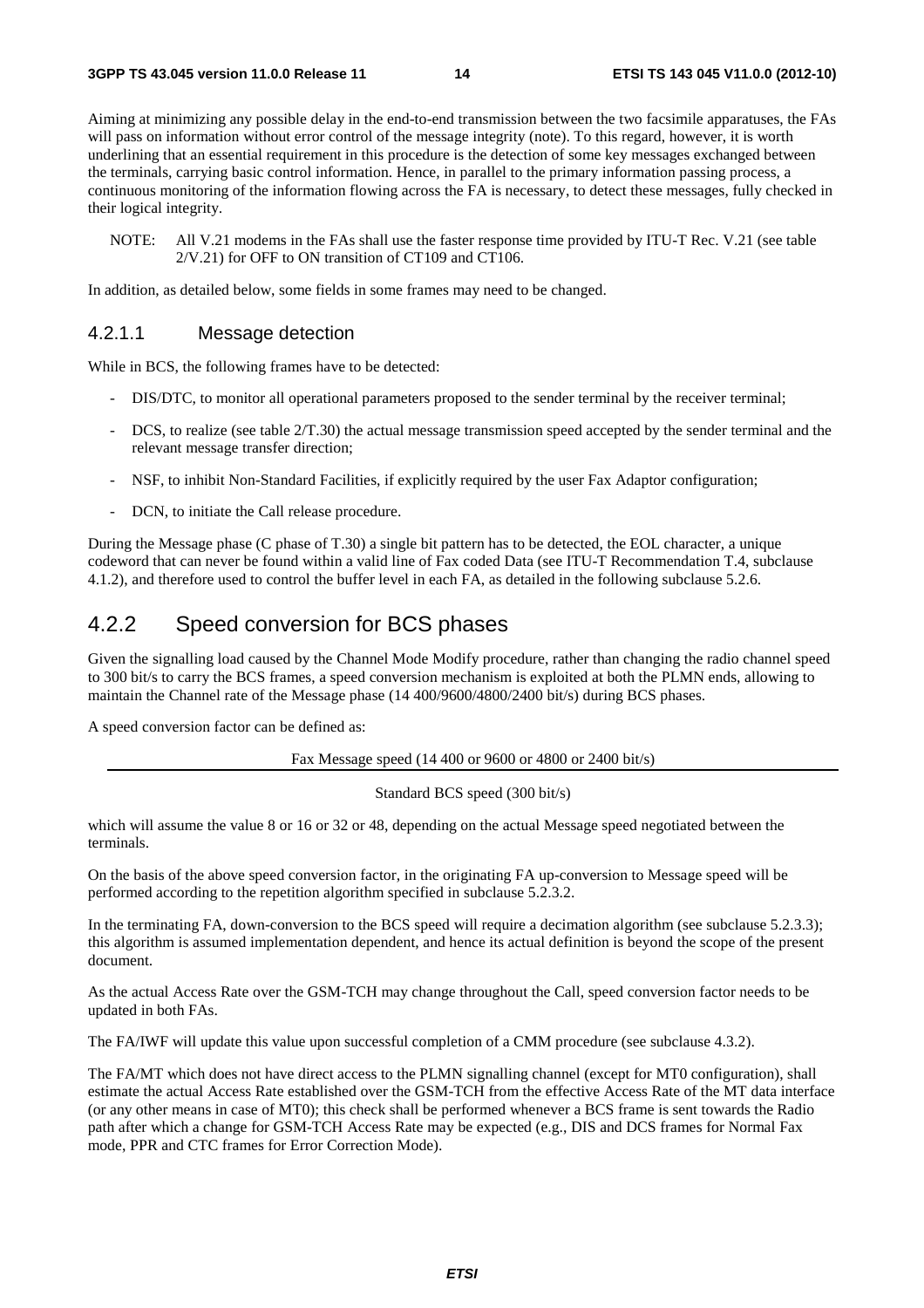### 4.2.3 Compatibility checking

Some features of T.30 cannot be supported in the PLMN environment. Fax Adaptation function is in charge of dealing with such compatibility checking.

#### 4.2.3.1 Group 1 and Group 2 support

Group 1 and Group 2 equipments are not supported by the Teleservice as described in the present document.

To this purpose, any tonal signalling specific to the above kind of Fax apparatus will be ignored by the Fax adaptation function at MS and IWF.

#### 4.2.3.2 2 400 bit/s handshaking

Only standard 300 bit/s Binary Coded Signalling is supported. To this purpose the FA will ignore this capability within the B segment of T.30 procedure, looking for DIS frame, by default, from V.21 modem only.

#### 4.2.3.3 Non-standard facilities

Non-standard facilities are supported in so far they are not in conflict with the standard procedure described in the present document. All the relevant BCS frames are passed end-to-end, unless an explicit deletion is required by the user (e.g. by a specific input at the Fax Adaptor associated with the MS). In this case, upon detection (see subclause 4.2.1.1) of the NSF frame identifier (the Facsimile Control Field octet according to T.30 terminology), the whole HDLC frame shall be stripped and replaced by a PLMN specific NSF frame, containing a Country Code and a unique identification of the FA manufacturer, encoded as per ITU-T T.35 and according to national regulations; the Information field of this NSF frame shall have a maximum length of 6 octets, and shall not require any specific functionality in the PLMN.

#### 4.2.3.4 12 000 and 7200 bit/s Facsimile Document Transfer

End-to-end transfer of T.4 information at 12 000 and 7 200 bit/s can be supported, even if this Bearer Service is not provided by a PLMN.

To this purpose a 14 400 bit/s or 9 600 bit/s Access Rate shall be used in the PLMN, by exploiting only part of the available bandwidth. The originating FA will add padding information to data received from the MSG modem, before transmission over the GSM-TCH; the terminating FA will remove the same information to restore the net 12 000 or 7 200 bit/s continuous data stream to be transmitted over its local MSG modem.

The relevant procedures are fully described in sections 5.2.3.4 and 5.2.3.5.

#### 4.2.3.5 Procedure interrupts

Procedure interrupts are only possible in Teleservice 61; in case of Teleservice 62 any attempt to invoke procedure interrupts by MMI on the MT (see subclause 4.3.1 below) will be ineffective.

### 4.2.4 Speed checking

Upon receiving DIS/DTC frame, the FA/IWF shall perform a basic speed checking procedure, aiming at verifying compatibility between the bit-rate possibilities offered by the called Fax apparatus (bit fields 11, 12, 13, 14 in the IF) and the actual Access Rates allowed on the PLMN (2 400/4 800/9 600/14400 bit/s); in addition, some of these bit rates may result inhibited during the call, if a speed lower than 9 600 bit/s has been chosen by the user in the call set up message (for example if a better error rate is required).

The following cases may occur:

some of the bit-rates indicated in DIS/DTC are not allowed on GSM-TCH (e.g. the max speed indicated in setup is 9 600 bit/s, while DIS/DTC requests V.33); a possible strategy to cater for this case is altering the indication in DIS/DTC to a compatible value (e.g. V.29) by forcing appropriately the relevant bits (note); other strategies are possible and allowed, as long as the same goal of supporting the progress of the call is pursued, by constraining the Fax apparatuses to use as message speeds the access rates actually available in the PLMN.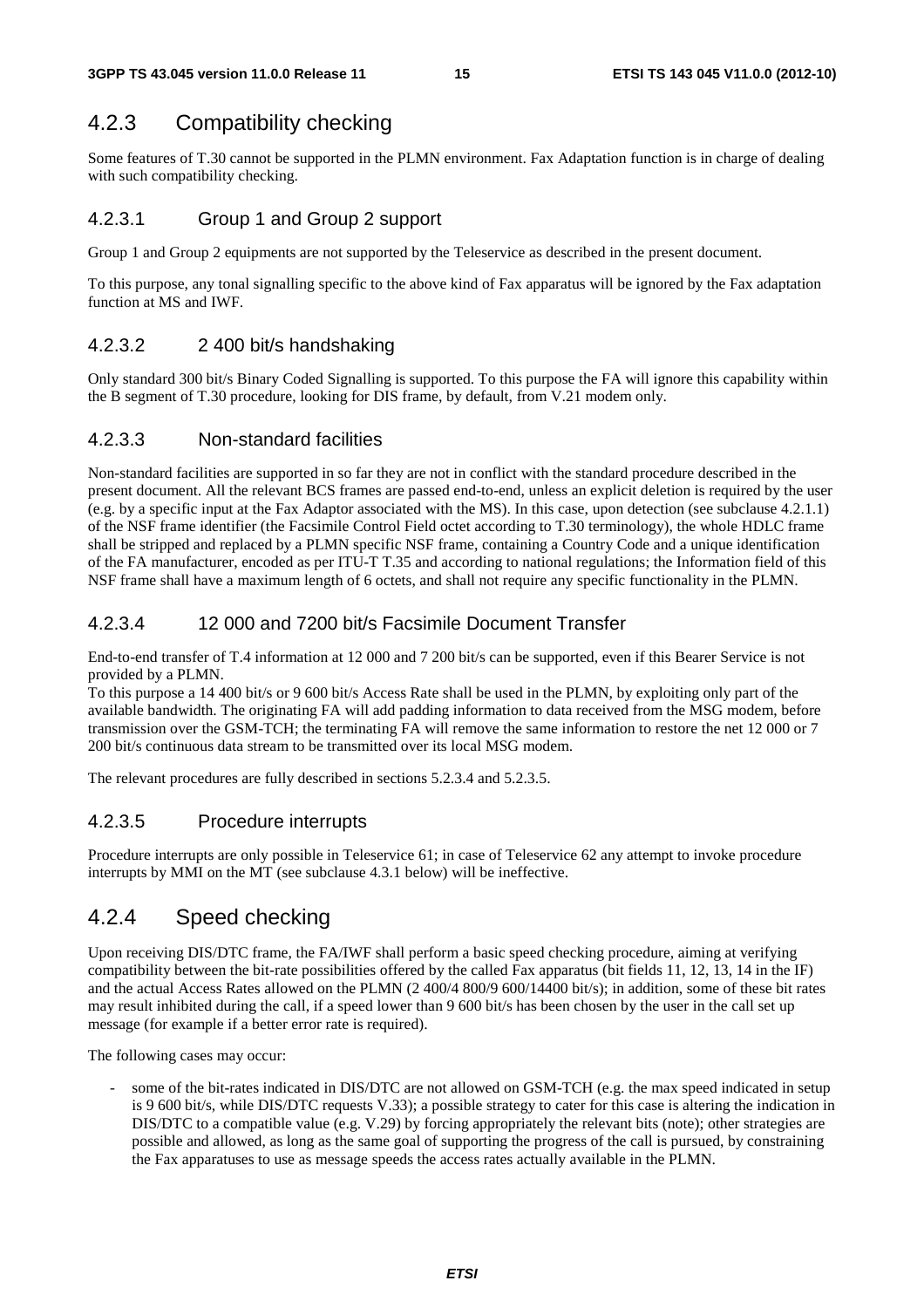- NOTE: Is beyond the scope of this specification to specify the implementation strategy adopted to recalculate the frame CRC after the manipulation; additional delays, if any, shall not have a significant impact on T.30 operability.
- the full set of bit-rates indicated in DIS/DTC are not compatible with the allowed Access Rates on GSM-TCH (e.g. the max speed indicated in setup is 2 400 bit/s while DIS/DTC requests V.29 only); in this case the call shall be failed;
- the full set of bit-rates indicated in DIS/DTC are compatible with the allowed Access Rates on GSM-TCH; in this case no action shall be taken, independently of the access rate actually established.

It should be noted that the "14400 bit/s" as max speed indication in the SETUP message, does not preclude the establishment of a Call towards a Fax GR 3 equipment supporting only 9600, 4 800 and 2 400 bit/s as Message speed. As a matter of fact, due to the multiplexing mechanism for BCS phases the initial Access Rate (14 400 bit/s) will affect only the connection part between the called MS and the associated IWF, whilst the appropriate Message speed will be actually negotiated during the initial BCS phase, and settled upon reading the appropriate field in DCS frame (see subclause 4.2.1.1). Therefore, if a request for MSG transmission is received, without a valid DCS frame being detected in advance (hence the message speed is undefined), the FA/IWF shall release the call immediately.

### 4.3 Radio Channel Modification Procedures

There are two reasons why the characteristics of the radio channel may need to be changed during a call.

Firstly, for the swap from speech to data and vice versa. In this case the In Call Modification procedure as detailed in 3GPP TS 24.008 is carried out.

Secondly, if a T.30 speed drop back is requested, a channel mode modify procedure as detailed in 3GPP TS 24.008 is initiated to match the radio channel rate to the facsimile transmission speed to optimize the error rate.

### 4.3.1 In Call Modification (ICM)

Applies only for Teleservice 61.

The speech to facsimile change is initiated by MMI at the MS as in other data services starting the ICM procedure via MODIFY signalling. CT108.2 ON condition towards MT is a basic requirement to allow speech/data transition take place.

Additionally, the data call direction (DCD) must be known to both the FA's because of a correct tone handling. The DCD identifies the call direction from the calling to the called station according to ITU-T T.30 phase "A" tonal signals.

The DCD is derived from the evaluation of the behaviour of the mobile Fax machine. No later than 3 sec after connecting the Fax apparatus to the line the FA/MT is able to determine the DCD. If a CNG tone or nothing is detected by the FA/MT the mobile Fax station is the calling station, if a CED tone or a BCS signal is detected by the FA/MT the mobile Fax station is the called station. The FA/MT indicates this towards the MT by means of CT105: CT105 OFF condition indicates "mobile terminated", CT105 ON condition indicates "mobile originated". The detection of CT105 condition and subsequent triggering of the MODIFY message has to be done 3 sec after reception of the ON condition of CT108.2.

A reverse DCD compared with the initial call setup direction is indicated to the FA/IWF by means of the "Reverse Call Setup Direction" (RCSD) information element within the MODIFY message. If the MODIFY message had contained this information element, the same information element shall be included in the MODIFY COMPLETE message (ACK). On the basis of RCSD and additional information about the initial call setup direction (e.g. Transaction Identifier flag as per 3GPP TS 24.007), the FA/IWF shall resolve the actual DCD.

At DCD condition "mobile originated" the FA/IWF has to transmit CNG if neither CED nor a BCS signal has been already received, otherwise nothing. At the DCD condition "mobile terminated" the FA/IWF has to transmit CED. At the moment when the CT107 goes to ON condition the FA/MT has to generate CED if CT105 was in ON condition, otherwise nothing (see subclauses 6.2.1 and 6.2.3).

Selection of the speech phase from the data phase (T.30 Procedure Interrupt request) may be initiated by the mobile Fax machine as well as by the fixed network fax machine (refer to the diagrams in figure II.-10/43.045 and II.-11/43.045). Upon receipt of the "alert operator" tone request will be accepted by manual intervention via MT (phone off-hook), and is reflected to the Fax Adaptor (PLMN Facsimile machine) by CT106 and CT109 going in OFF condition.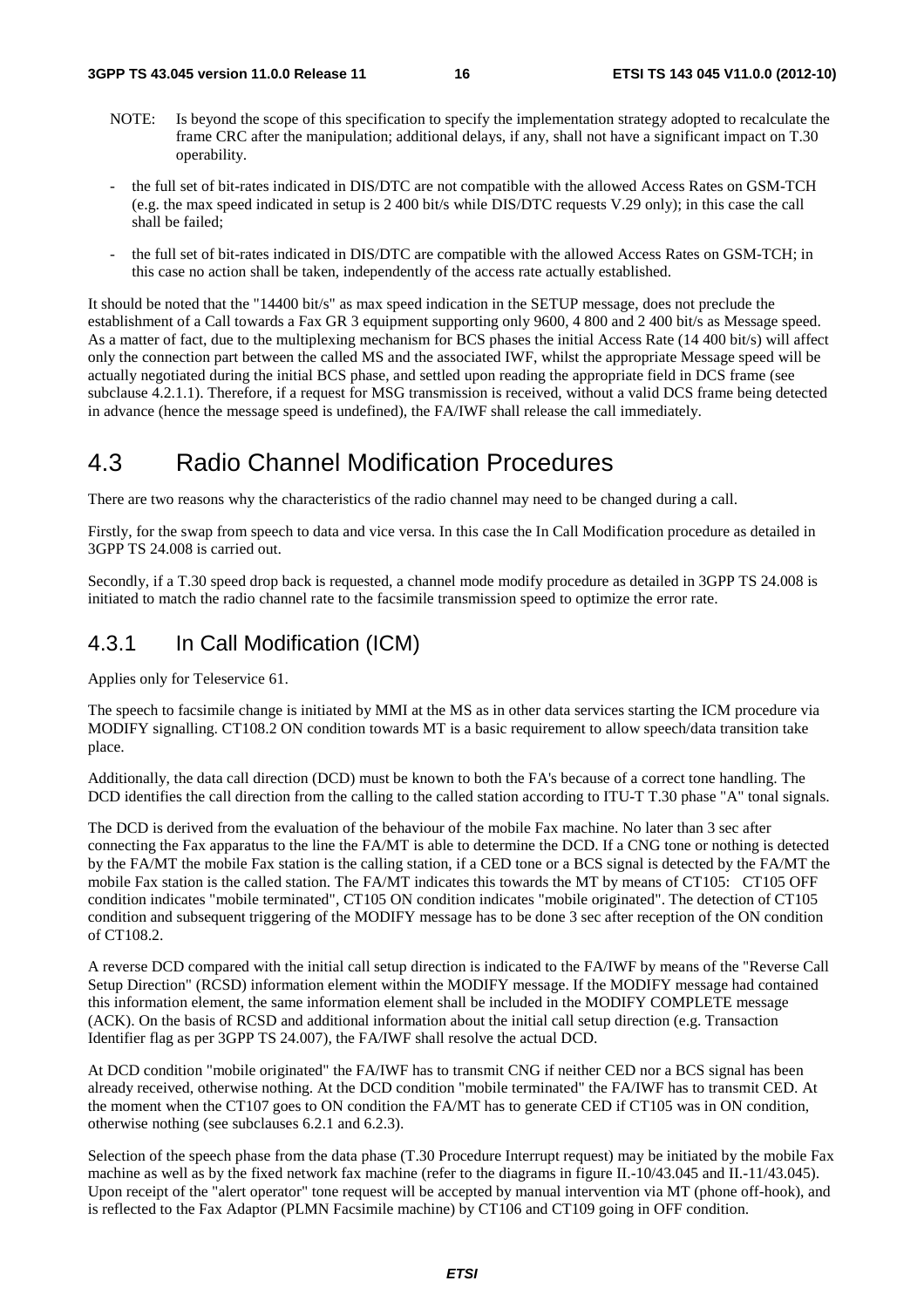Upon monitoring the transit of the necessary sequence of BCS signals specific for PRI the CT108.2 goes to OFF condition causing ICM from the Fax data phase to the speech phase. In case of Procedure Interrupt request from the fixed network side (figure II-10/43.045), a guard timer in the MS is necessary to protect against the possible loss of the response to the PRI-Q(PIN/PIP) sent from the MS. After the execution of ICM CT107 is set to OFF condition finishing the Fax data phase.

Subsequent re-selection of the data phase will be by manual intervention via the MS causing CT108.2 going to ON condition initiating ICM.

During the speech phase of a procedure interrupt, the "phone off-hook" condition of the MT is reported via the Fax Adaptor "R" interface (CT106/109 in OFF condition) to the fax apparatus which must remain functionally connected to the Fax Adaptor to maintain the connection.

The precise operation of the Fax Adaptor for the support of procedure interrupt is implementation dependent.

#### 4.3.2 Channel Mode Modify (CMM)

The channel mode modification procedure is only initiated by the FA/IWF. Its purpose is to adjust the radio channel bit rate to match the message speed negotiated end-to-end between the facsimile machines.

The FA/IWF enters the CMM routine upon detecting the DCS frame sent either from the MS or from the PSTN.

In the first case, FA/IWF being actually the receiving side in the facsimile document transmission, the CMM procedure is executed as soon as the end of frame is detected.

That is, FA/IWF monitors the DCS frame and, if the requested rate differs from the existing radio channel rate, then in sequence:

- issues a CMM request to the new rate towards the PLMN signalling;
- waits for the acknowledgement of CMM completed (note);
- NOTE: Information sent/received to/from the GSM-TCH while waiting for CMM completed is considered irrelevant, and left implementation dependent in the context of this Recommendation.
- returns back to the usual information passing process.

In the second case, FA/IWF being actually the transmitting side in the facsimile document transmission, the CMM procedure is executed after a suitable delay assumed as the time for transferring the DCS frame across the Radio channel.

That is, FA/IWF monitors the DCS frame and, if the requested rate differs from the existing radio channel rate, then in sequence:

- waits for a fixed time of 150 m/sec.;
- issues a CMM request to the new rate towards the PLMN signalling;
- waits for the acknowledgement of CMM completed;
- returns back to the usual information passing process.

If the CMM procedure fails, the IWF will initiate the release of the call. However, in calls restricted to one channel and radio interface rate not higher than 12 kbit/s, this does not necessarily apply.

As it will be seen below (see subclause 5.2.4), in both cases the execution of the CMM procedure has to be seen like an exception within the usual information passing process, even overlapping it to maintain the overall end-to-end fixed delay.

# 5 Use of terminal adaptation functions

According to the Connection types (figure 4/43.045) there are two classes of TAFs to be considered.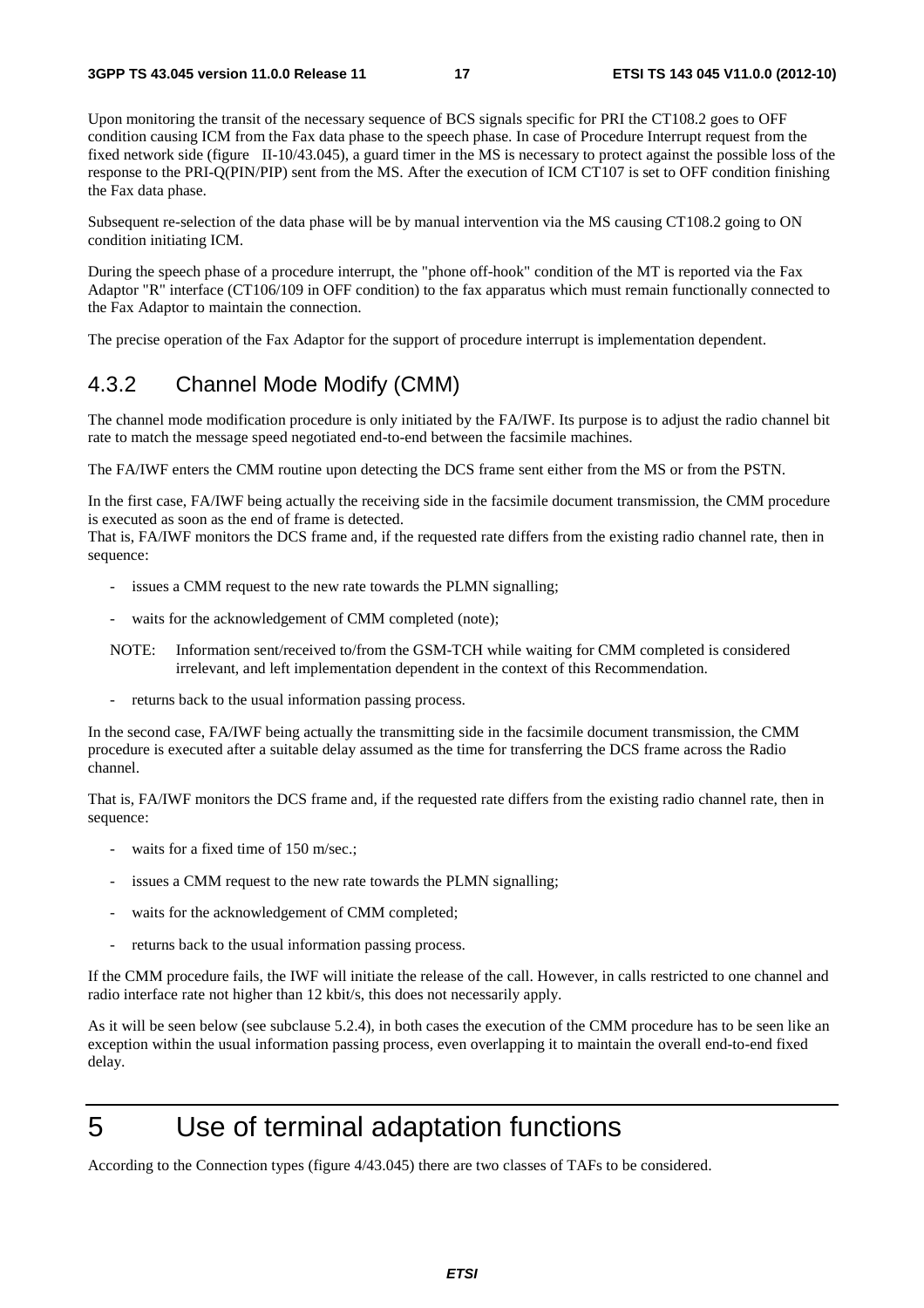### 5.1 Standard TAFs for synchronous services

Are those described in 3GPP TS 27.003 for synchronous bearer capabilities in the transparent mode. The Rate Adaption functions shall comply with the 3GPP TS 44.021.

The interchange circuit signalling mapping is in accordance with the 3GPP TS 27.003.

### 5.2 Specific TAFs for facsimile service

Integral part of an end-to-end connection for this Teleservice is the Fax Adaptation function, located at both the PLMN ends and in charge of adapting the T.30 protocol procedure to the PLMN environment, as described in clause 4 of the present document.

The main features relevant to the adaptation function are detailed in the following. For a better clarification, the Finite State Machine approach will be adopted in the following description of FA functionality, considering it as a set of states defined by specific interactions with both the PLMN digital channel and the analogue channel.

#### 5.2.1 Working principle

The working principle of the proposed solution is depicted in figure 6/43.045.



**Figure 6/43.045: Fax Adaptor working principle** 

The Fax Adaptor is split in its main functional blocks:

- a BCS (300 bit/s) modem capability (half duplex);
- a MSG (14400/12000/9600/7200/4800/2400 bit/s) modem capability (half duplex);
- Mux/Demux capability, to connect the PLMN traffic channel (full duplex) to either of these modems.

Looking at the overall Facsimile service architecture in PLMN (figure 5/43.045), half-duplex transmission is initiated in either side of the connection by the actual request on the physical interface (CT109 ON on the local modem), is then continued on the PLMN traffic channel (TCH), and finally terminated on the appropriate modem at the remote side.

On the basis of the above assumptions, considering the Fax Adaptor a finite state machine, the whole Adaptation process can be described by a set of 5 states:

- IDLE state, when the FA is just connected to the GSM-TCH, sending synchronizing patterns over the radio path;
- BCS-REC state, when the FA is receiving data from the V.21 modem (BCS phases);
- BCS-TRA state, when the FA is transmitting data over the V.21 modem (BCS phases);
- MSG-REC state, when the FA is receiving data from the MSG modem (2400/4800/7200/9600/

12000/14400 bit/s);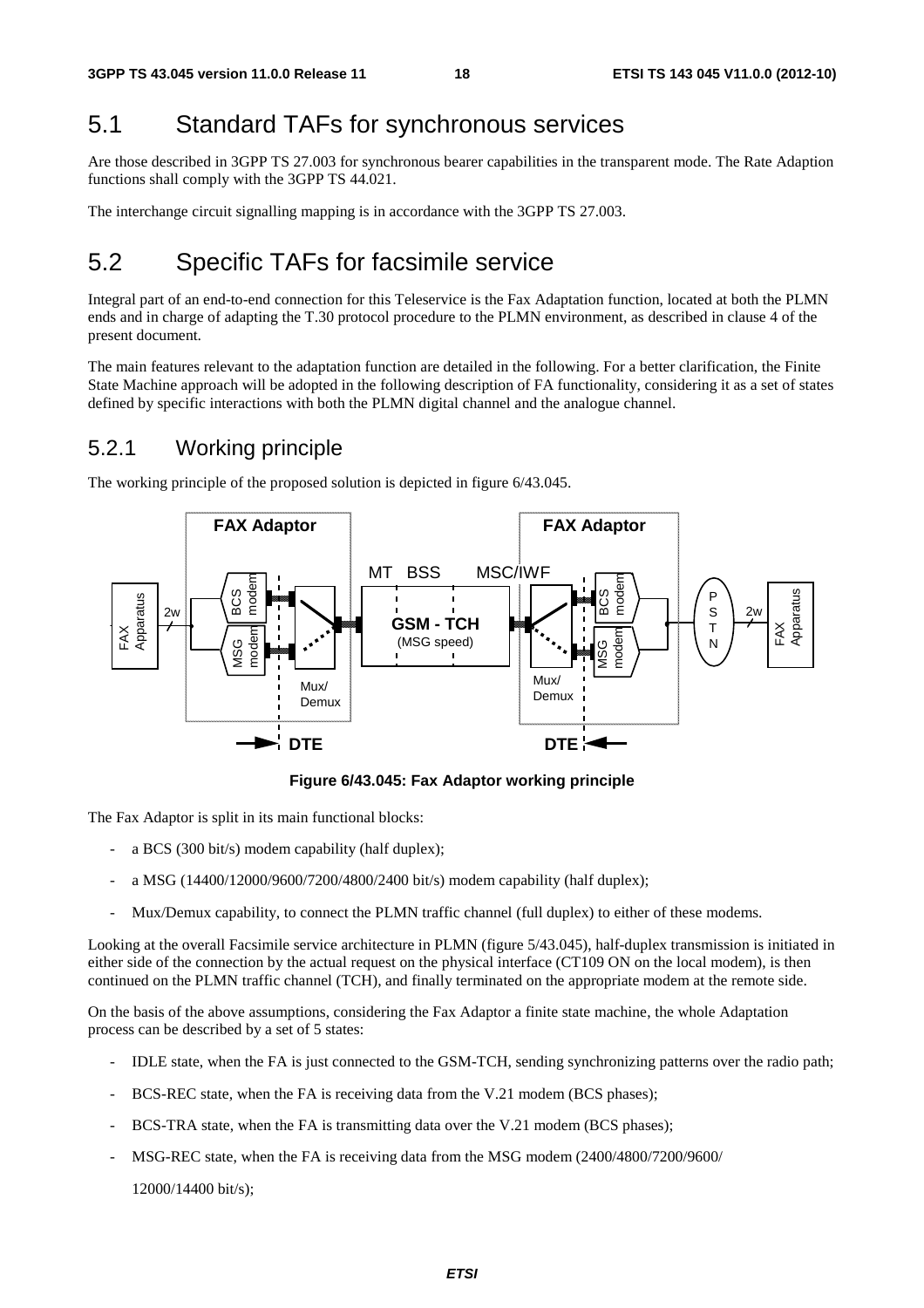MSG-TRA state, when the FA is transmitting data over the MSG modem.

#### 5.2.2 Basic protocol structure

The protocol structure is based on a strictly synchronous approach, using 64 bit fixed length frames; that is each FA actually sends/receives information as 64 bit frames, in sequence and without interruption, during the whole duration of a call; the content of each frame depends on the specific state currently implemented.

The following set of frame types encompasses the full range of capabilities required:

- SYNC frame, explicitly designed to allow synchronization at the remote end, even in the adverse transmission environment like the cellular radio channel; it is a unique frame, used even as idle frame whenever there is no information to be sent over the radio path;
- STATUS frame, intended to carry both state identification codes, along with state specific information; this frame has a unique structured format to allow synchronization checking at remote side; the actual information content is related to the specific state;
- DATA frame which is fully unstructured, and carries Fax coded information during MSG phases.

#### 5.2.2.1 Frame formats

To reduce complexity of finding synchronization over a 64 bit pattern, SYNC frames are obtained by concatenating two 32 bit sync codewords, the second one being the 1's complement notation of the first one.

The following codes shall be used for sync codewords:

MSB

hex code 3<sup>E</sup>375096: first sync codeword

hex code ClC8AF69: second sync codeword

To improve the probability of detecting synchronization, up to 3 errors are tolerate in each single sync codeword; even in this conditions, the false sync probability is quite negligible.



#### **Figure 7/43.045: STATUS frame format**

STATUS frames have an internal 8 bit modularity (see figure 7/43.045), where odd octets contain state identification codes (IDENT), and even octets contain status specific information (INFO). IDENT octets are split in two (four bit) fields, each one repeating the same code for status identification:

hex code 1: BCS-REC state

hex code 3: MSG-REC state

hex code 4: MSG-TRA state

To improve the probability of detecting the correct state, up to 3 corrupted codes are tolerate in the total 8 instances repeated within a single STATUS frame. INFO octets contain the same code repeated 4 times within one frame; in particular:

- for BCS-REC state this octet contains 8 bits received from the BCS modem;
- in all other states an idle code (hex code 0F) is inserted.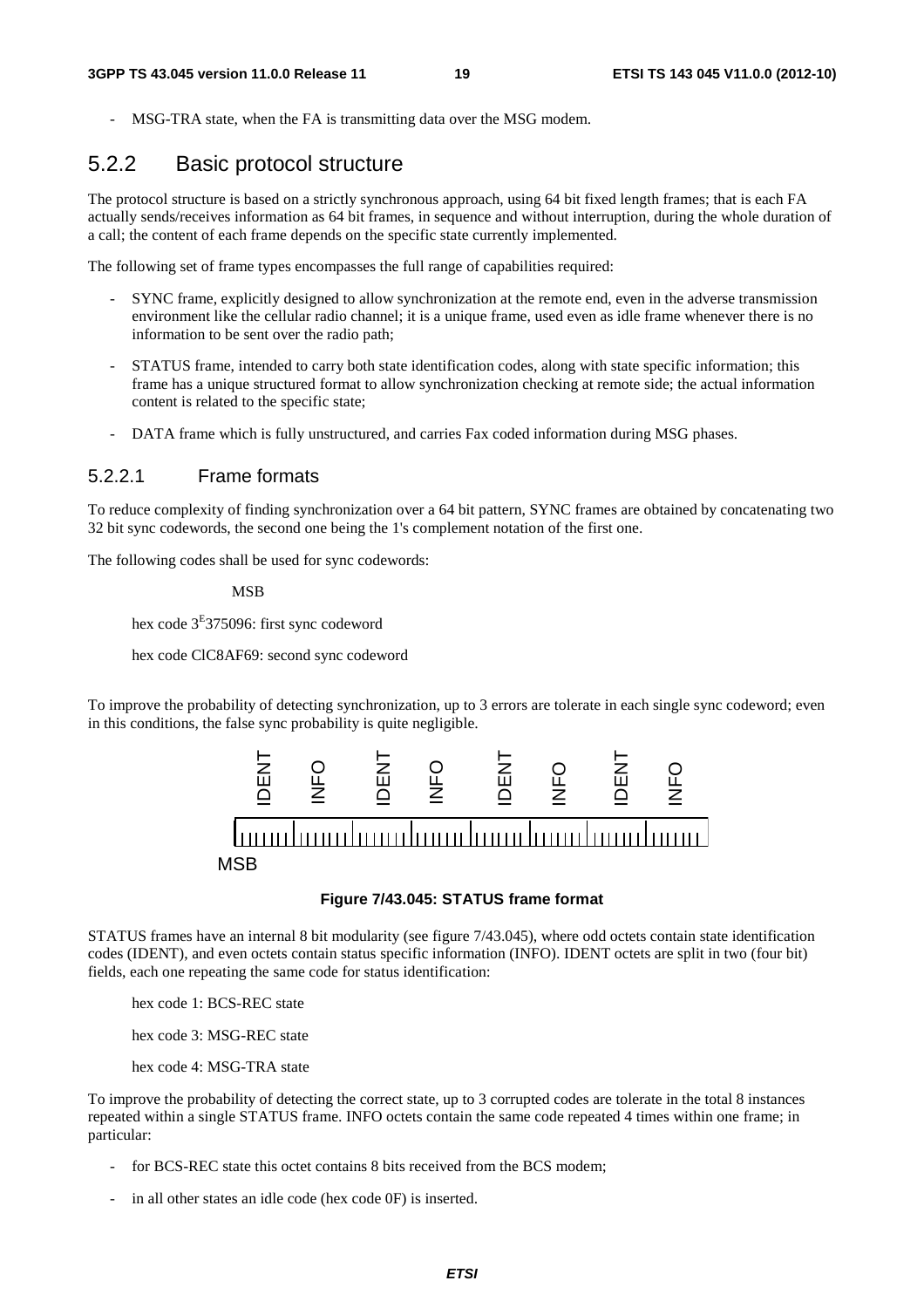DATA frames are 64 bit fully unstructured information blocks; the last DATA frame in a Message phase will be truncated to the actual length of the bit stream to be transmitted.

A general rule concerning all the above frames is that most significant bits are transmitted first; in addition, a basic First-In First-Out functionality will be implemented in the information passing process.

### 5.2.3 Protocol description

The above defined Finite State Machine model will be used to fully describe the protocol procedure.

#### 5.2.3.1 IDLE state

In each FA this state implies a continuous transmission of SYNC frames towards the radio path, to allow frame synchronization at the remote end. This state is entered into immediately after the end of the synchronization process over GSM-TCH, and will be returned to whenever loss of synchronization is assumed.

#### 5.2.3.2 BCS-REC state

The basic function of FA in this state is transferring BCS information from local modem to GSM-TCH.

Transition to this state is triggered by CT109 ON condition of V.21 modem. Towards the radio path continuous transmission of STATUS frames is performed, according to the format described in the above subclause 5.2.2.1, as soon as 8 bits at least are available from the modem; information received from GSM-TCH is ignored while CT109 (local modem) is in the ON condition.

Every 8 bits received from the V.21 modem, the appropriate number of STATUS frames (1 or 2 or 4 or 6 depending on the current TCH access rate) will be originated.

Following CT109 (local modem) OFF condition, padding bits (e.g. ls) will be inserted to assemble the last octet.

Monitoring the content of certain BCS frames is required; the DCS frame requires a specific procedure, detailed in the following subclause 5.2.4 in the present document.

#### 5.2.3.3 BCS-TRA state

The basic function of FA in this state is transferring BCS information from GSM-TCH to its local V.21 modem.

Transition to this state is triggered by reception of BCS-REC code from TCH. Towards the radio path continuous transmission of SYNC frames is performed, according to the format described in the above subclause 5.2.2.1.

The information received from GSM-TCH, after proper decimation (likely a voting algorithm, implementation dependent), is passed to the V.21 modem. Upon detecting again a SYNC frame, the modem is turned OFF and a transition to the IDLE state is performed.

Monitoring the content of certain BCS frames is required; the DCS frame requires a specific procedure, detailed in the following subclause 5.2.4 in the present document.

In addition a supervisoring function is required to check maintenance of synchronization, by examining the inherently structured STATUS frame format. Loss of synchronization will be assumed in case of reception of unstructured STATUS frames, that is, when the repetition mechanism for both the IDENT and the INFO octets does not allow unambiguous result to the voting algorithm. In this case an estimate of the INFO octet value in the received STATUS frames is anyway passed on to the V.21 modem, up to a maximum BCS-TRA duration of 2.5 sec.; at this point, if the correct synchronization has not been recovered yet, the modem is turned OFF and a transition to the IDLE state is performed.

In case of loss of V.110 synchronization on the PLMN side, the FA shall transmit 0s towards the analogue interface, as long as no data is available.

#### 5.2.3.4 MSG-REC state

The basic function of FA in this state is transferring MSG information from its local modem to GSM-TCH.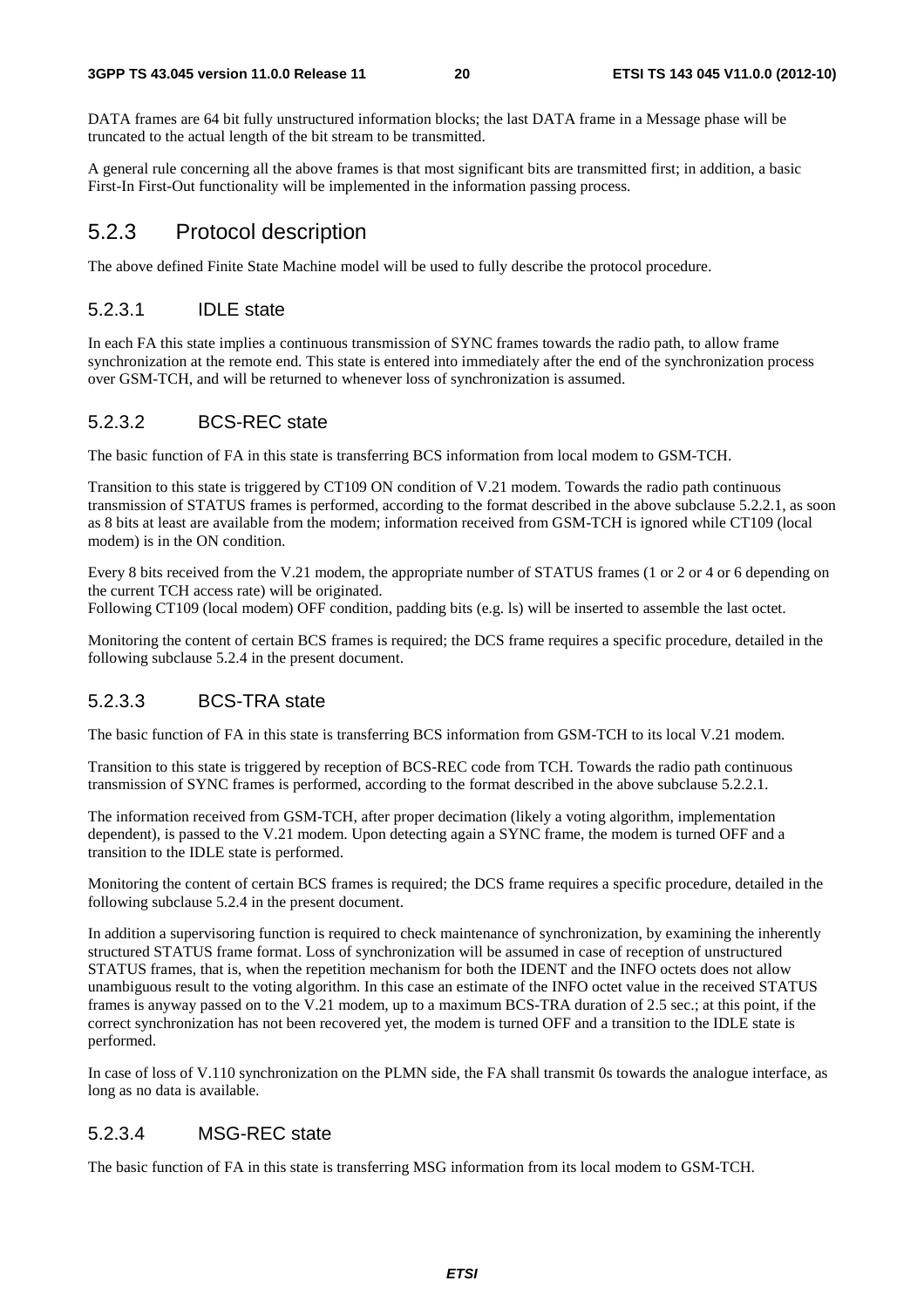Transition to this state is triggered by the MSG modem being trained. Towards the radio path continuous transmission of STATUS frames interleaved with SYNC frames is performed. Actual transfer of Fax coded data over the radio path can be initiated only after the specific acknowledgement is received from the remote side, that is reception of MSG-TRA indication in a STATUS frame, signifying the correct state transition. All data received from the MSG modem will be stored in the FA buffer, to be passed on to GSM-TCH (First-In First-Out mechanism) as soon as this confirmation message is received. Transmission is performed by means of unstructured DATA frames, aligned to the last SYNC or STATUS frame; in this phase, information received from GSM-TCH is ignored.

Following CT109 OFF condition of MSG local modem, after all buffered data are transmitted (the last DATA frame is truncated if necessary), a transition to the IDLE state is performed. In this state the FA waits (meanwhile BCS data received from the local modem are ignored) for a minimum of 5 transmitted SYNC frames, in order to indicate to the remote FA the end of the message.

While waiting for the acknowledgement re-synchronization shall be performed if necessary, following reception of unrecognisable SYNC frames or unstructured STATUS frames.

In case of 7.2 kbit/s MSG speed, a SYNC frame will be stuffed every 3 DATA frames, to produce the data stream at 9.6 kbit/s. The overall protocol structure will result in multi-frame entities (3 DATA frames followed by a single SYNC frame), continuously sent over the radio path. Similar mechanisms for multislot configurations are specified in table 1a/43.045 for MSG speed of 12 kbit/s.

#### 5.2.3.5 MSG-TRA state

The basic function of FA in this state is transferring MSG information from GSM-TCH to its local MSG modem.

Transition to this state is triggered by reception of MSG-REC code from TCH; towards the radio path continuous transmission of STATUS frames interleaved with SYNC frames is performed.

The MSG modem is trained and a timer (300 m/sec) corresponding to the round trip time over the GSM-TCH is started. After timeout, loss of synchronization in the information received from TCH, will be assumed as the first Fax coded DATA frame. From the receipt of Message on, continuous transmission of SYNC frames is performed.

All data received from the GSM-TCH will be stored in the FA buffer, to be passed on to the MSG modem (First-In First-Out mechanism) as soon as the modem training terminates (CT106 ON).

From this time on, re-synchronization will be attempted continuously; when an IDLE state is recognized again in the data stream received from the radio path, end of MSG phase will be assumed; then a transition to the IDLE state will be executed, where the FA will wait (ignoring data received from GSM-TCH) until the buffered information has been fully transmitted to the local MSG modem; the procedure will then proceed in the normal way.

In case of 12.0 or 7.2 kbit/s MSG speed, the above general rule applies as well.

NOTE: In this case, no longer an isolate SYNC frame can be interpreted as the end of MSG phase (transition to the IDLE state of the originating FA at the remote side).

However multi-frame synchronization shall be checked in addition, to remove the SYNC frame stuffed by the originating FA to match the 14.4 kbit/s or 9.6 kbit/s Access Rate over the PLMN. If necessary multi-frame resynchronization shall be performed.

In case of loss of V.110 synchronization on the PLMN side, the FA shall transmit 0s towards the analogue interface, as long as no data is available.

#### 5.2.4 DCS and TCF processing

Transmission of TCF is performed end-to-end between the two Fax apparatuses, and requires in both FAs a specific routine triggered by DCS command.

As far as the originating FA is concerned, the general procedure as described above for MSG phase (MSG-REC state) applies, but no acknowledgement is required, both at the beginning and at the end, and so no buffering is necessary. That is, just following CT 109 ON condition of the MSG modem, unstructured DATA frames are sent over the radio path, aligned to previous frames; upon CT 109 OFF condition the last frame is sent (truncated if necessary), and a transition to the IDLE state is performed.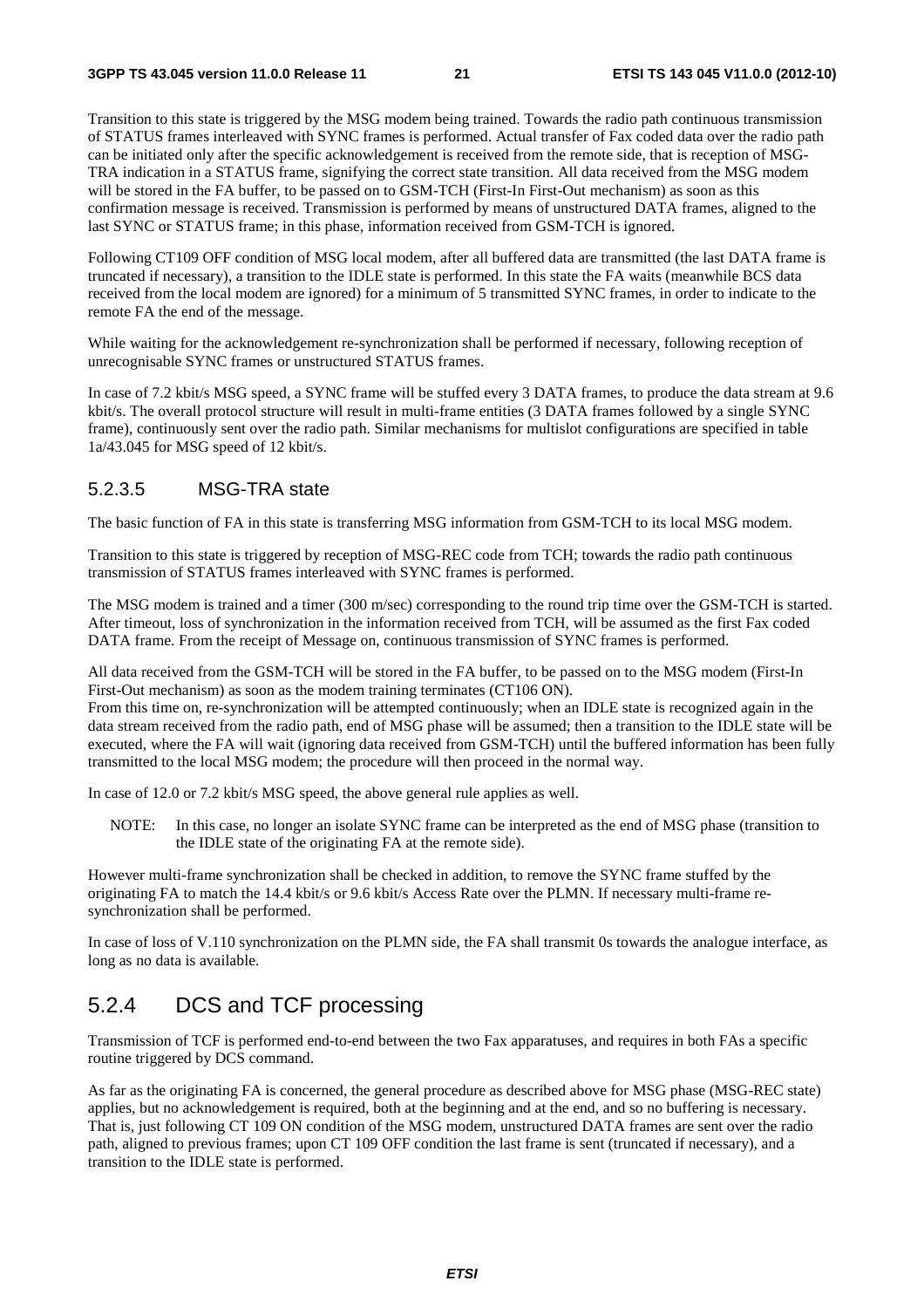As far as the terminating FA is concerned, after passing DCS command and waiting for the appropriate delay (75 m/sec), transition to the MSG-TRA is executed; here modem training shall be pre-empted and, as soon as the modem is ready for sending (CT 106 ON), loss of synchronization on TCH will be assumed as the first DATA frame containing TCF information and will be passed to the MSG modem. After 1.5 sec. timeout (standard TCF duration), the MSG modem will be turned OFF and the IDLE state entered as usual. Fill information (i.e. logical 0s) will be sent on the local modem if real TCF bit stream is not available.

When DCS frame requires a different Message speed with respect to the actual Access Rate established on the PLMN channel, CMM procedure will be issued (at IWF side only) as detailed in subclause 4.3.2 of the present document, just upon detecting the end of DCS frame, before any other task.

To ensure that the time gap between the DCS and TCF is within  $75 +/20$  ms period as specified in ITU-T/T.30, the training shall be pre-empted in the terminating FA, as defined above.

### 5.2.5 DCN (disconnect) frame

The FA/MT, upon detection of the DCN frame (see T.30) sent by the local terminal to indicate the end of facsimile transmission, passes this information to GSM-TCH in the normal way and then, initiates the disconnection procedure towards MT, as defined in subclause 6.3/43.045. When the DCN frame is received from GSM-TCH, disconnection procedure is initiated immediately by the FA/MT, as defined in subclause 6.3/43.045.

#### 5.2.6 Clocking

At MS the Fax Adaptor or PLMN facsimile machine will acquire received data bit timing on CT115 (from MT). The transmitter element timing CT114 (from MT) shall be synchronized to CT115.

Since a synchronous terminal adapter function is used, the clock rate over the V.24 interface will always reflect the rate over the radio interface.

In this Teleservice the Network Independent Clocking (NIC) mechanism is not used; to compensate against mismatching between PLMN clock speed and local modem clock speed, a FIFO buffering technique shall be adopted in the FAs on both the PLMN sides. The strategy to manage the buffer queue has a direct impact on the overall delay of the MSG phase, and therefore on T.30 operability in the ensuing post-message phase; basically this procedure is regarded as implementation dependent, and hence is beyond the scope of the present document. A possible implementation is described below, aiming at minimizing the addition delay.

In the originating FA, when the modem speed is lower, according to T.4 (subclause 4.1.3/T.4) a pause may be placed in the message flow by transmitting a FILL sequence (variable string of 0s) between a line of Data and an EOL character. When the modem speed is higher, as no flow control is provided by T.4 coding, the buffer will store excess data resulting from a Fax page transmission.

In the terminating FA the same control means will be exploited.

#### 5.2.7 Timeouts

The overall Fax Adaptation function has no intrinsic timeout, and so relies fully on the timing constraints associated to the end-to-end T.30 procedure.

This means that, no matter of the reference configuration used at the MS, either the "standard" one (figure 2a/43.045) or the "PLMN Facsimile Machine" (figure 2d/43.045), the progress of the Call for this Teleservice will be merely subject to the T.30 typical timing protections, settled externally (physically and/or functionally) with respect to the procedure as described above.

### 5.3 Specific TAFs for facsimile service (T.30/A)

The optional error correction procedure, as defined in ITU-T T.4 and T.30 (annex A) Recommendations may be fully supported, provided some specific features are added to the Fax Adaptation procedure as resulting from the previous subclause 5.2/43.045.

These features are relevant to: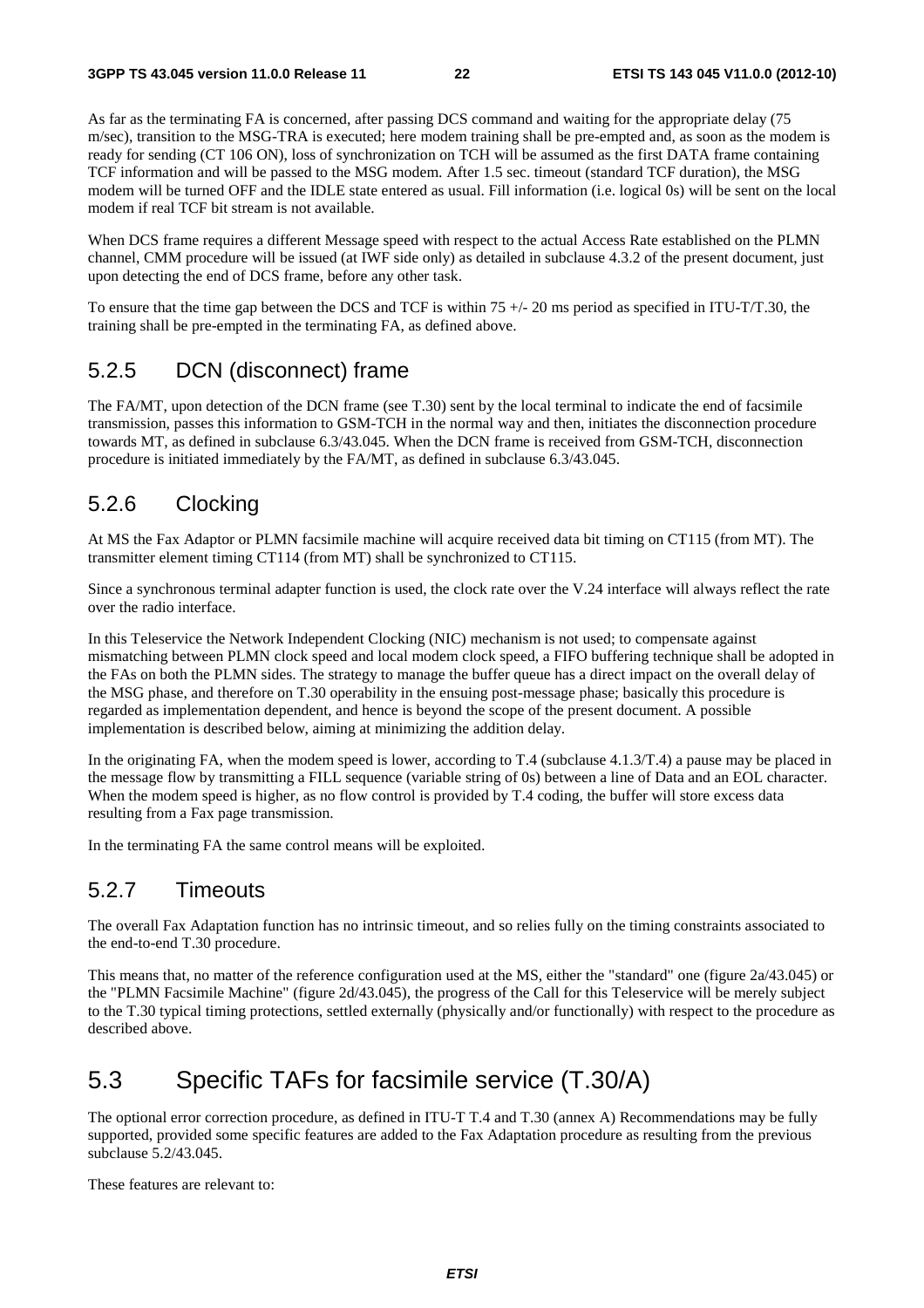- additional HDLC frame to be detected:
- handling of the Message phase;
- modification of the Channel rate (CMM request);

The Error Correction mode is entered upon detection of the relevant bits in the DIS/DTC frame.

If the FA does not support the ECM, the relevant bit in the DIS has to be set to zero by the FA.

#### 5.3.1 Frame detection

During the BCS phases, beside the frames enlisted in subclause 4.2.1.1/43.045, an additional frame (CTC) has to be detected, as it fixes the retransmission strategy chosen by the Fax transmitting terminal.

#### 5.3.2 Message phase

The same buffering approach as for standard T.30 procedure (see subclause 5.2.3.1/43.045) will be exploited to overcome the mismatching in clock speed between PLMN and the local modem; in this case however the HDLC flag code (hex 7E) will be used to control the buffer level, as the Fax coded data are structured in HDLC frames.

### 5.3.3 Additional CMM request

While in BCS the CTC frame has to be detected, due to the possible (not mandatory) request of changing the transmission speed to a fallback bit-rate.

The CMM request towards the PLMN (when appropriate) is issued at the IWF side, by exploiting the bit-rate indication in the CTC frame, similar to the indication in DCS frame.

Upon detecting the CTC frame, either sent by the PSTN or by the MS, provided the transmission speed indication is different from the existing Channel rate, as soon as the end of frame is detected, CMM request is issued, using exactly the same procedure as described for DCS in subclause 4.3.2 of the present document

If a 7,2 kbit/s MSG speed is requested in the CTC frame, no CMM request is necessary, and the specific procedure described in subclause 4.2.3.4 applies, using the same 9,6 kbit/s Access Rate over the PLMN channel.

### 6 Signalling aspects

3GPP TS 27.003 identifies the BC/LLC/HLC requirements to be supported by the MT.

In case of Teleservice 61 (Alternate Speech/Facsimile), both "Speech" and "Group 3 facsimile" Bearer Capability Information Elements (BC-IE) are necessary to set up the call; the sequence order in which these BC-IEs are transmitted identifies the service to be provided first by the PLMN. For Mobile Originated calls, the MT indicates in the SETUP message the first requirement e.g. speech, by sending this as the first BC-IE; for an "autocalling" facsimile request, the "Group 3 Facsimile" BC-IE is sent as the first one.

For Mobile Terminated calls, the MT may change the order of BCIEs and send them back in the CALL CONF message.

In case of Teleservice 62, a single BC-IE ("Group 3 Facsimile") is used.

Interworking between Teleservice 61 and 62 is specified in 3GPP TS 22.003 and 3GPP TS 27.001.

### 6.1 Handling of Tonal Signals

Because the ITU-T defined service uses modems, there are some signals received from the analogue link at the IWF and (where used) the Fax Adaptor which do not have a direct binary representation. These signals cannot therefore be passed across the radio interface in the same way as the T.30 and T.4 information. These signals are the modem Called (CED) and Calling (CNG) tones sent at the start of each Fax data phase of the call; they are generated locally by the FA/MT and FA/IWF, exploiting an end-to-end time alignment mechanism, triggered by appropriate messages on the PLMN signalling channel. The procedure is detailed in the following.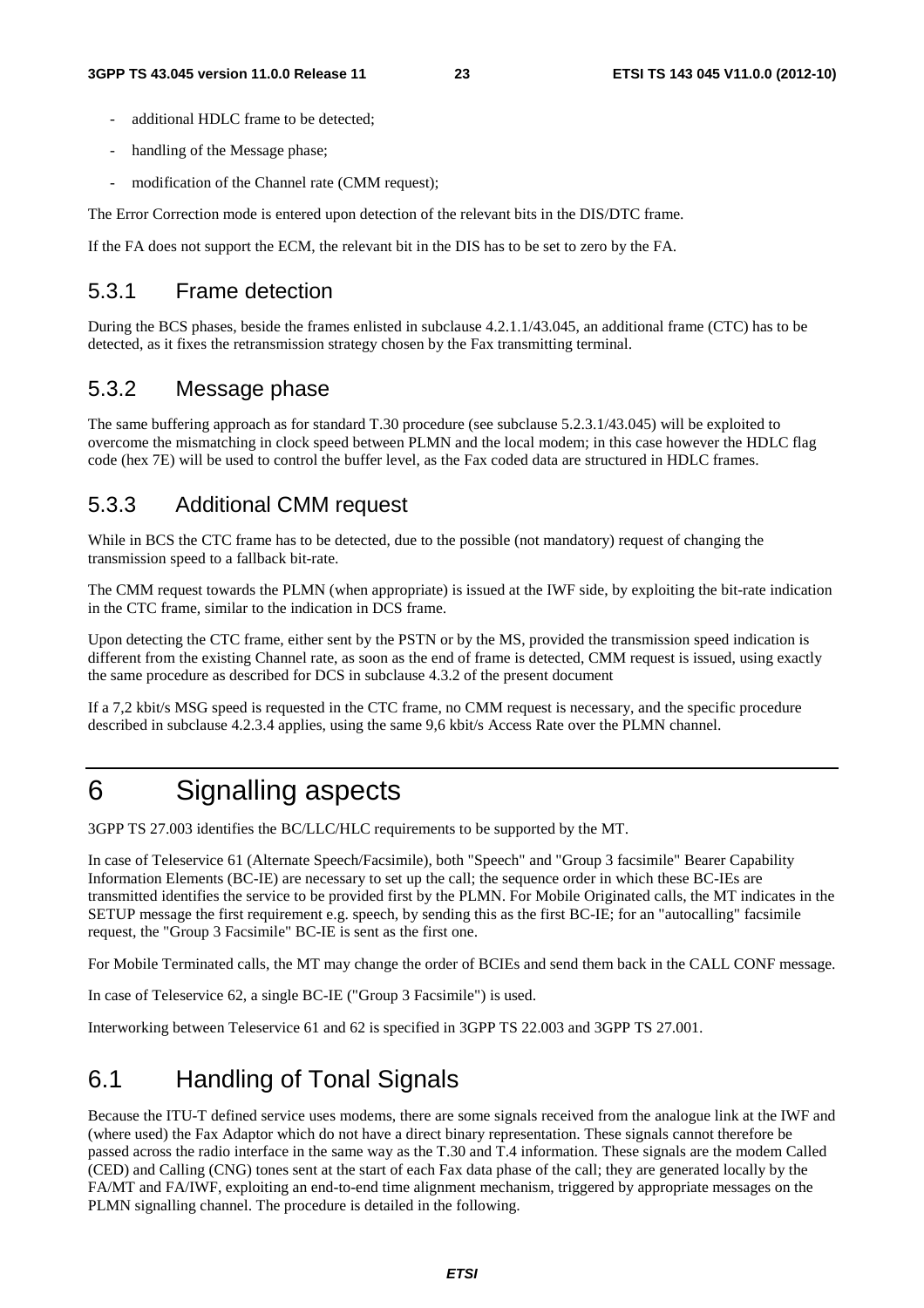### 6.2 Call establishment

The PSTN Facsimile apparatus may be manually or automatically calling.

### 6.2.1 Mobile Terminated Call - Speech then Fax

Refer to diagrams in figure II-5a/43.045 and II-5b/43.045. In both of the figures the initial call setup is mobile terminated. In figure II-5a/43.045 the data call direction is also mobile terminated, in figure II-5b/43.045 it is mobile originated.

In order to make the transition from the speech phase to the facsimile phase, the MODIFY command must be initiated by MMI at the MS

In the case where a PLMN facsimile machine is used, it will turn on CT108.2 when it is connected to the line by manual intervention.

In the case where a Fax Adaptor at MT is used, it will turn on CT108.2 when the mobile Fax Apparatus is connected to the line by manual intervention.

After determination of the data call direction and ICM (see subclause 4.3.1) and on completion of the synchronization process over the radio interface, CT107 shall be turned on by the MT; in the case where a Fax Adaptor is used, on receipt of CT107 from MT, the Fax Adaptor will complete the tonal handshaking according to the rules in subclause 4.3.1. The analogue link at FA/IWF side will be established in accordance with the T.30 Recommendation; provided the synchronization process is completed (CT108.2 ON condition), the appropriate tone according to the rules in subclause 4.3.1 shall be transmitted. In case of data call direction "mobile terminated" the CED tone shall be transmitted after a silence time of 1,8 to 2,5 sec. (see T.30/4.3.3.2) from the call being answered; during transmission of CED tone (2,6 sec. minimum duration, followed by a delay period of  $75 +/- 20$  m/sec) the IWF/FA will process data received from GSM-TCH as usual, but the relevant information (e.g. preamble of a BCS frame) shall be discarded without any buffering.

Note that CT109 and CT106 at the R interface of the MT must be in the ON condition before any further procedure can be carried out end-to-end between the Fax Adaptors; therefore, as soon as the synchronization process over the radio interface is completed, both CT109 and CT106 (MT side) are clamped to the ON condition by the FA/IWF (by setting the appropriate status bits in the V.110 frame), so fixing a full-duplex mode throughout the whole data phase of the call.

### 6.2.2 Mobile Terminated Call - Auto answer

Refer to the diagram in figure II-6/43.045.

A call received from the PSTN will cause the MT to turn on CT125 at the R interface.

In the case where a PLMN facsimile machine is used, V.25bis auto answer process is handled directly by turning on CT108.2. In the case where a Fax Adaptor is used, CT125 will cause ring current to be sent to the mobile Fax apparatus. The Fax Adaptor will turn on CT108.2 when the mobile Fax Apparatus answers the call.

On receipt of CT108.2, the MT will answer the call and initiate the synchronization process over the radio interface.

On completion of the synchronization process over the radio interface, CT107 shall be turned on by the MT; in the case where a Fax Adaptor is used, on receipt of CT107 from MT, the Fax Adaptor will initiate the tonal handshaking by sending CNG (mandatory).

The analogue link at IWF side shall be established in accordance with the T.30 Recommendation; the same considerations apply as detailed in the previous subclause 6.2.1 for CED transmission.

Note that CT109 and CT106 at the R interface of the MT must be in the ON condition before any further procedure can be carried out end-to-end between the Fax Adaptors; therefore, as soon as the synchronization process over the radio interface is completed, both CT109 and CT106 (MT side) are clamped to the ON condition by the FA/IWF.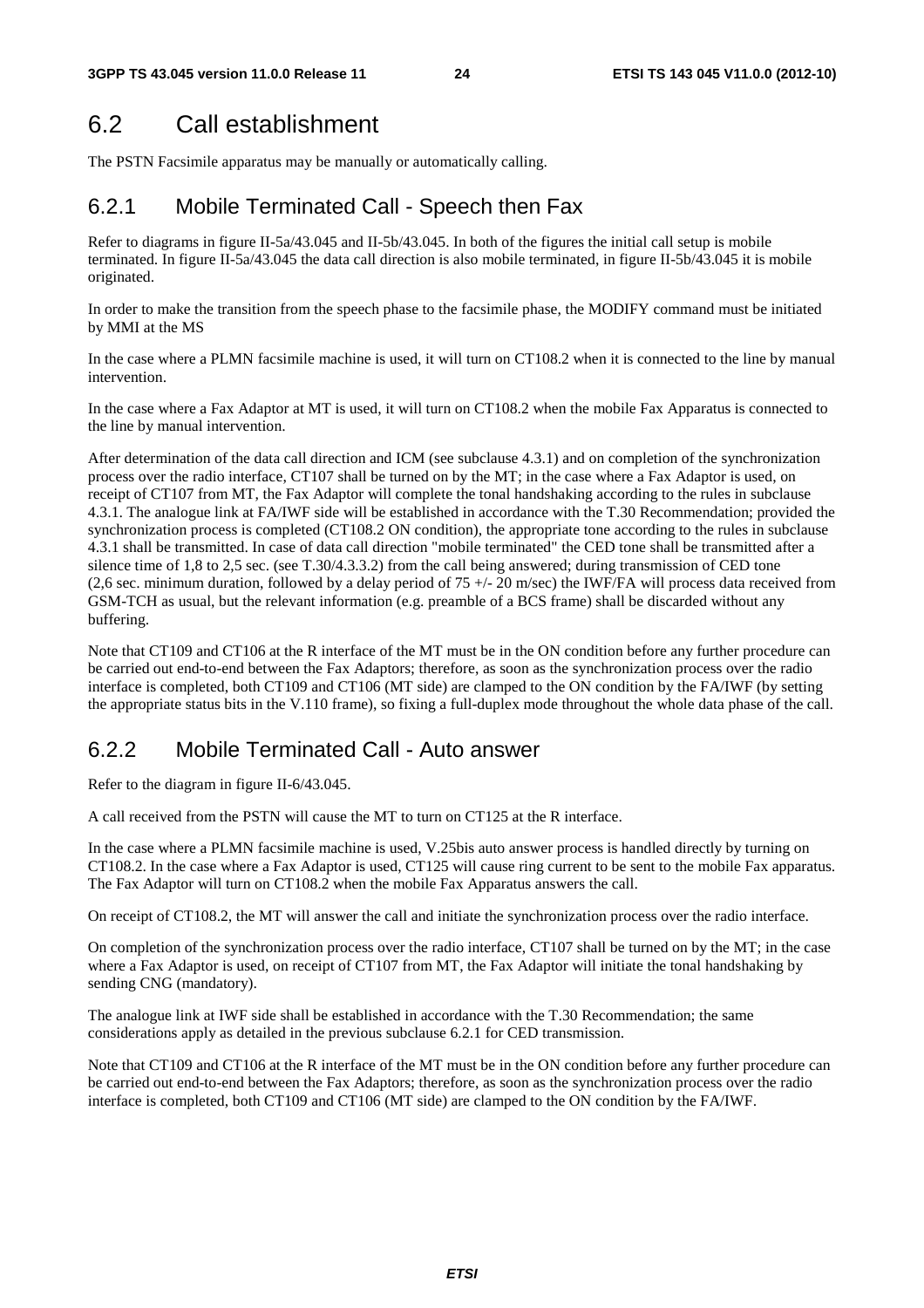### 6.2.3 Mobile Originated Call - Speech then Fax

Refer to diagrams in figure II-7a/43.045 and II-7b/43.045. In both of the figures the initial call setup is mobile originated. In figure II-7a/43.045 the data call direction is also mobile originated, in figure II-7b/43.045 it is mobile terminated.

In order to make the transition from the speech phase to the facsimile phase, the MODIFY command must be initiated by MMI at the MS, which will result in a synchronization phase over the radio interface and connection to line of FA/IWF.

In the case where a Fax Adaptor is used, the mobile Fax apparatus must be connected to line by manual intervention at this stage, and will cause the Fax Adaptor to turn on CT108.2 towards the MT. In the case where a PLMN facsimile machine is used, CT108.2 shall be turned on when the PLMN facsimile apparatus is connected to line by manual intervention.

After determination of the data call direction and ICM (see subclause 4.3.1) and on completion of the synchronization process over the radio interface, the modem at IWF will be automatically selected and send the appropriate modem tone according to the rules in subclause 4.3.1 to the PSTN Fax apparatus. Also CT107 shall be turned on by MT, whereupon the FA/MT will complete the tonal handshaking according to the rules in subclause 4.3.1.

Note that CT109 and CT106 at the R interface of the MT must be in the ON condition before any further procedure can be carried out end-to-end between the Fax Adaptors; therefore, as soon as the synchronization process over the radio interface is completed, both CT109 and CT106 (MT side) are clamped to the ON condition by the FA/IWF.

### 6.2.4 Mobile Originated Call - Auto calling

Refer to the diagram in figure II-8/43.045.

Over the V.24 interface the autocalling procedure of V.25bis is initiated, using the relevant HDLC format commands. This is done either directly from the PLMN facsimile machine or, in the case where a Fax Adaptor is used, by loop disconnect or DTMF dialling information between the mobile Fax apparatus and the Fax Adaptor.

When the call is answered, a synchronization phase will take place over the radio interface.

On completion of the synchronization process over the radio interface, the modem at IWF will be automatically selected and send CNG (mandatory) to PSTN Fax apparatus. Also CT107 shall be turned on by MT. In the case where a Fax Adaptor is used, the receipt of CT107 shall cause the Fax Adaptor to connect to line.

Note that CT109 and CT106 at the R interface of the MT must be in the ON condition before any further procedure can be carried out end-to-end between the Fax Adaptors; therefore, as soon as the synchronization process over the radio interface is completed, both CT109 and CT106 (MT side) are clamped to the ON condition by the FA/IWF.

### 6.2.5 Mobile Originated Call - Manual calling

Refer to the diagram in figure II-9/43.045.

When the call is answered a synchronization phase will take place over the radio interface, provided CT108.2 is in ON condition.

In the case where a Fax Adaptor is used, the mobile Fax apparatus must be connected to line by manual intervention at this stage, and will cause the Fax Adaptor to turn on CT108.2 towards the MT.

In the case where a PLMN facsimile machine is used, CT108.2 shall be turned on when the PLMN facsimile apparatus is connected to line by manual intervention.

On completion of the synchronization process over the radio interface, the modem at IWF will be automatically selected and send CNG (mandatory) to PSTN Fax apparatus. Also CT107 shall be turned on by MT. In the case where a Fax Adaptor is used, the receipt of CT107 shall cause the Fax Adaptor to connect to line.

Note that CT109 and CT106 at the R interface of the MT must be in the ON condition before any further procedure can be carried out end-to-end between the Fax Adaptors; therefore, as soon as the synchronization process over the radio interface is completed, both CT109 and CT106 (MT side) are clamped to the ON condition by the FA/IWF.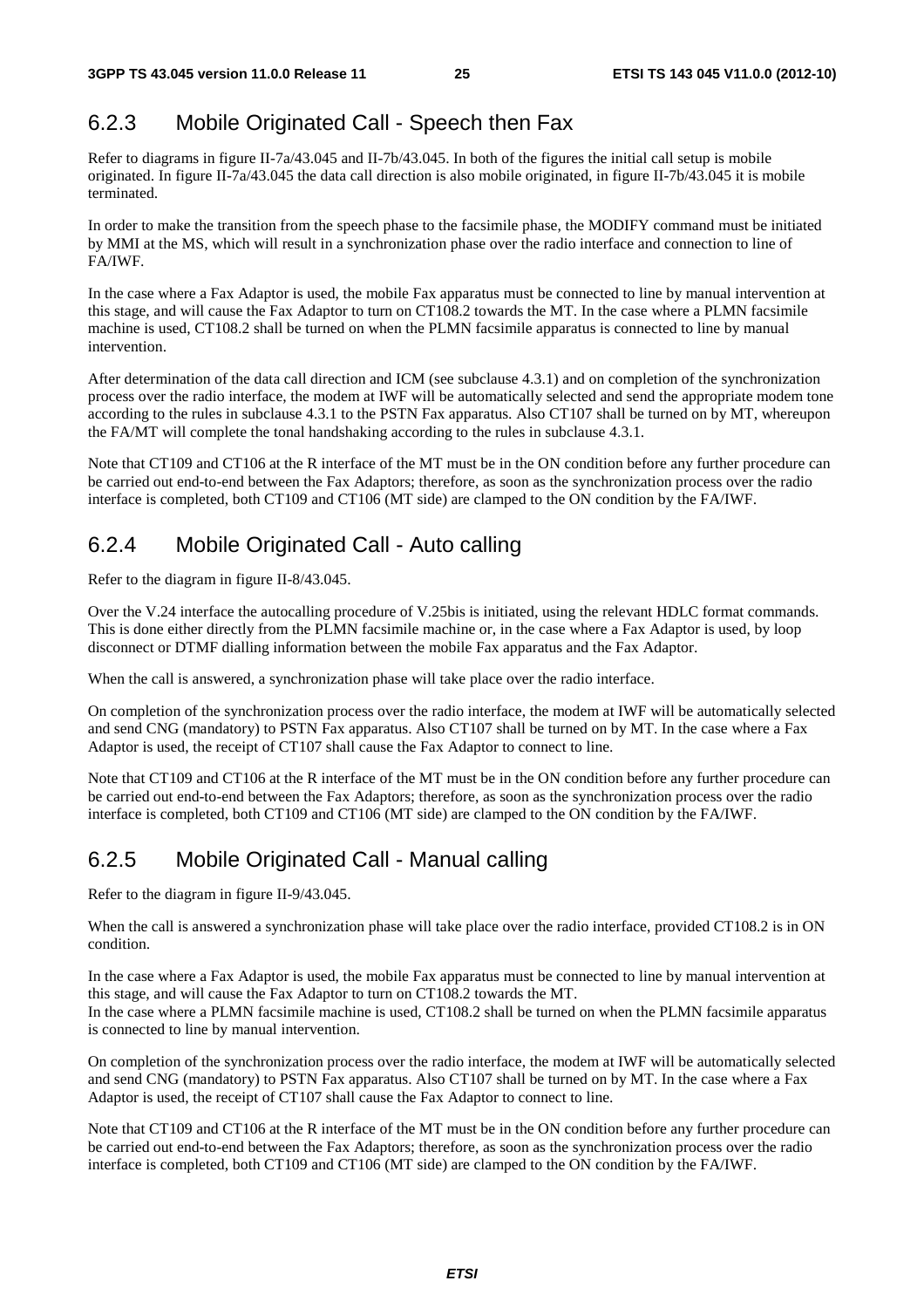### 6.3 Call release

The normal call release procedure will be initiated at the MS, either by the PLMN Facsimile Machine or by the FA/MT, forcing CT108.2 in OFF condition; this will follow DCN frame (disconnect, see subclause 5.2.5 of the present document) occurrence, either sent over the GSM-TCH towards the remote Fax terminal or received via GSM-TCH from the remote Fax terminal.

In the former case CT109 will be actually turned OFF after a time delay of 200 m/sec from DCN being sent. In the latter case no delay is necessary before turning CT108.2 in OFF condition; when the received DCN is corrupted and hence undetected in the MS by the FA, the Call Control entity in the MSC/IWF will release the call over the PLMN connection element, following the disconnection over the PSTN.

# 7 Interworking to fixed networks

PSTN and ISDN only are considered, both used as transit network to complement the PLMN in the end-to-end connection between GR 3 facsimile apparatus, figure 8/43.045.

As far as the signalling aspect are concerned, both general and Facsimile Teleservice specific requirements, as specified in 3GPP TS 29.007, apply. Clarifications given in the following deal with Traffic channel aspects only.

### 7.1 Interworking to PSTN

As the standard access of Group 3 facsimile terminals for this Teleservice is a 2-wire analogue interface, all the technical requirements for network interworking to PSTN are identical in principle to those encountered for the terminal connection to the MT.

The key functional block is the Fax Adaptor described in clauses 4 to 6 of the present document. As far as network interworking is concerned, the main function to be performed by such block is the correct managing of a composite modem, in accordance with the requirements of ITU-T Rec. T.30.

- V.21 synchronous mode, as standard facility for all BCS phases;
- V.27ter for message speeds of 4 800 and 2 400 bit/s;
- V.29 for 9 600 and 7 200 bit/s message speed.
- V.17 for 7200, 9600, 12000 and 14400 bit/s message speed.

The mechanism for selecting the right modem is the following:

- the actual message speed is obtained by detecting the DCS frame (see table  $2/T.30$ ) while in BCS phase;
- on entering the Message phase, there is an interchange between the V.21 modem and the actual modem agreed upon between the terminals for message transmission;
- on exiting the Message phase the V.21 modem is selected again.

Times for settling the modems will be in accordance with the requirements of Recommendation T.30.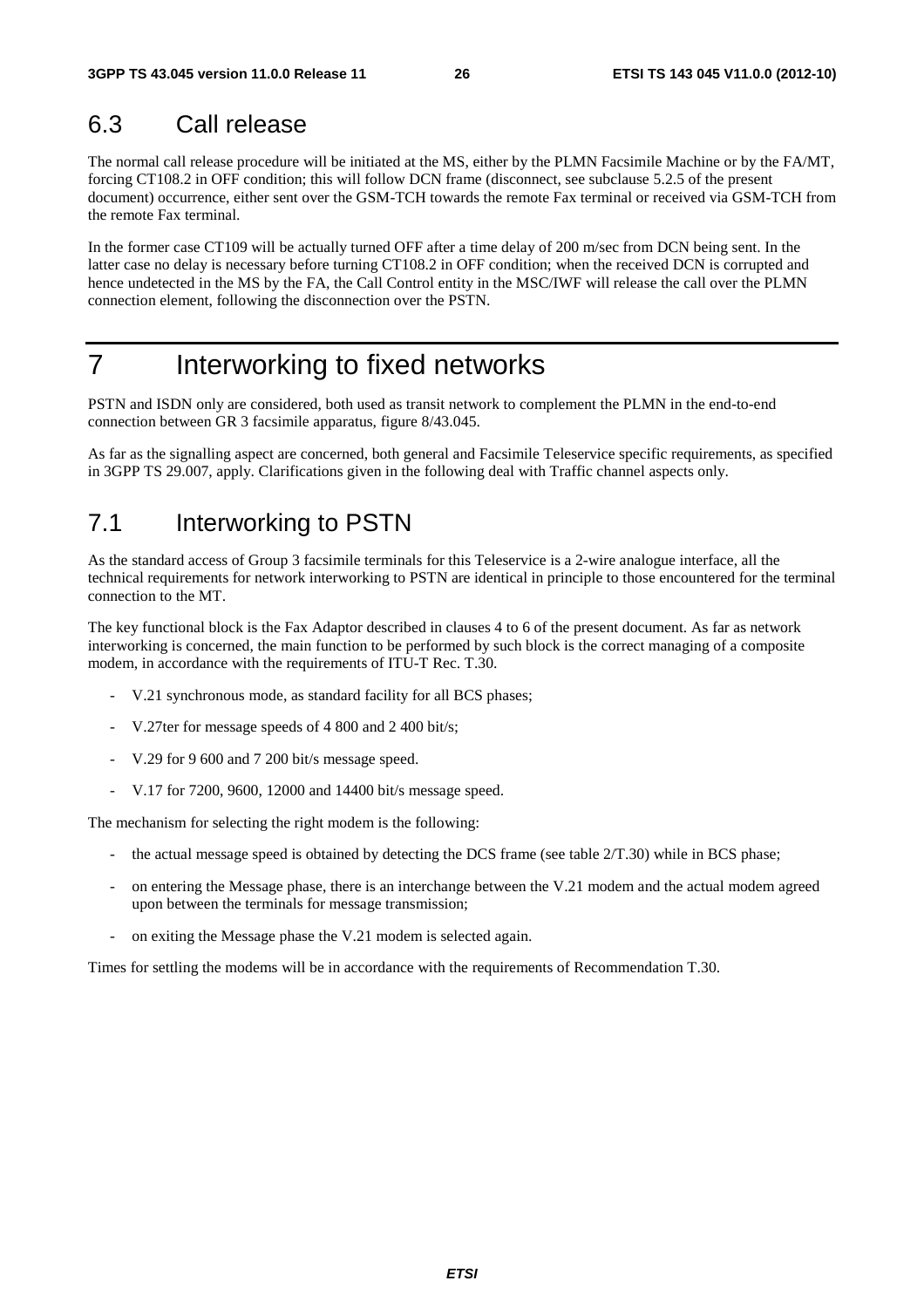

**Figure 8/43.045: Network interworking** 

### 7.2 Interworking to ISDN

The use of 3,1 kHz bearer capability of ISDN allows for an interworking of PLMN very similar in practice to the scheme for PSTN, figure 6/43.045.

The Fax Adaptor function is in conformance with the description given in clauses 4 to 6 of the present document, and operates as detailed in subclause 7.1/43.045.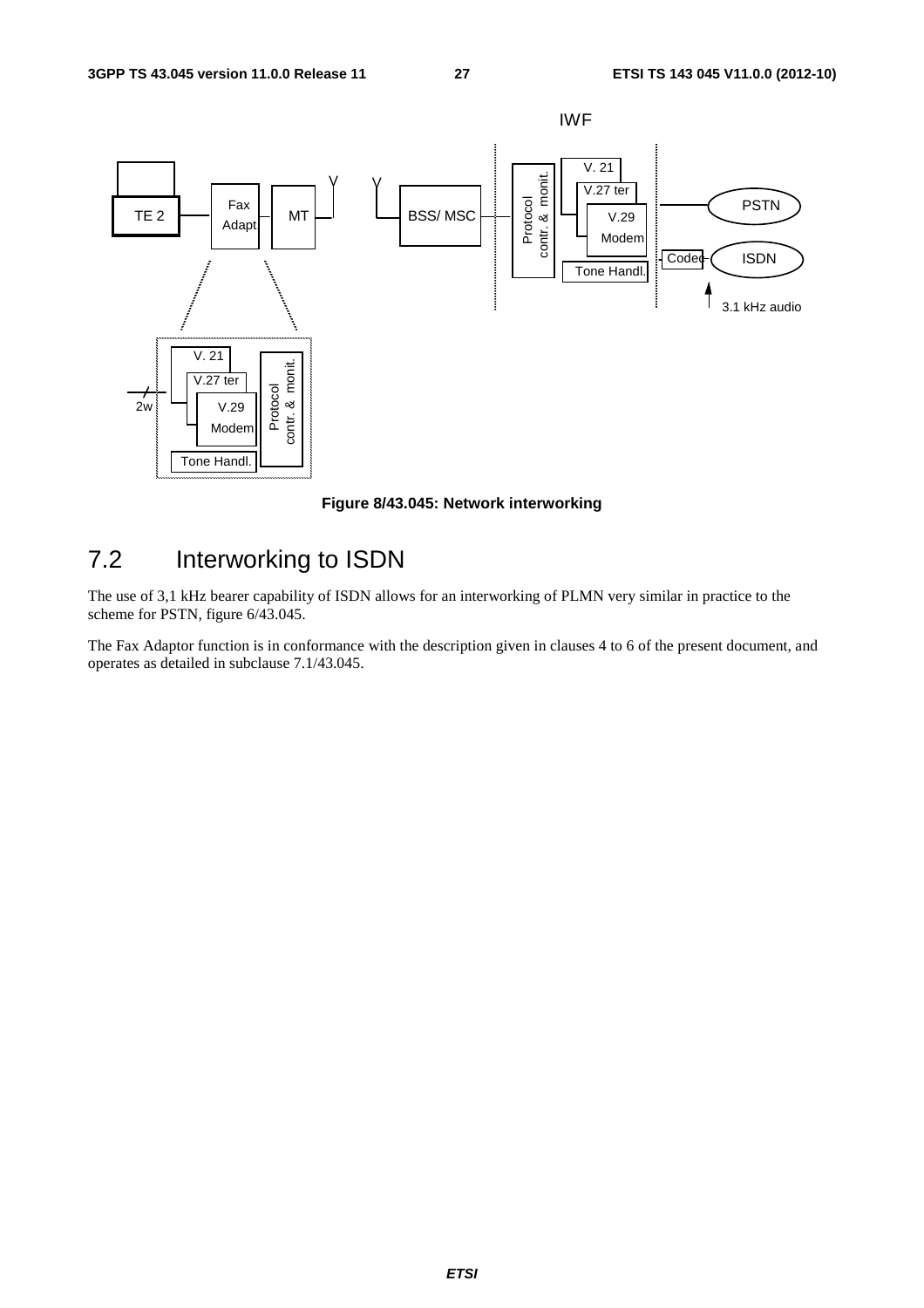# Annex I (informative): Protocol entities from ITU-T T.30 and T.4

List of T.30 signals

| Abbre-     | <b>Function</b>                        | <b>Signal format</b> | T.30 standard   T.30 err.corr. |                         |
|------------|----------------------------------------|----------------------|--------------------------------|-------------------------|
| viation    |                                        |                      |                                |                         |
| <b>CED</b> | Called station identification          | 2100 Hz              | $\mathsf X$                    | X                       |
| <b>CFR</b> | Confirmation to receive                | X010 0001            | X                              | X                       |
| <b>CRP</b> | Command repeat                         | X101 1000            | X                              | X                       |
| <b>CIG</b> | Calling subscriber identification      | 1000 1000            | X                              | X                       |
| <b>CNG</b> | Calling tone                           | 1100 Hz              | X                              | X                       |
| <b>CSI</b> | Called subscriber identification       | 0000 0010            | X                              | X                       |
| <b>CTC</b> | Continue to correct                    | X100 1000            |                                | X                       |
| <b>CTR</b> | Response to continue to correct        | X010 0011            |                                | $\pmb{\times}$          |
| <b>DCN</b> | Disconnect                             | X101 1111            | X                              | $\overline{\mathsf{x}}$ |
| <b>DCS</b> | Digital command signal                 | X100 0001            | $\mathsf{X}$                   | X                       |
| <b>DIS</b> | Digital identification signal          | 0000 0001            | X                              | Χ                       |
| <b>DTC</b> | Digital transmit command               | 1000 0001            | X                              | X                       |
| <b>EOM</b> | End of message                         | X111 0001            | $\mathsf X$                    |                         |
| EOP        | End of procedure                       | X111 0100            | $\mathsf{x}$                   |                         |
| <b>EOR</b> | End of retransmission                  | X111 0011            |                                | X                       |
| <b>ERR</b> | Response to end of retransmission      | X011 1000            |                                | X                       |
| <b>FCD</b> | Facsimile coded data                   | 0110 0000            |                                | $\overline{\mathsf{x}}$ |
| FCF        | Facsimile control field                | ---                  | $\mathsf X$                    | X                       |
| <b>FCS</b> | Frame checking sequence                | 16 bits              | X                              | X                       |
| FIF        | Facsimile information field            |                      | X                              | X                       |
| <b>FTT</b> | Failure to train                       | X010 0010            | X                              | X                       |
| <b>MCF</b> | Message confirmation                   | X011 0001            | $\overline{\mathsf{x}}$        | $\overline{\mathsf{x}}$ |
| <b>MPS</b> | Multi-page signal                      | X111 0010            | X                              |                         |
| <b>NSC</b> | Non-standard facilities command        | 1000 0100            | X                              | X                       |
| <b>NSF</b> | Non-standard facilities                | 0000 0100            | X                              | X                       |
| <b>NSS</b> | Non-standard set-up                    | X100 0100            | $\mathsf X$                    | X                       |
| PIN        | Procedural interrupt negative          | X011 0100            | $\overline{\mathsf{x}}$        | $\overline{\mathsf{x}}$ |
| PIP        | Procedural interrupt positive          | X011 0101            | X                              | X                       |
| <b>PIS</b> | Procedure interrupt signal             | 462 Hz               | X                              | Χ                       |
| <b>PPR</b> | Partial page request                   | X011 1101            |                                | X                       |
| <b>PPS</b> | Partial page signal                    | X111 1101            |                                | X                       |
| PRI        | Procedure interrupt                    | X111 XXXX            | X                              |                         |
| <b>RCP</b> | Return to control for partial page     | 0110 0001            |                                | $\overline{\mathsf{x}}$ |
| <b>RNR</b> | Receive not ready                      | X011 0111            |                                | X                       |
| <b>RR</b>  | Receive ready                          | X111 0110            |                                | X                       |
| <b>RTN</b> | Retrain negative                       | X011 0010            | X                              | X                       |
| <b>RTP</b> | Retrain positive                       | X011 0011            | $\mathsf X$                    | $\pmb{\mathsf{X}}$      |
| <b>TCF</b> | Training check frame                   | 0 1.5s               | $\overline{\mathsf{x}}$        | $\overline{\mathsf{x}}$ |
| <b>TSI</b> | Transmitting subscriber identification | X100 0010            | X                              | X                       |

#### List of ITU-T T.4 signals

| Abbre-<br>viation | <b>Function</b>   | <b>Signal format</b> |
|-------------------|-------------------|----------------------|
| <b>EOL</b>        | End of line       | 10000 0000 0001      |
| <b>RTC</b>        | Return to control | $6 * EOL$            |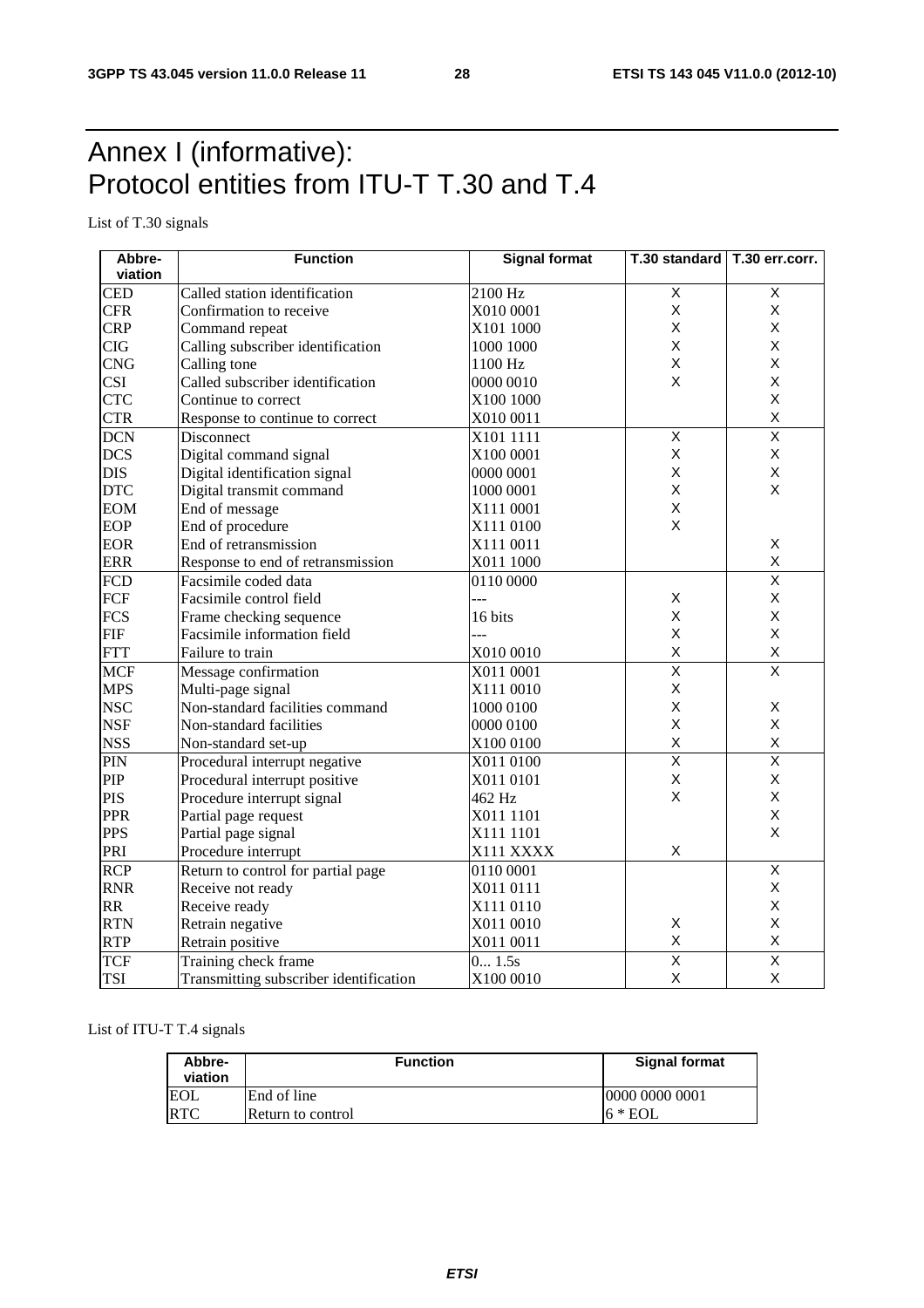

 Fig. II-1/03.45 - Mobile originated facsimile transmission - Typical BCS phase (command/response)

*ETSI*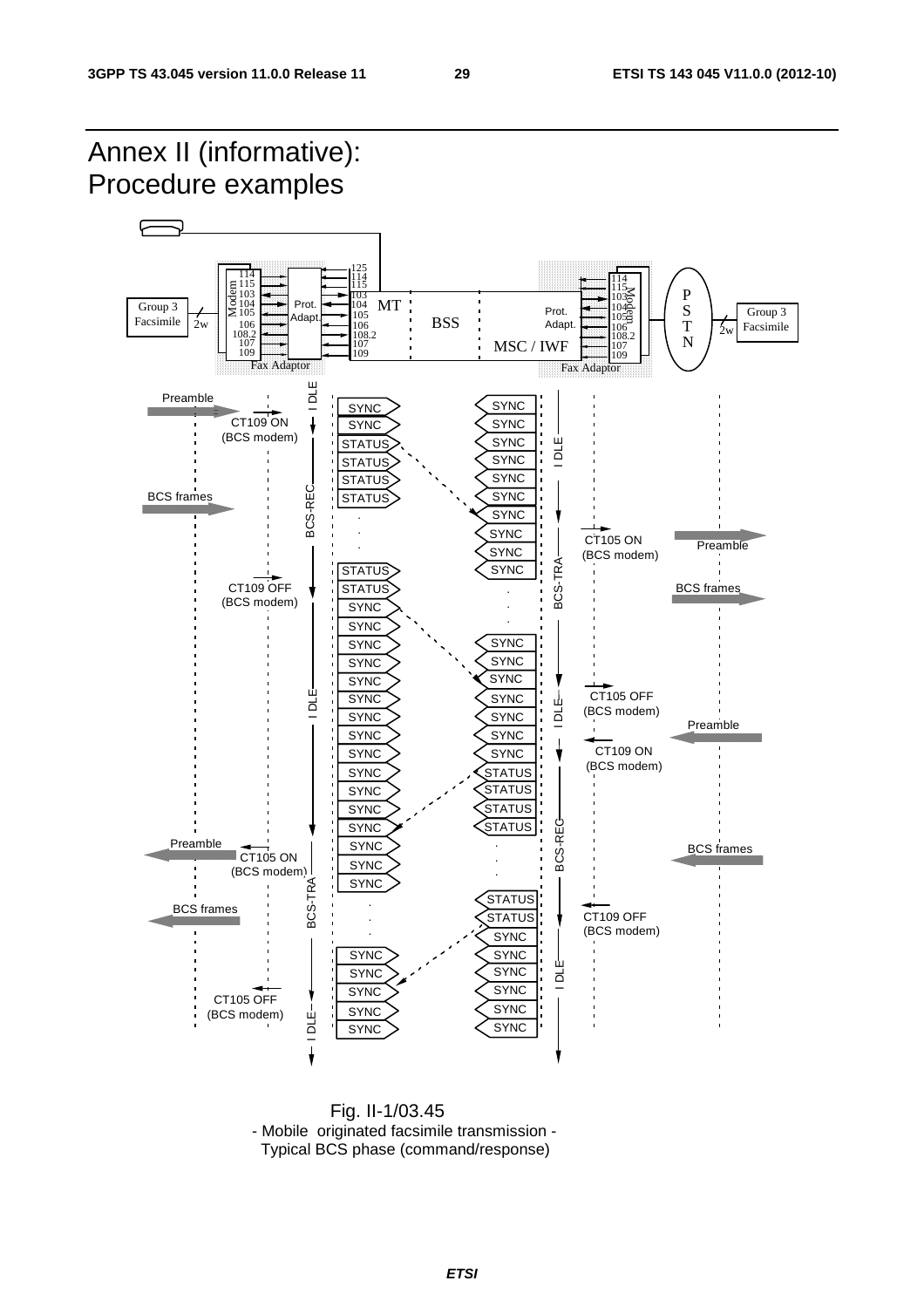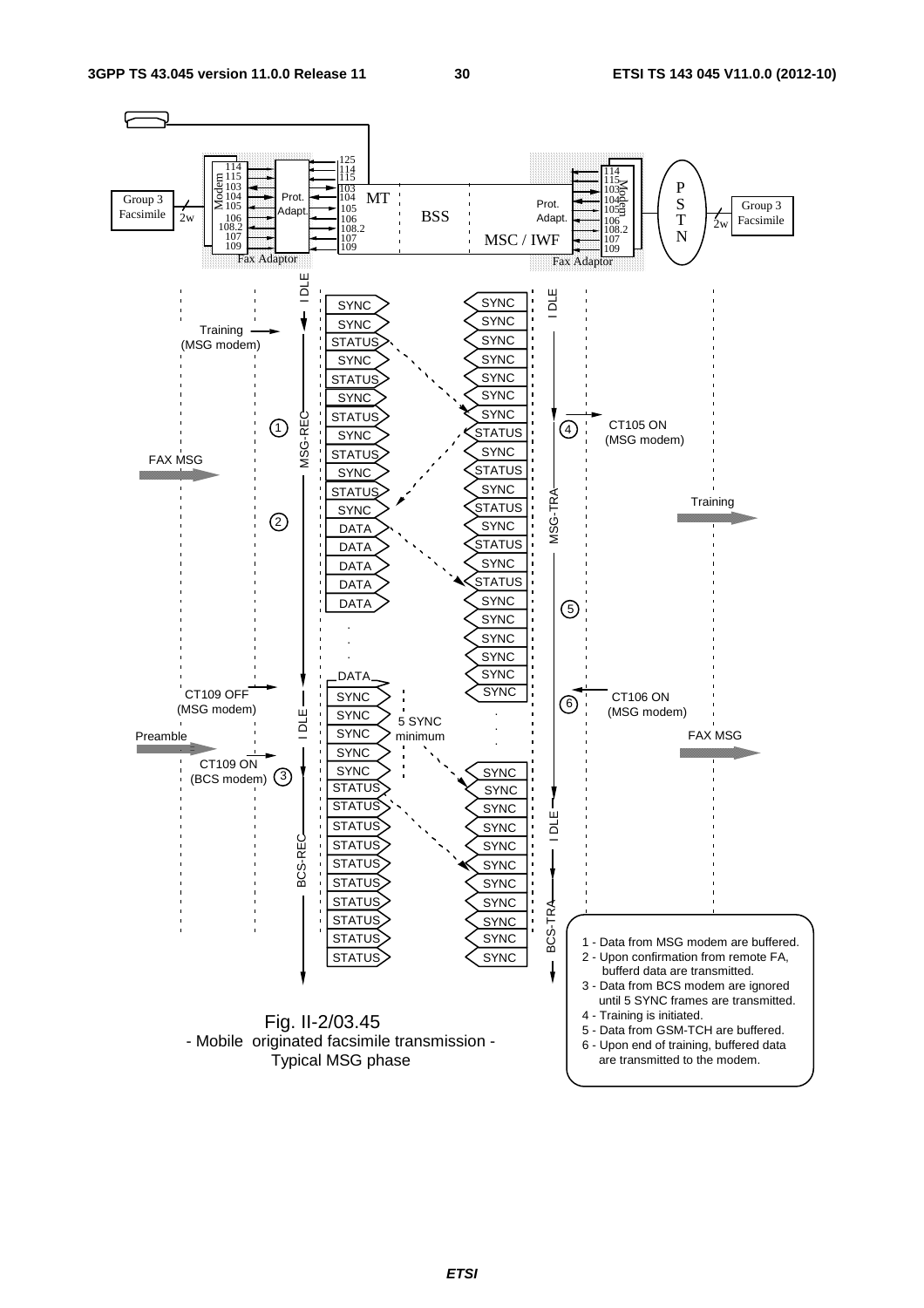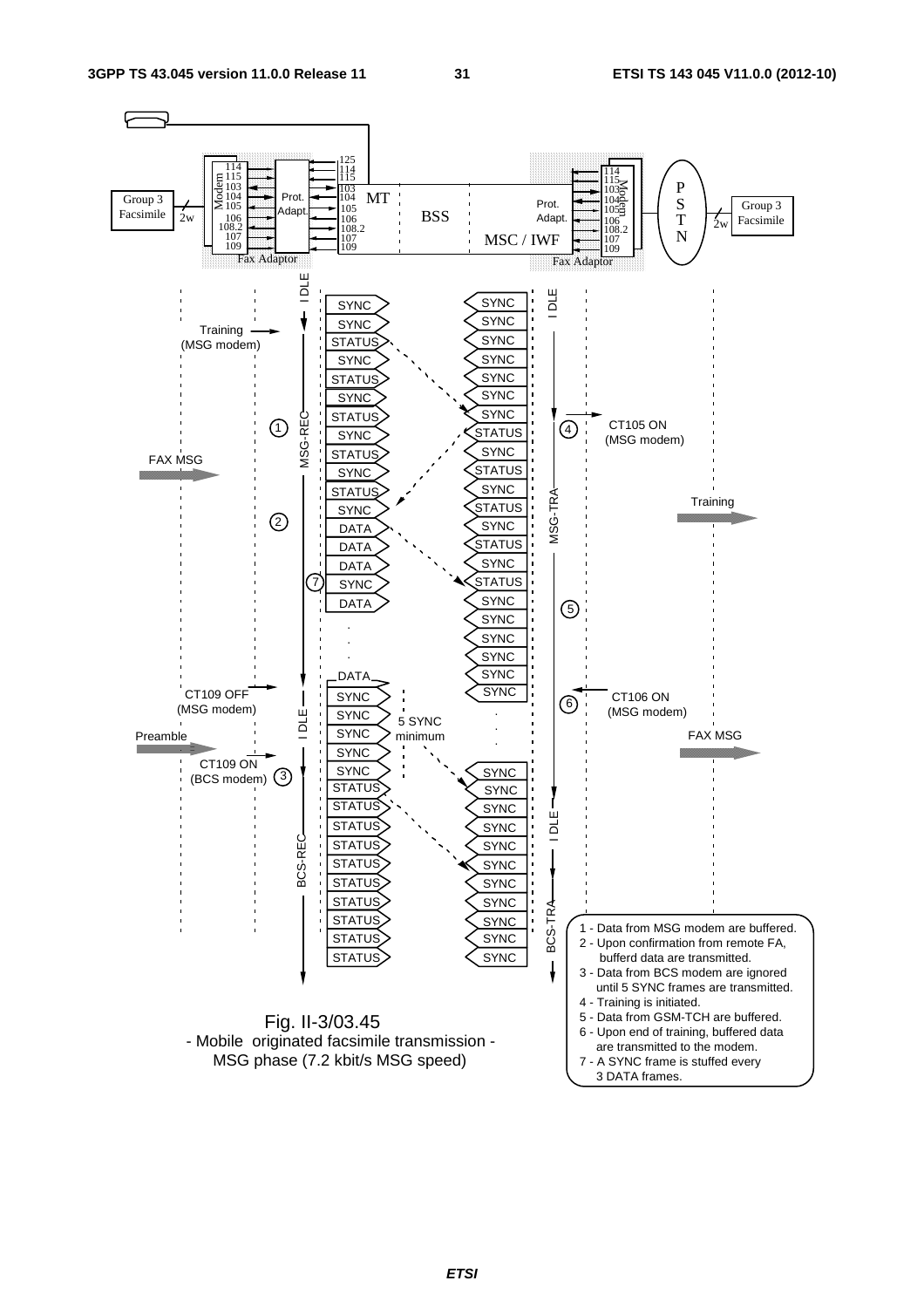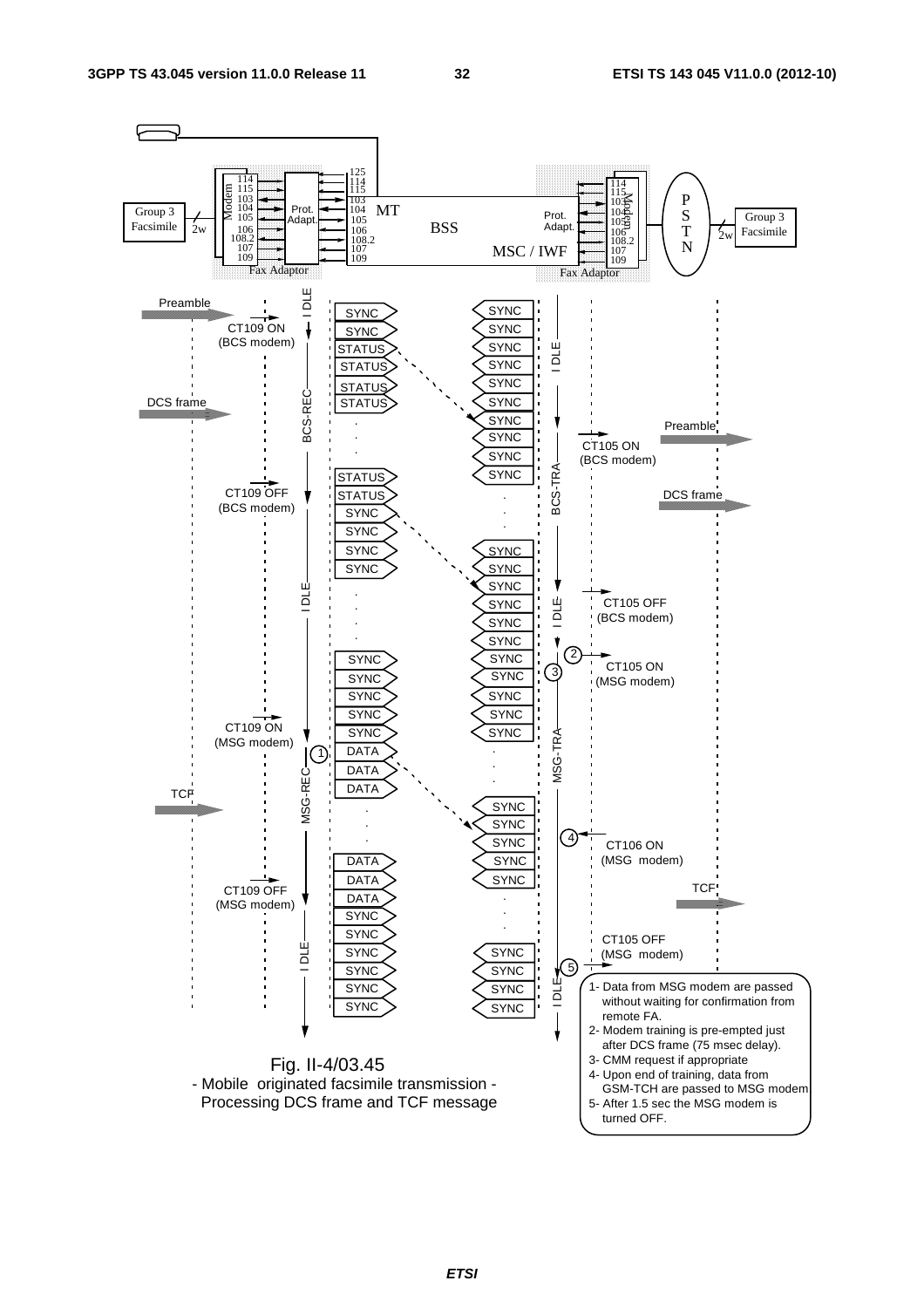

 Fig. II-5a/03.45 - Mobile Terminated Call - Speech then Fax (Data Call Direction is Mobile Terminated)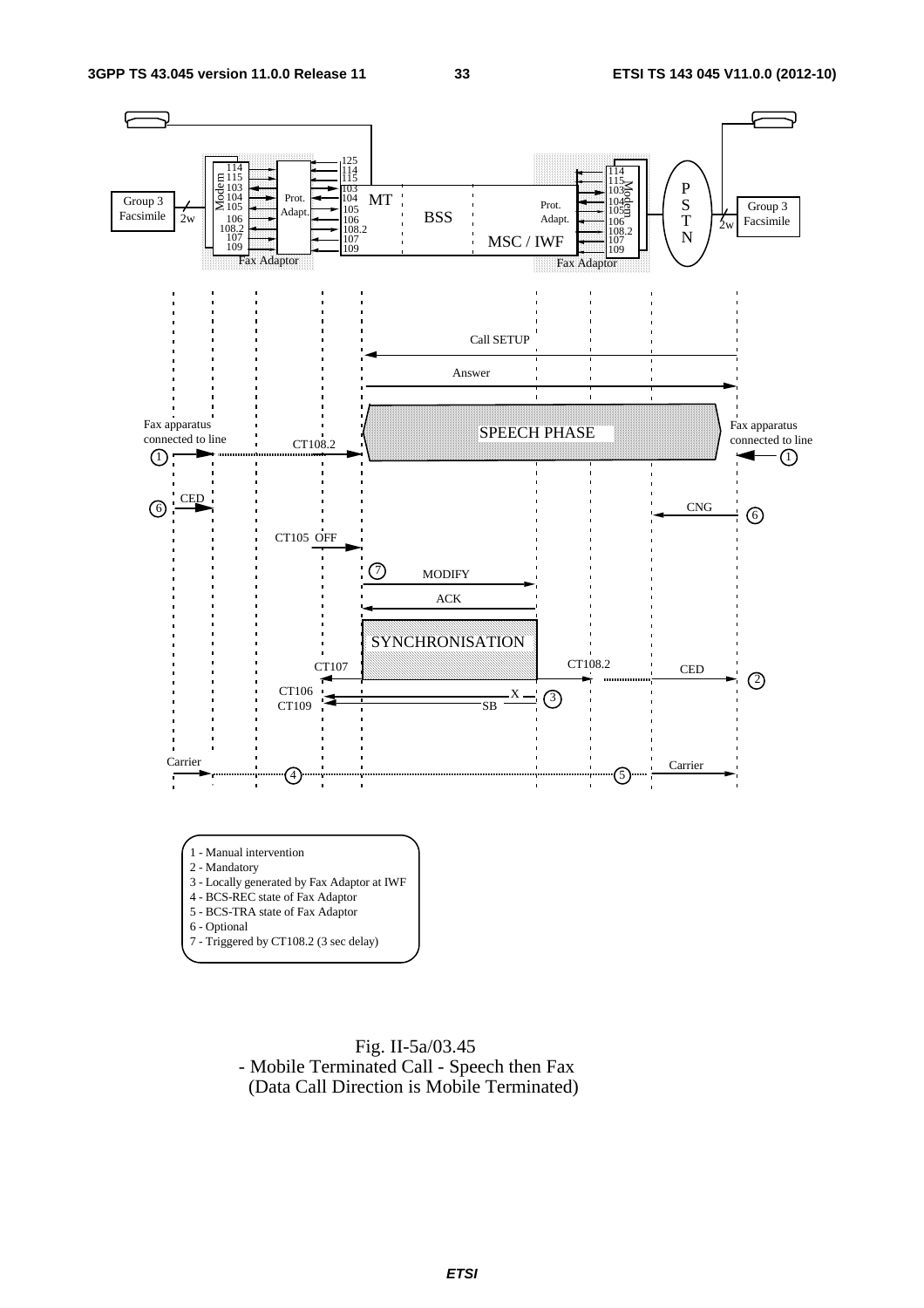

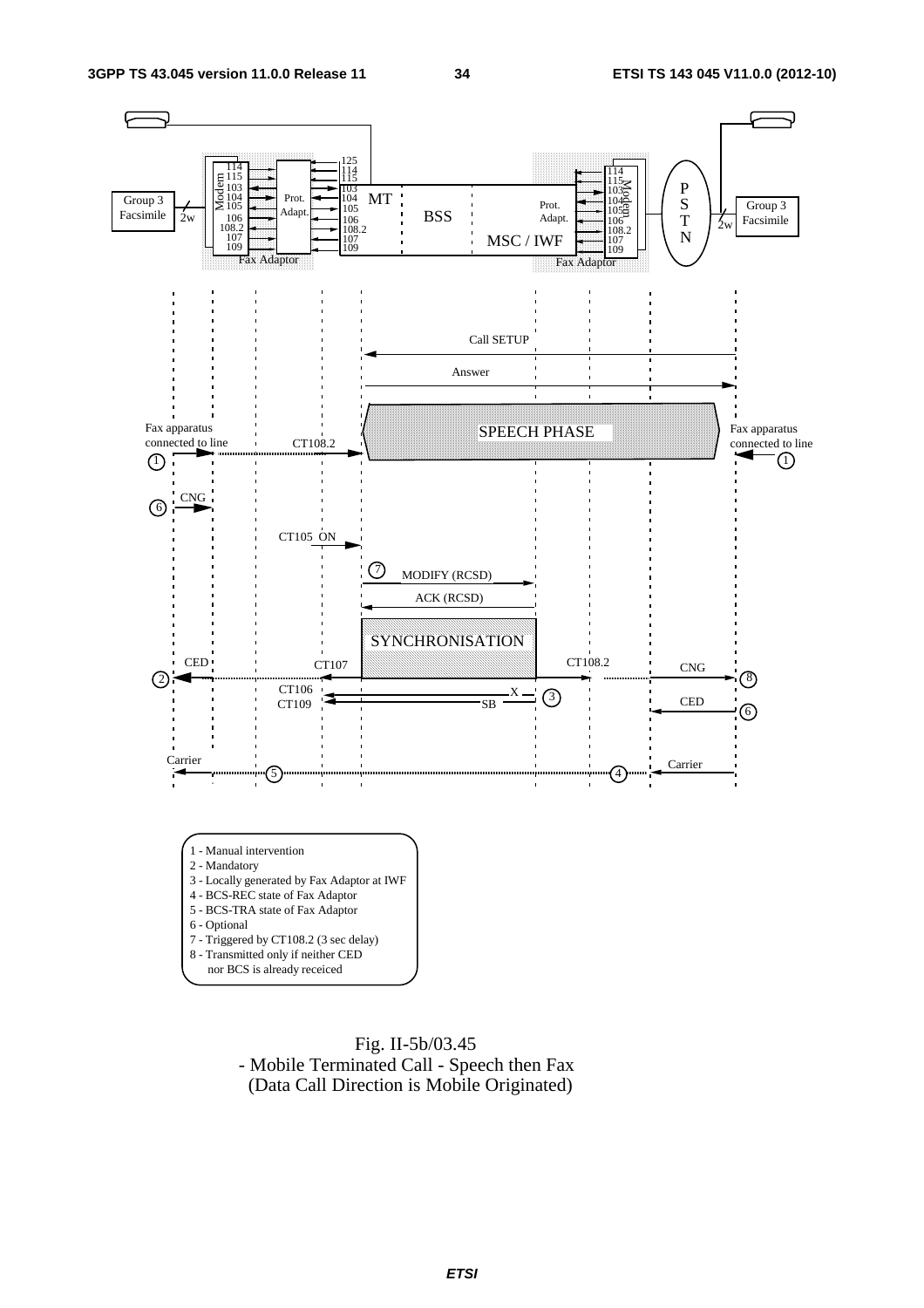

 Fig. II-6/03.45 - Mobile Terminated Call - Auto Answer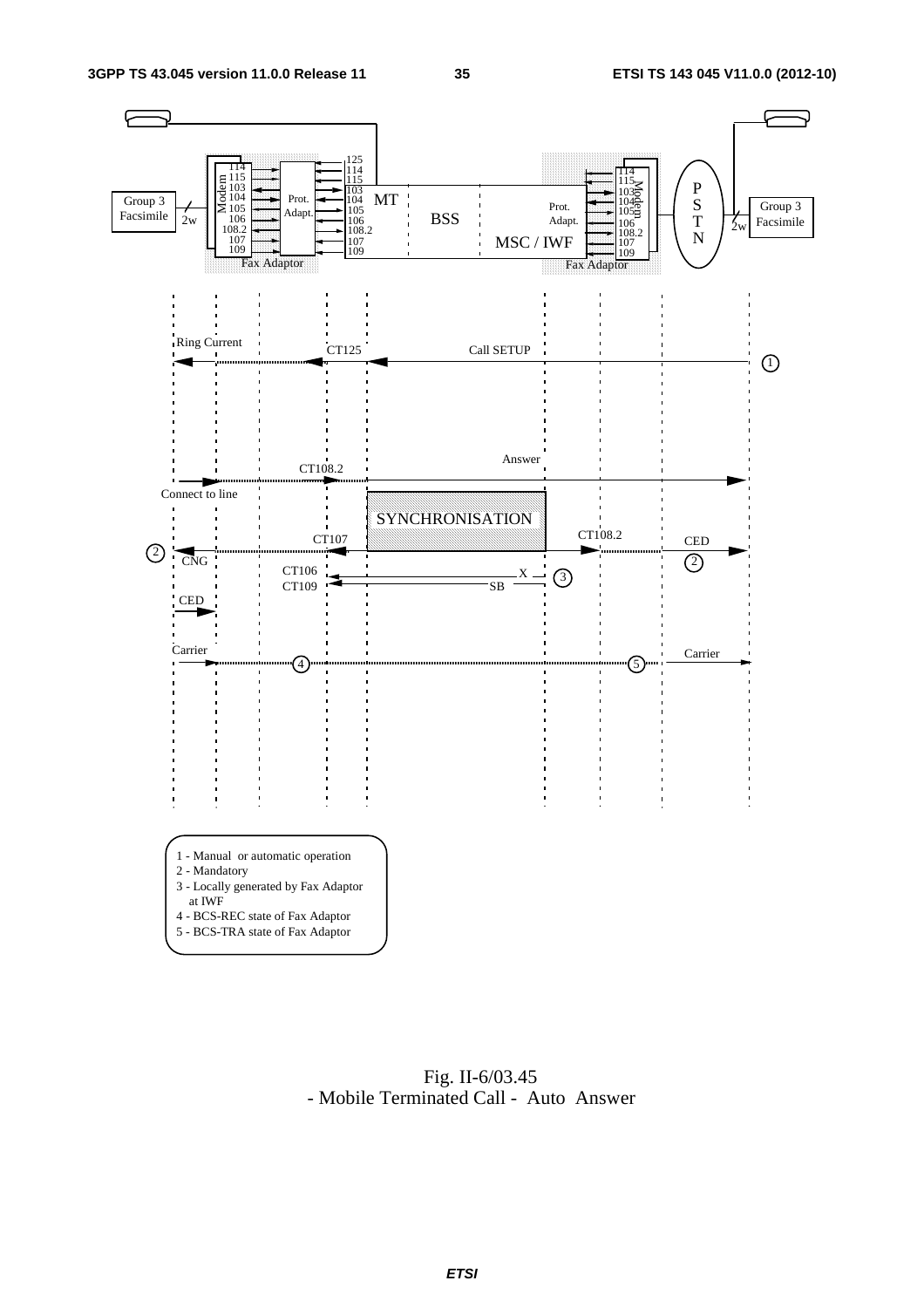

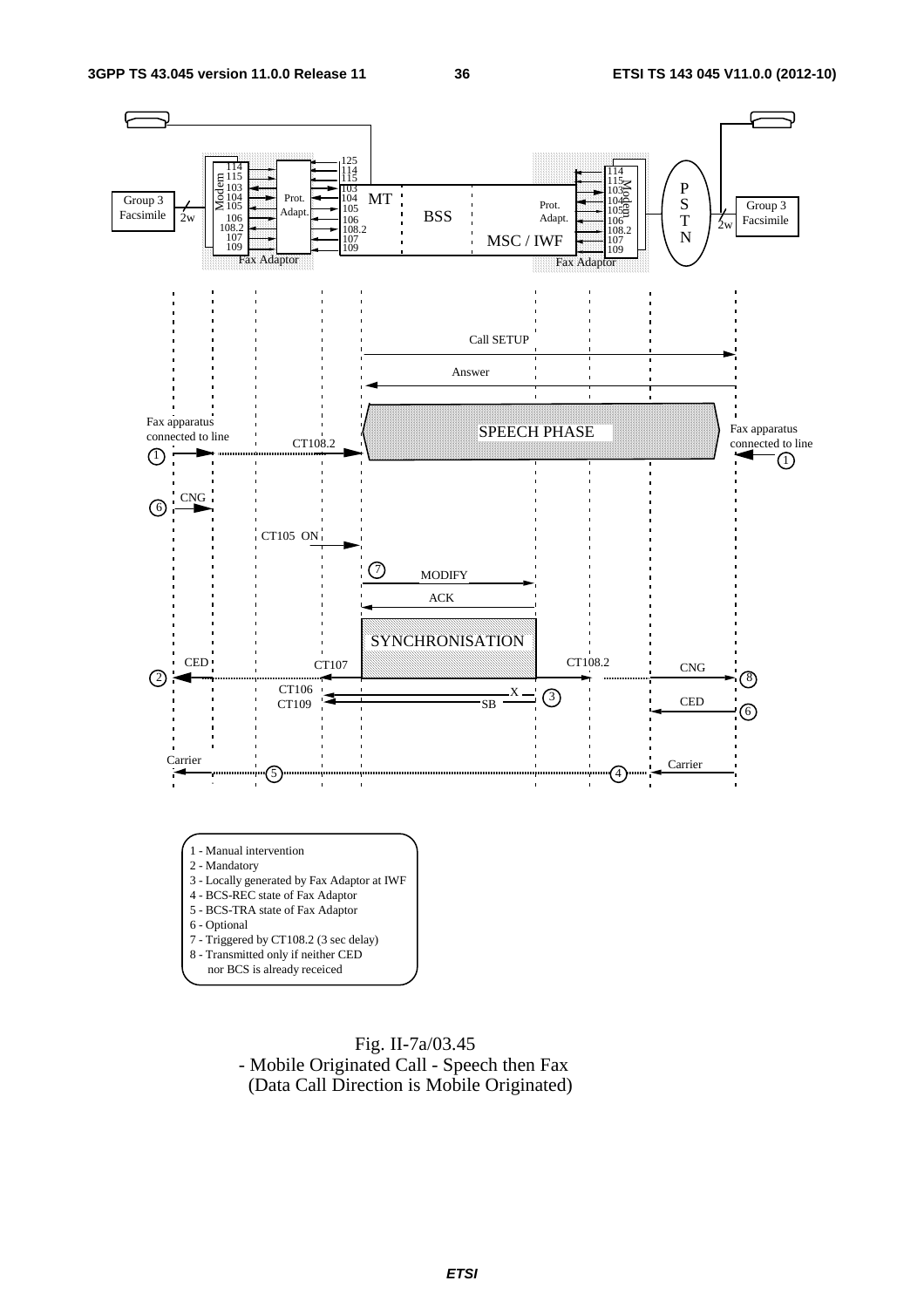

 Fig. II-7b/03.45 - Mobile Originated Call - Speech then Fax (Data Call Direction is Mobile

Terminated)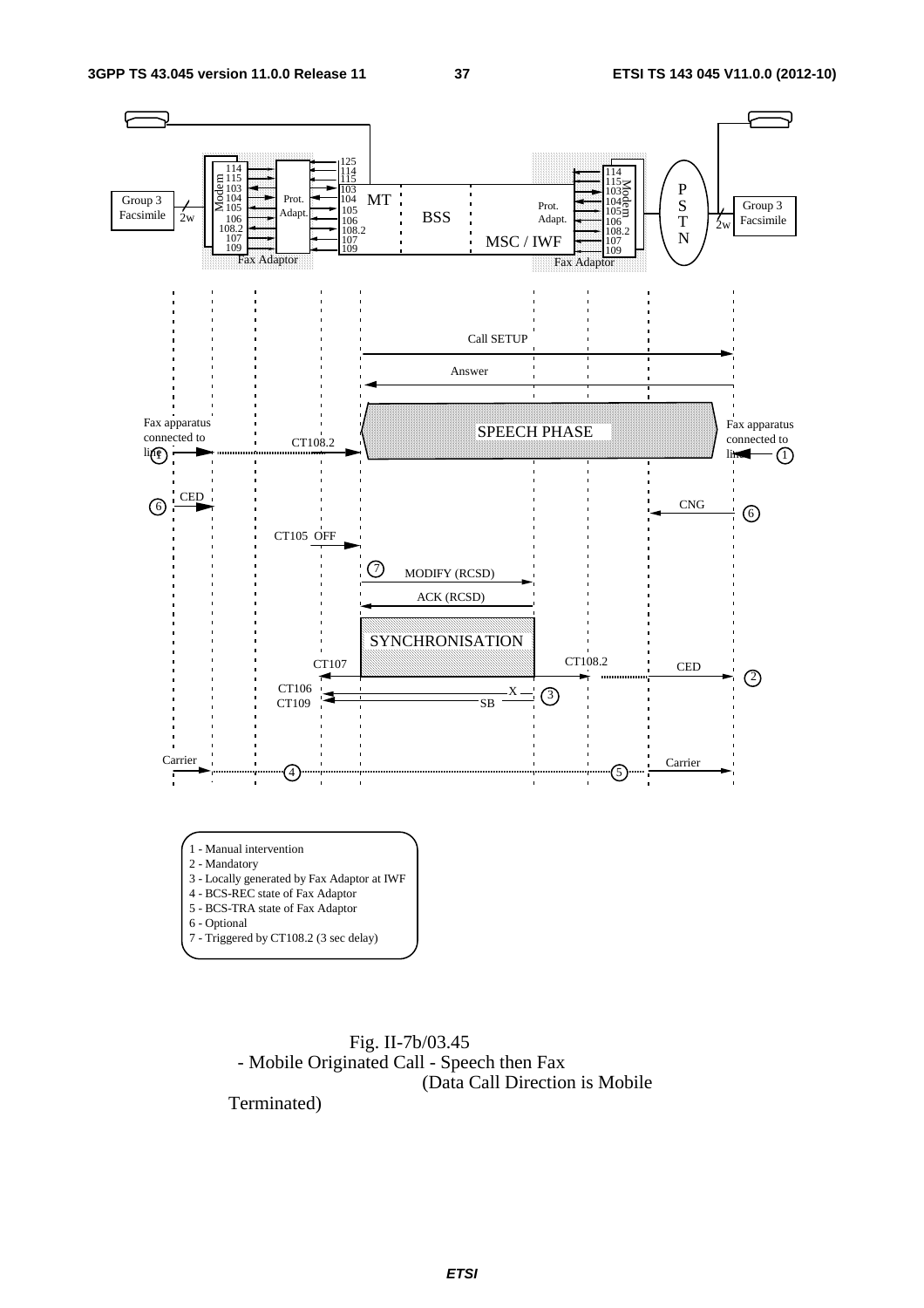

 Fig. II-8/03.45 - Mobile Originated Call - Auto Calling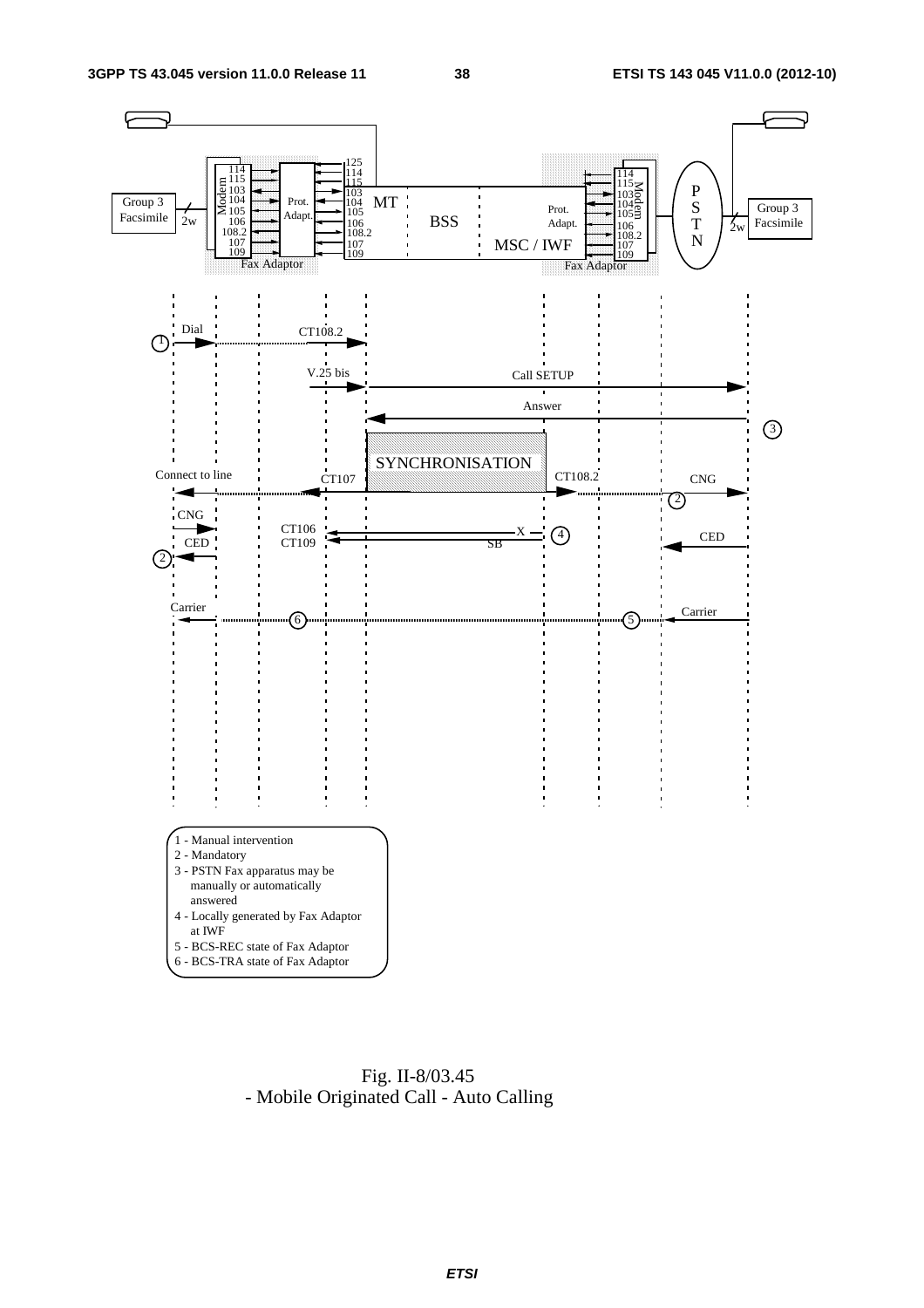

 Fig. II-9/03.45 - Mobile Originated Call - Manual Calling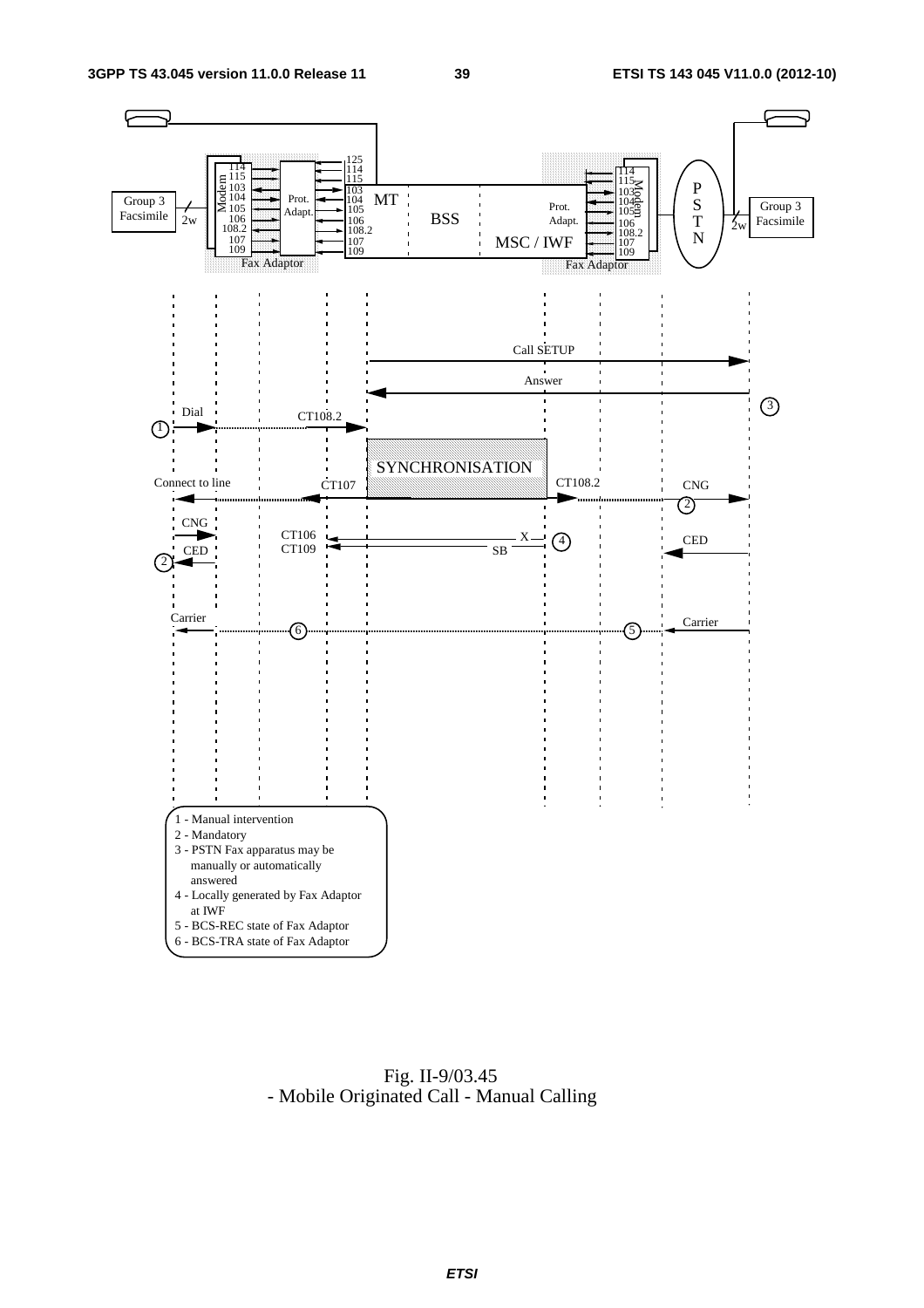

 Fig. II-10/03.45 - Mobile Originated Call - Fax then Speech (Procedure Interrupt requested from PSTN side)

*ETSI*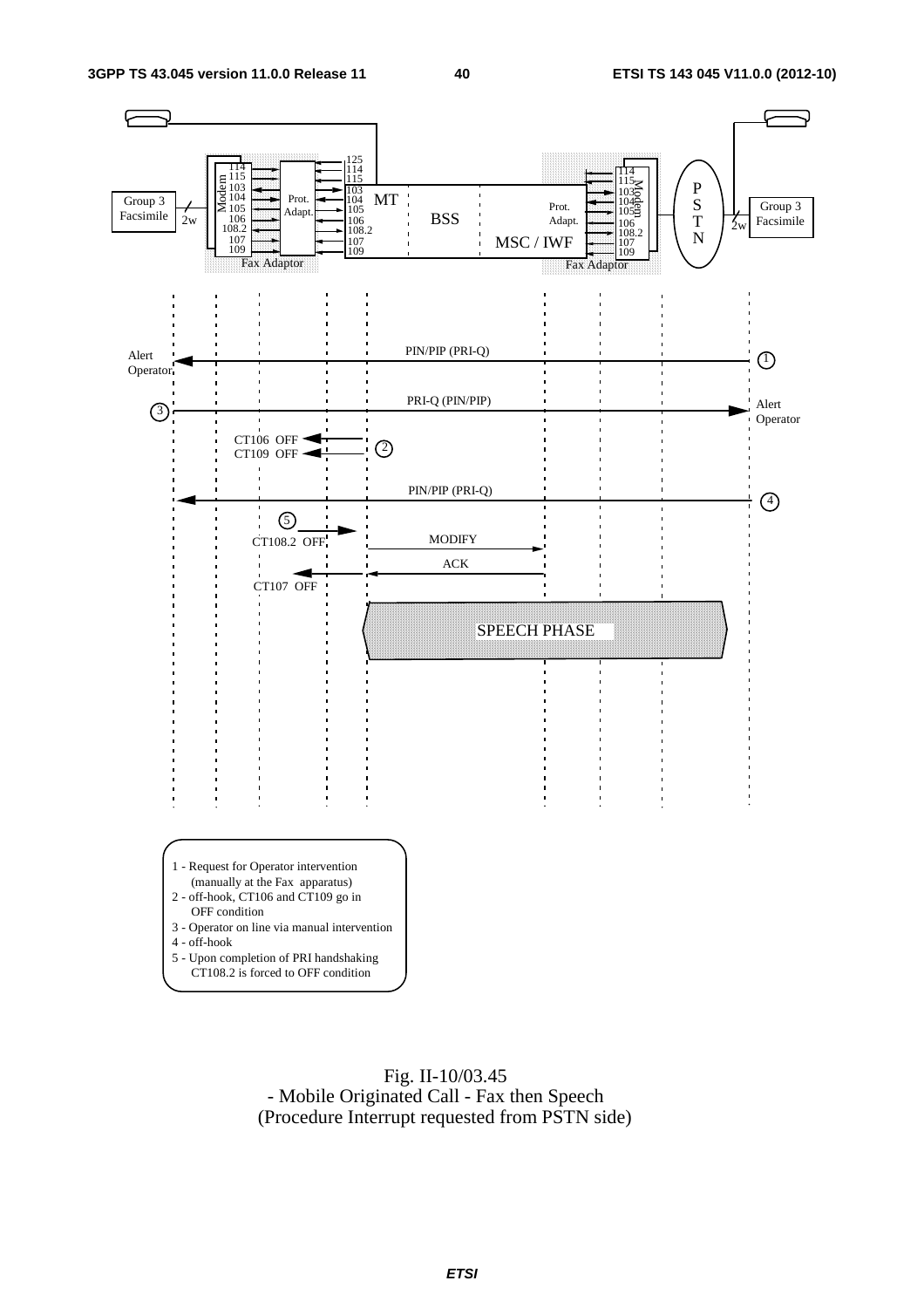

#### Fig. II-11/03.45 - Mobile Originated Call - Fax then Speech (Procedure Interrupt requested from Mobile side)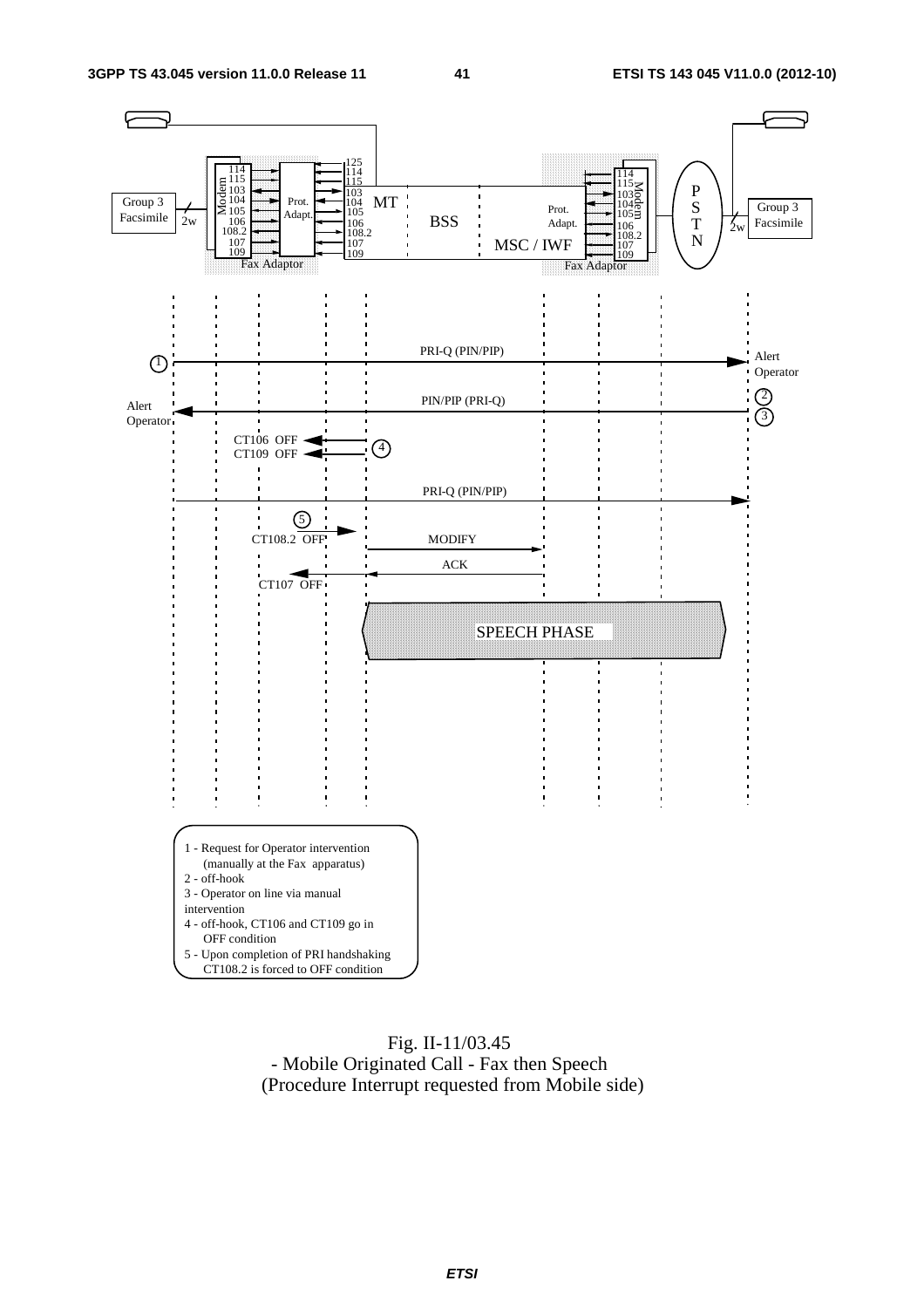# Annex III (informative): Change history

| Date    | TSG#          | TSG Doc.         | <b>CR</b>    | <b>Rev</b> | <b>Subject/Comment</b>                                                 | <b>Old</b> | <b>New</b> |
|---------|---------------|------------------|--------------|------------|------------------------------------------------------------------------|------------|------------|
|         | <b>SMG#11</b> |                  |              |            | Phase 2 version                                                        |            | 4.4.2      |
|         | <b>SMG#20</b> |                  |              |            | Release 1996 version                                                   |            | 5.0.0      |
|         | <b>SMG#20</b> |                  |              |            | ETSI version change                                                    |            | 5.0.1      |
|         | <b>SMG#21</b> | 055/97           | A002         |            | Support of HSCSD                                                       |            | 5.1.0      |
|         | <b>SMG#21</b> |                  |              |            | ETSI version change                                                    |            | 5.1.1      |
|         | <b>SMG#22</b> | 412/97<br>460/97 | A004<br>A003 |            | <b>Corrections and Alignments HSCSD</b><br>Introduction of 14.4 kbit/s |            | 5.2.0      |
|         | <b>SMG#22</b> |                  |              |            | <b>ETSI</b> version change                                             |            | 5.2.1      |
|         | <b>SMG#27</b> |                  |              |            | Release 1997 version                                                   |            | 6.0.0      |
|         | <b>SMG#29</b> |                  |              |            | Release 1998 version                                                   |            | 7.0.0      |
| 12-1999 | <b>TSG#06</b> |                  |              |            | Agreed to be created as a version 8 for Release 1999                   |            | 8.0.0      |
| 03-2001 | <b>TSG#11</b> |                  |              |            | Upgraded to Release 4                                                  | 8.0.0      | 4.0.0      |
| 03-2002 | <b>TSG#15</b> | NP-010085        | 001          |            | Terminology Clarifications as requested by TSG GERAN                   | 4.0.0      | 5.0.0      |
| 04-2004 | <b>CN#26</b>  |                  |              |            | Upgraded to v6.0.0                                                     | 5.0.0      | 6.0.0      |
| 06-2006 | CT#36         |                  |              |            | Upgraded to v7.0.0                                                     | 6.0.0      | 7.0.0      |
| 12-2008 | CT#42         |                  |              |            | Upgraded to v8.0.0                                                     | 7.0.0      | 8.0.0      |
| 12-2009 | CT#46         |                  |              |            | Automatic upgrade from previous Release                                | 8.0.0      | 9.0.0      |
| 03-2011 | CT#51         |                  |              |            | Automatic upgrade from previous Release version 9.0.0                  | 9.0.0      | 10.0.0     |
| 03-2011 | CT#51         |                  |              |            | Correction of heading and numbering made by MCC                        | 10.0.0     | 10.0.1     |
| 09-2012 | CT#57         |                  |              |            | Automatic upgrade from previous Release version 10.0.1                 | 10.0.1     | 11.0.0     |